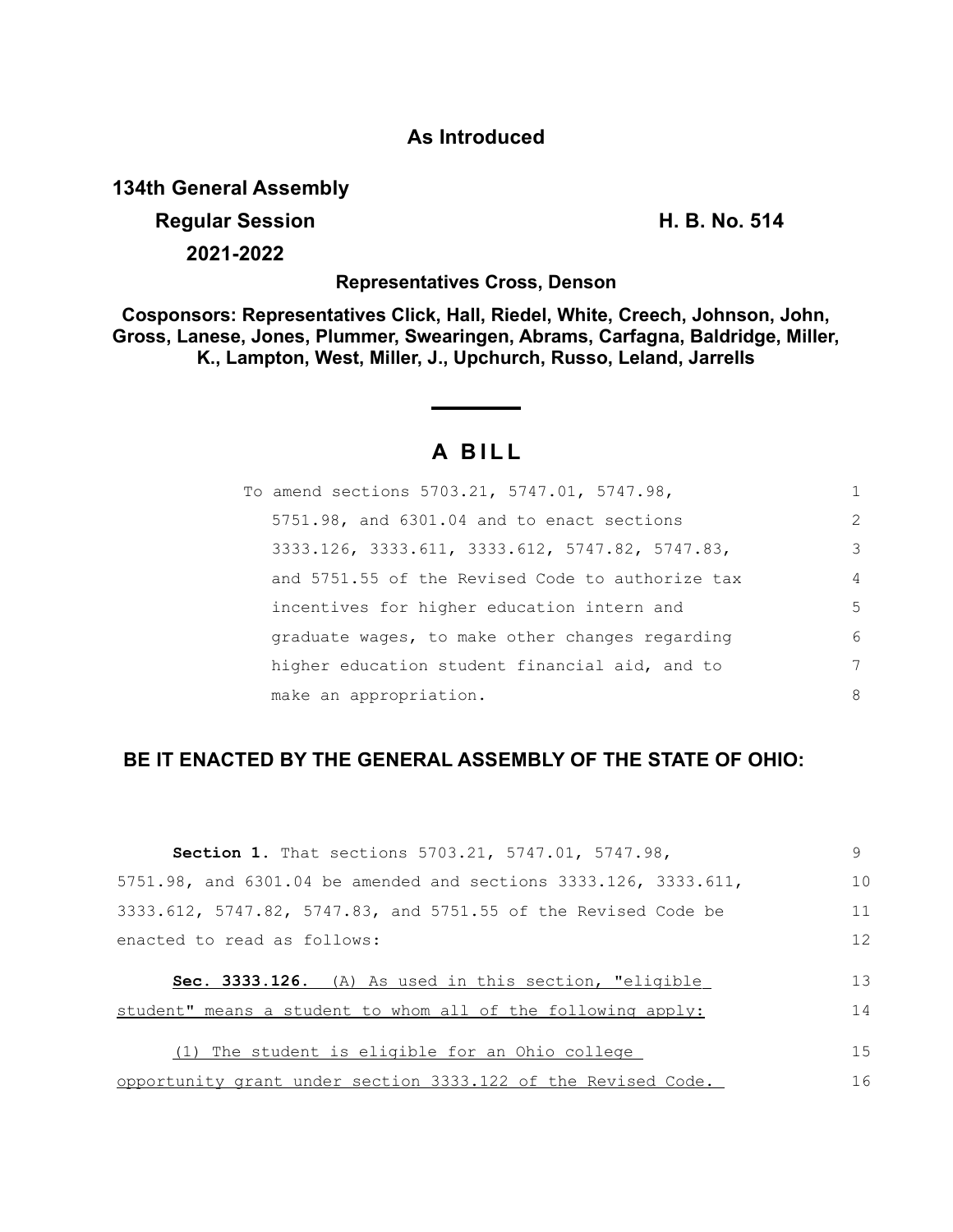| (2) The student is making progress toward completing the       | 17 |
|----------------------------------------------------------------|----|
| student's bachelor's degree program.                           | 18 |
| (3) The student previously completed an associate's degree     | 19 |
| program at any of the following:                               | 20 |
| (a) A community college established under Chapter 3345. of     | 21 |
| the Revised Code;                                              | 22 |
| (b) A state community college established under Chapter        | 23 |
| 3358. of the Revised Code;                                     | 24 |
| (c) A technical college established under Chapter 3357. of     | 25 |
| the Revised Code;                                              | 26 |
| (d) A university branch campus;                                | 27 |
| (e) Central state university;                                  | 28 |
| (f) Shawnee state university;                                  | 29 |
| (g) A private, nonprofit institution of higher education       | 30 |
| that holds a certificate of authorization pursuant to Chapter  | 31 |
| 1713. of the Revised Code that is not the institution at which | 32 |
| the student is enrolled in a bachelor's degree program.        | 33 |
| (B) In addition to the Ohio college opportunity grant a        | 34 |
| student is awarded under section 3333.122 of the Revised Code, | 35 |
| the chancellor of higher education shall award an eligible     | 36 |
| student with a supplemental grant equal to one-half of the     | 37 |
| amount the student is awarded under that section.              | 38 |
| The supplemental grants shall be subject to the same<br>(C)    | 39 |
| requirements as a grant awarded under section 3333.122 of the  | 40 |
| Revised Code, including divisions (D) (1) and (E) of that      | 41 |
| <u>section.</u>                                                | 42 |
| The chancellor shall adopt rules to implement this<br>(D)      | 43 |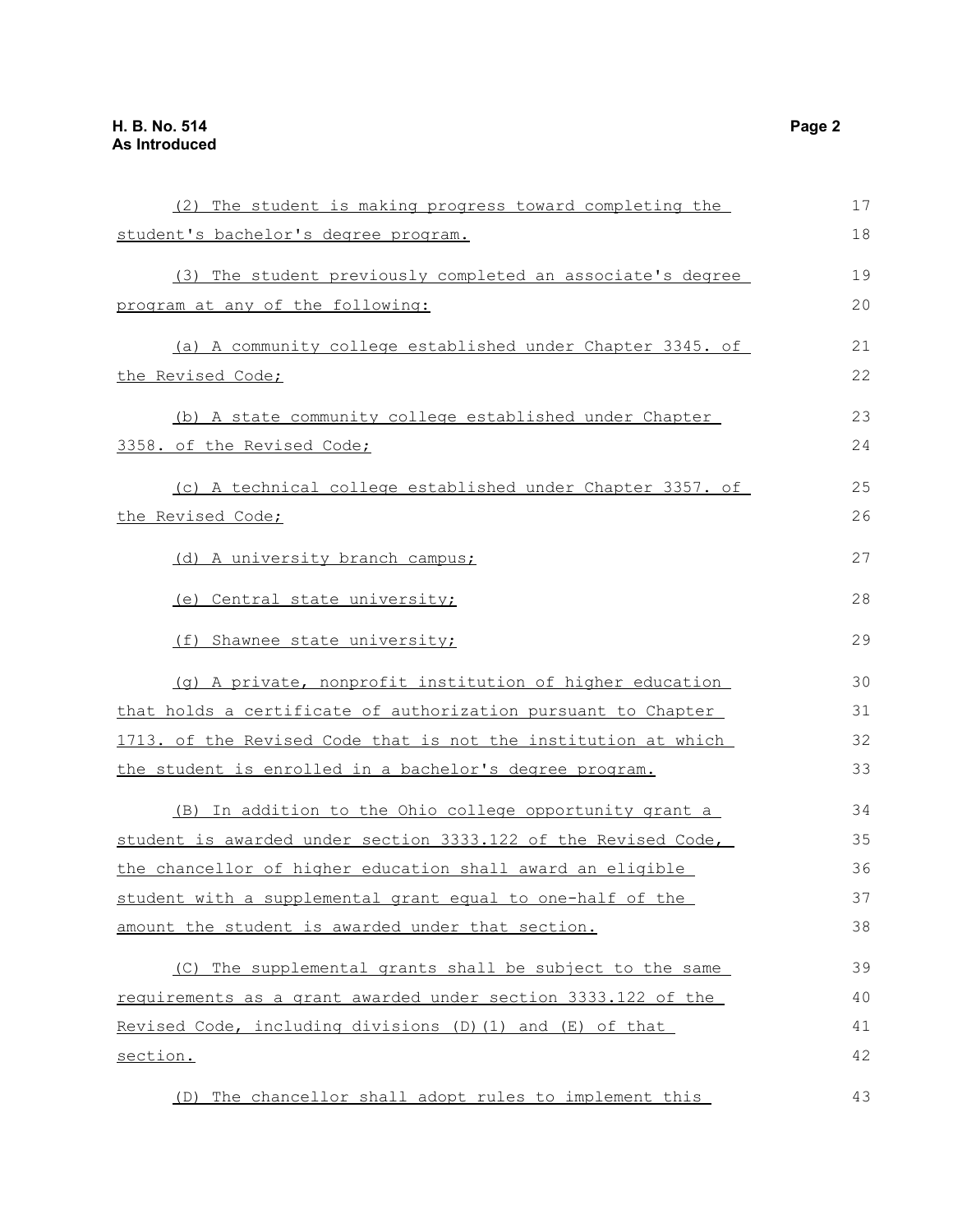| <u>section.</u>                                                  | 44 |
|------------------------------------------------------------------|----|
| Sec. 3333.611. (A) As used in this section:                      | 45 |
| (1) An "eligible applicant" is an individual who satisfies       | 46 |
| all of the following conditions:                                 | 47 |
| (a) The individual is not an Ohio resident.                      | 48 |
| (b) The individual is enrolled in a state university or          | 49 |
| college or a nonpublic four-year Ohio institution of higher      | 50 |
| education.                                                       | 51 |
| (c) The individual is enrolled as an undergraduate or            | 52 |
| graduate student in the field of science, technology,            | 53 |
| engineering, or mathematics, or in science, technology,          | 54 |
| engineering, or mathematics education.                           | 55 |
| (d) The individual was ranked in the top five per cent of        | 56 |
| the individual's high school graduation cohort according to      | 57 |
| <u>grade point average.</u>                                      | 58 |
| (2) "Eligible graduate" means an individual who satisfies        | 59 |
| all of the following conditions:                                 | 60 |
| (a) The individual graduated from the state university or        | 61 |
| college or nonpublic four-year Ohio institution of higher        | 62 |
| education in which the individual was enrolled while the         | 63 |
| individual was participating in the subprogram.                  | 64 |
| (b) The individual has outstanding loans that the                | 65 |
| individual received under the subprogram.                        | 66 |
| (c) The individual is making timely payments on those            | 67 |
| loans in accordance with the terms of the individual's repayment | 68 |
| schedule.                                                        | 69 |
| (B) The chancellor of higher education shall establish and       | 70 |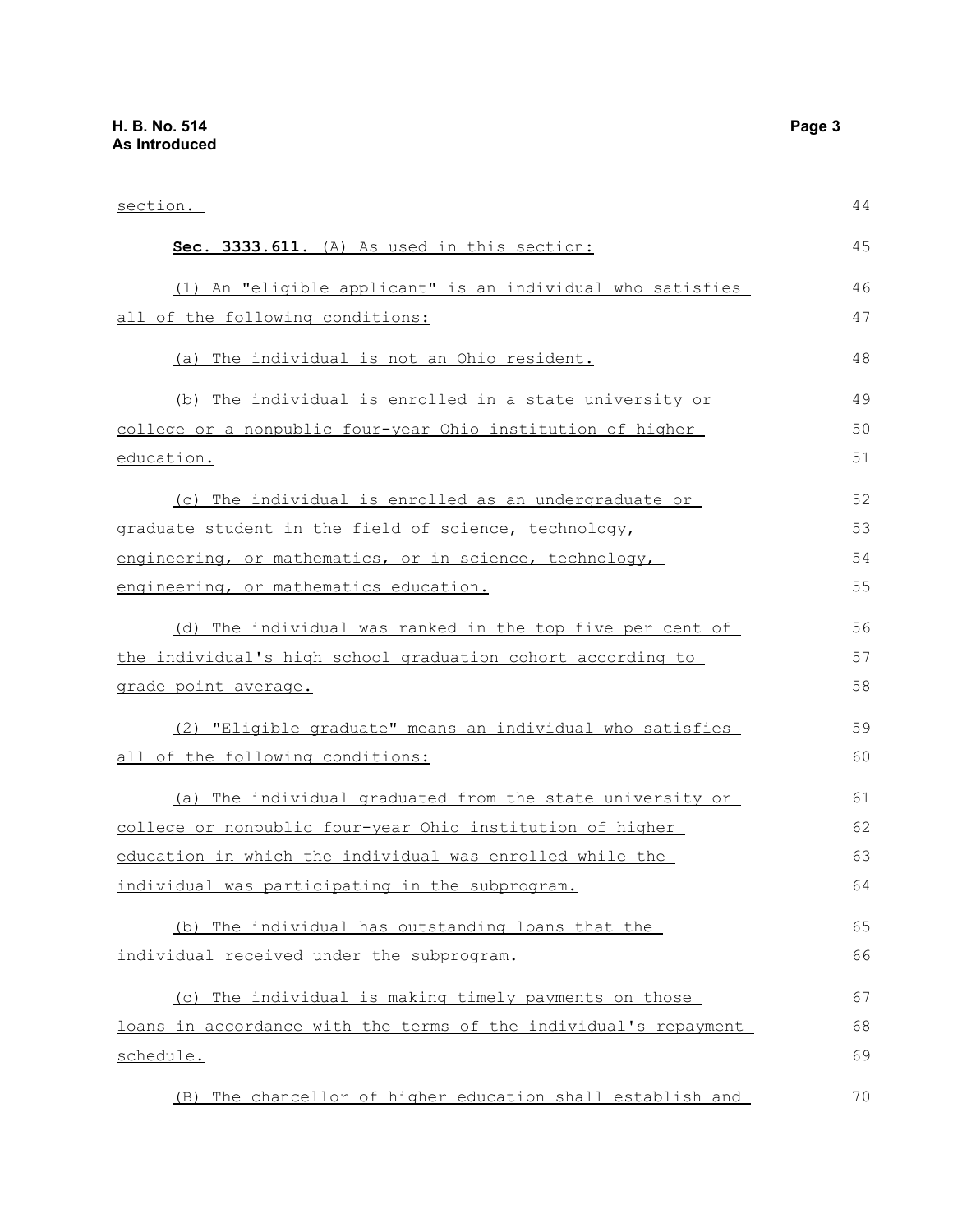| administer, as part of the choose Ohio first scholarship         | 71 |
|------------------------------------------------------------------|----|
| program, a subprogram to make loans of ten thousand dollars to   | 72 |
| eligible applicants. Eligible applicants shall apply for loans   | 73 |
| in a form and manner prescribed by the chancellor. The           | 74 |
| chancellor shall make first-time loans to eligible applicants    | 75 |
| whom the chancellor approves to participate in the subprogram.   | 76 |
| The chancellor shall not approve more than one hundred completed | 77 |
| applications for first-time loans in an academic year and shall  | 78 |
| determine a method to select which applications to approve if    | 79 |
| more than one hundred are submitted.                             | 80 |
| (C) An eligible applicant who receives a first-time loan         | 81 |
| may apply to the chancellor to receive an additional loan of     | 82 |
| five thousand dollars for each of the three subsequent academic  | 83 |
| years. The chancellor shall not make loans to an eligible        | 84 |
| <u>applicant for more than four academic years.</u>              | 85 |
| (D) Each eligible applicant who receives a loan under the        | 86 |
| subprogram shall sign a promissory note payable to the state.    | 87 |
| The chancellor shall determine the interest rate and period of   | 88 |
| repayment under the note.                                        | 89 |
| The chancellor shall forgive an eligible graduate's<br>(E)       | 90 |
| obligation to repay the principal and interest on loans received | 91 |
| under the subprogram, as follows:                                | 92 |
| (1) If the graduate is an Ohio resident on the date that         | 93 |
| is one calendar year after the graduate's graduation date, the   | 94 |
| chancellor shall forgive an amount equal to thirty-three per     | 95 |
| cent of the graduate's outstanding principal and interest.       | 96 |
| (2) If the graduate is an Ohio resident on the date that         | 97 |
| is two calendar years after the graduate's graduation date, the  | 98 |
| chancellor shall forgive an amount equal to fifty per cent of    | 99 |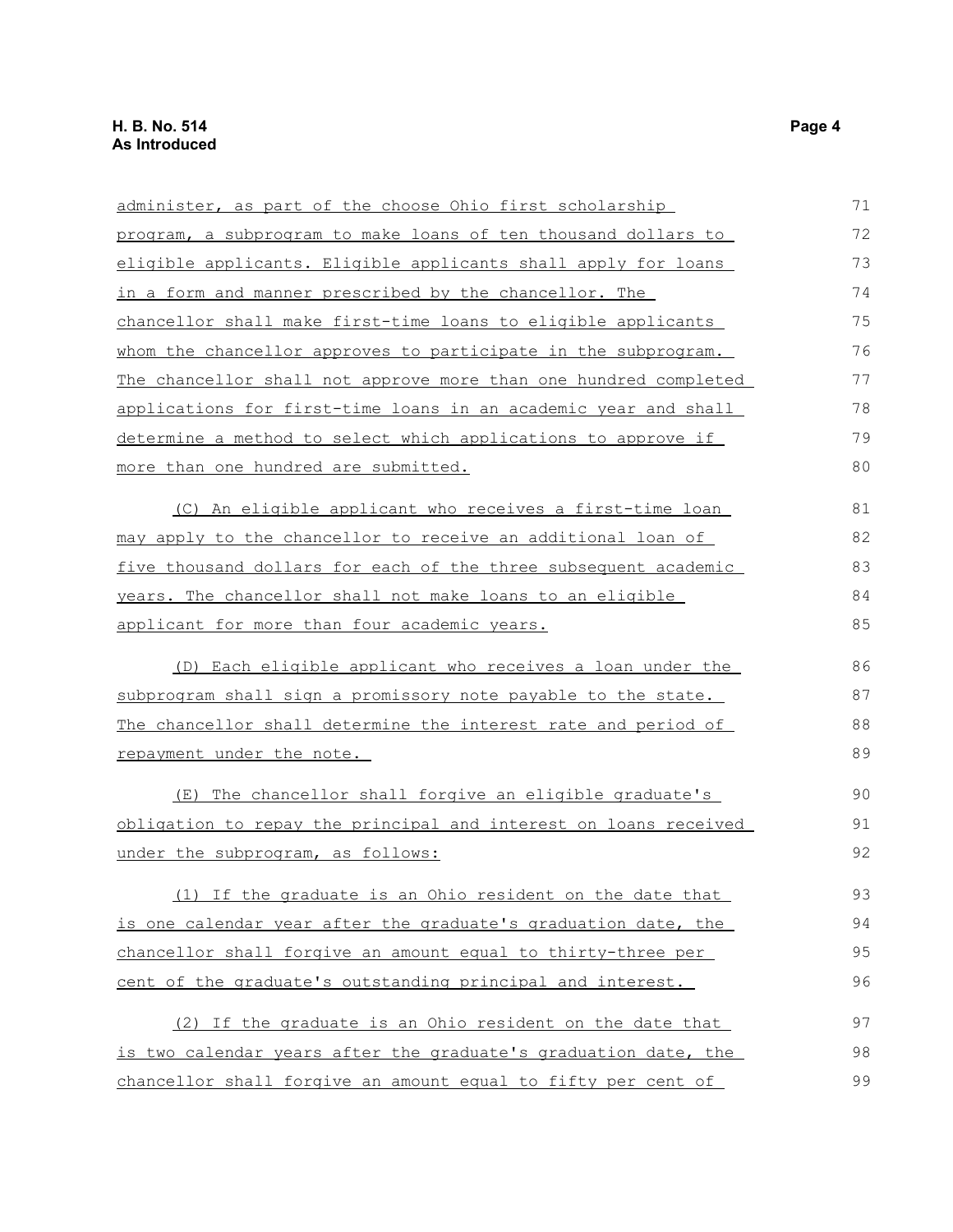| the graduate's outstanding principal and interest.               | 100 |
|------------------------------------------------------------------|-----|
| (3) If the graduate is an Ohio resident on the date that         | 101 |
| is three calendar years after the graduate's graduation date,    | 102 |
| the chancellor shall forgive any remaining outstanding principal | 103 |
| and interest.                                                    | 104 |
| (F) It is the intent of the general assembly that the            | 105 |
| general revenue fund appropriations used to award choose Ohio    | 106 |
| first scholarships also shall be used to award loans under the   | 107 |
| subprogram.                                                      | 108 |
| (G) The chancellor shall adopt rules in accordance with          | 109 |
| Chapter 119. of the Revised Code to administer the subprogram.   | 110 |
| Sec. 3333.612. (A) As used in this section:                      | 111 |
| (1) "Intern" means a student who participates in an              | 112 |
| internship program or a cooperative education program.           | 113 |
| (2) "Internship program" and "cooperative education              | 114 |
| program" have the same meanings as in section 3333.71 of the     | 115 |
| Revised Code.                                                    | 116 |
| (B) A taxpayer that employs one or more interns may apply        | 117 |
| to the chancellor of higher education for a tax credit under     | 118 |
| section 5747.83 or 5751.55 of the Revised Code. The credit shall | 119 |
| equal thirty per cent of the wages or salaries paid to each      | 120 |
| intern during the calendar year. To qualify for the credit, a    | 121 |
| taxpayer's application must be received by the chancellor after  | 122 |
| the first day and before the twenty-first day of January of the  | 123 |
| year following the calendar year in which the wages or salaries  | 124 |
| are paid. The application shall be made on a form and in the     | 125 |
| manner prescribed by the chancellor and shall include any        | 126 |
| information and documentation sufficient to establish that the   | 127 |
| applicant meets the eligibility criteria prescribed under        | 128 |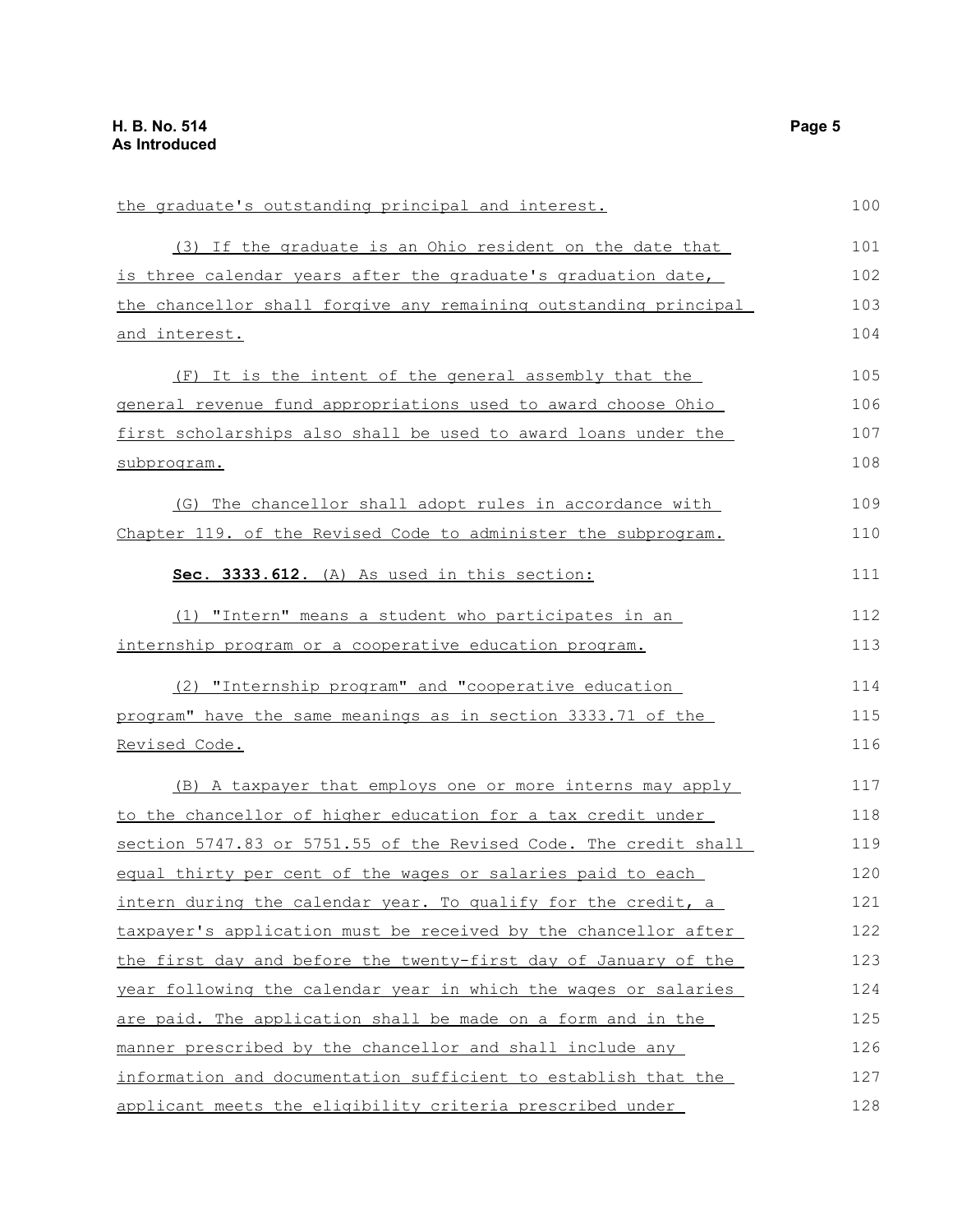#### section 5747.83 or 5751.55 of the Revised Code.

(C) If the chancellor determines that the applicant qualifies for a credit under section 5747.83 or 5751.55 of the Revised Code, the chancellor shall issue, within fifteen days after the receipt of a complete application under division (B) of this section, a tax credit certificate to the applicant. The certificate shall be identified with a unique number and shall include the applicant's name, address, federal employer identification number, and the amount of credit the chancellor determines the applicant is eligible to claim under section 5747.83 or 5751.55 of the Revised Code. The director shall send a copy of each certificate to the tax commissioner. 130 131 132 133 134 135 136 137 138 139 140

**Sec. 5703.21.** (A) Except as provided in divisions (B) and (C) of this section, no agent of the department of taxation, except in the agent's report to the department or when called on to testify in any court or proceeding, shall divulge any information acquired by the agent as to the transactions, property, or business of any person while acting or claiming to act under orders of the department. Whoever violates this provision shall thereafter be disqualified from acting as an officer or employee or in any other capacity under appointment or employment of the department. 141 142 143 144 145 146 147 148 149 150

(B)(1) For purposes of an audit pursuant to section 117.15 of the Revised Code, or an audit of the department pursuant to Chapter 117. of the Revised Code, or an audit, pursuant to that chapter, the objective of which is to express an opinion on a financial report or statement prepared or issued pursuant to division (A)(7) or (9) of section 126.21 of the Revised Code, the officers and employees of the auditor of state charged with conducting the audit shall have access to and the right to 151 152 153 154 155 156 157 158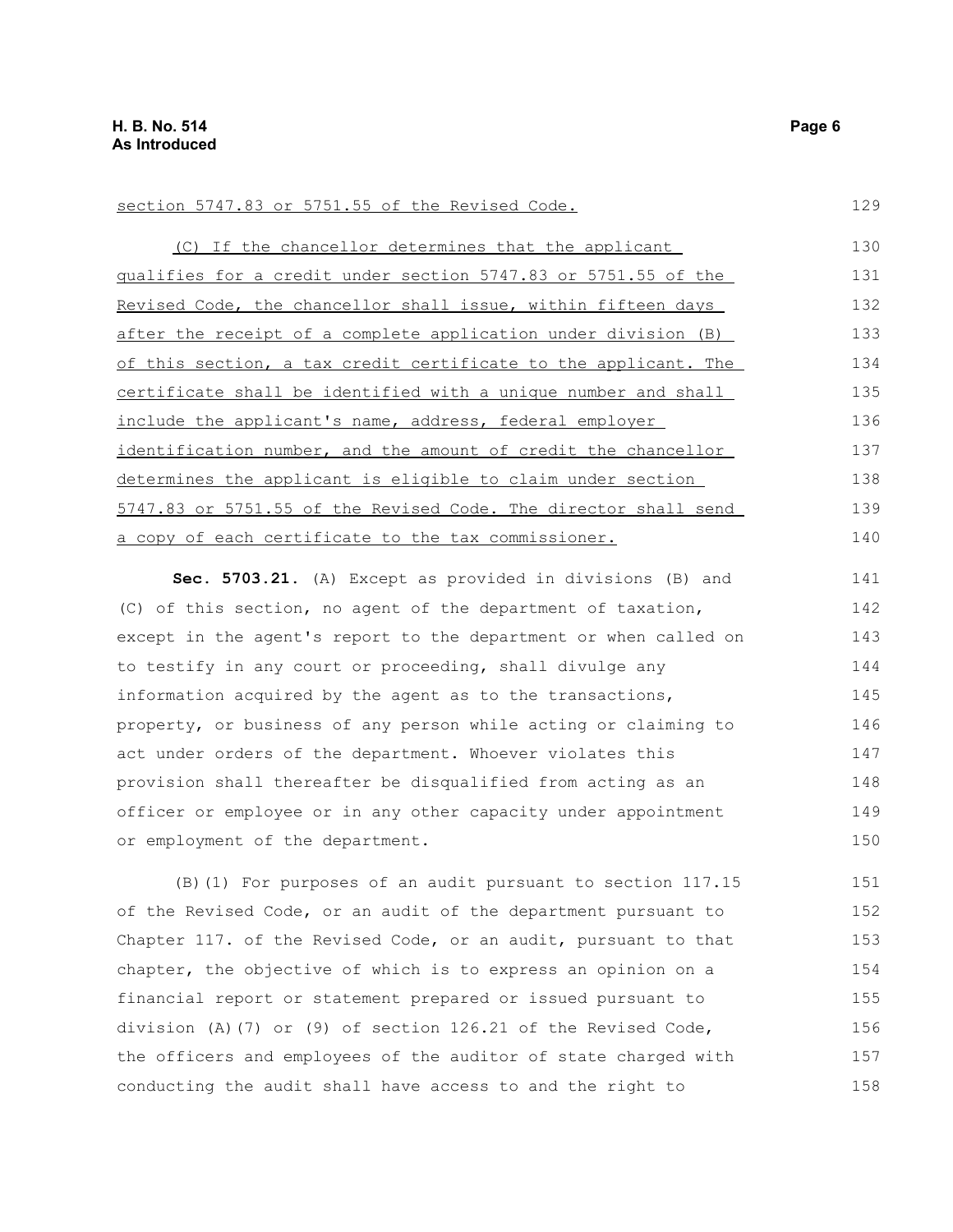#### **H. B. No. 514** Page 7 **As Introduced**

examine any state tax returns and state tax return information in the possession of the department to the extent that the access and examination are necessary for purposes of the audit. Any information acquired as the result of that access and examination shall not be divulged for any purpose other than as required for the audit or unless the officers and employees are required to testify in a court or proceeding under compulsion of legal process. Whoever violates this provision shall thereafter be disqualified from acting as an officer or employee or in any other capacity under appointment or employment of the auditor of state. 159 160 161 162 163 164 165 166 167 168 169

(2) For purposes of an internal audit pursuant to section 126.45 of the Revised Code, the officers and employees of the office of internal audit in the office of budget and management charged with directing the internal audit shall have access to and the right to examine any state tax returns and state tax return information in the possession of the department to the extent that the access and examination are necessary for purposes of the internal audit. Any information acquired as the result of that access and examination shall not be divulged for any purpose other than as required for the internal audit or unless the officers and employees are required to testify in a court or proceeding under compulsion of legal process. Whoever violates this provision shall thereafter be disqualified from acting as an officer or employee or in any other capacity under appointment or employment of the office of internal audit. 170 171 172 173 174 175 176 177 178 179 180 181 182 183 184

(3) As provided by section 6103(d)(2) of the Internal Revenue Code, any federal tax returns or federal tax information that the department has acquired from the internal revenue service, through federal and state statutory authority, may be disclosed to the auditor of state or the office of internal 185 186 187 188 189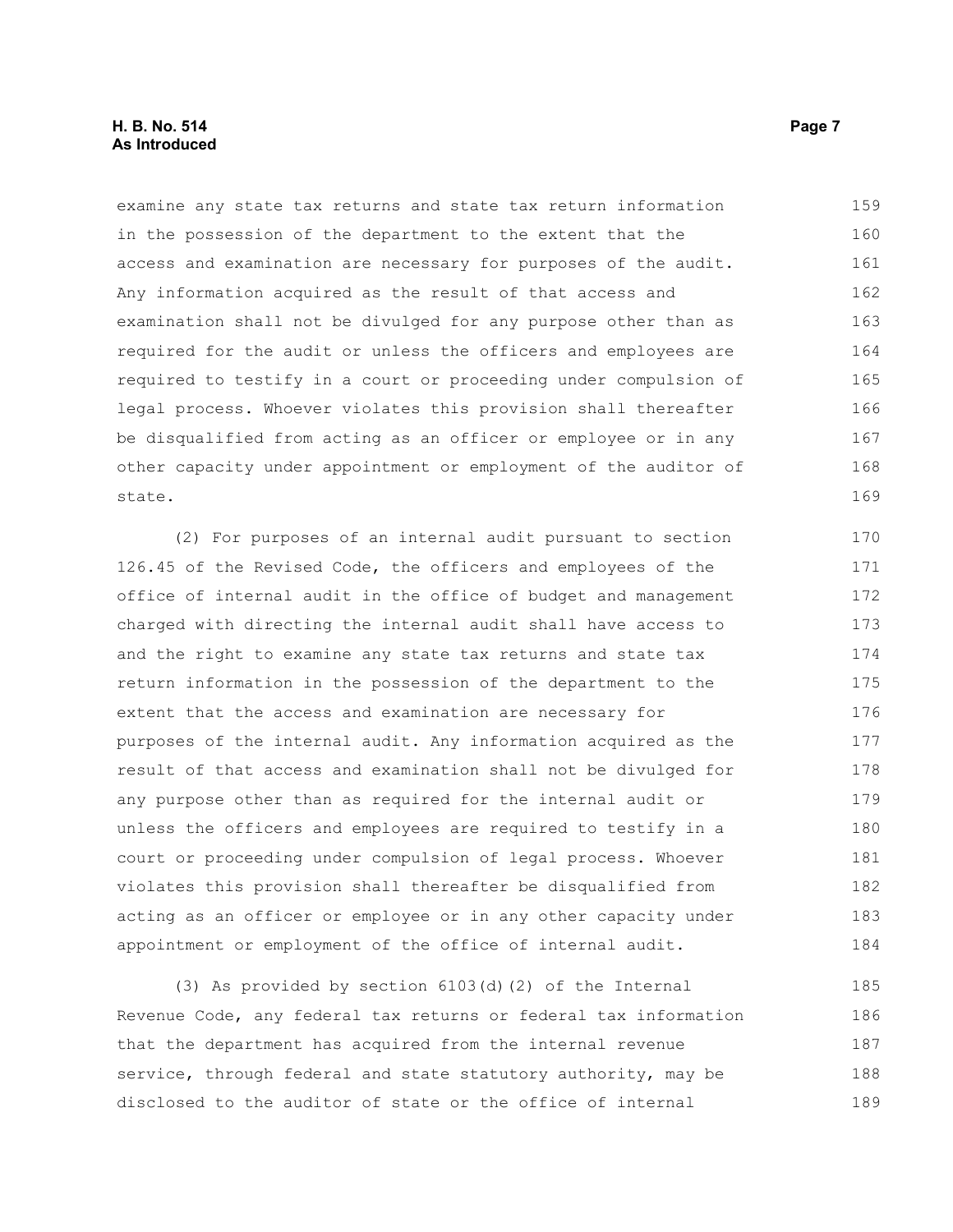audit solely for purposes of an audit of the department. (4) For purposes of Chapter 3739. of the Revised Code, an agent of the department of taxation may share information with the division of state fire marshal that the agent finds during the course of an investigation. (C) Division (A) of this section does not prohibit any of the following: (1) Divulging information contained in applications, complaints, and related documents filed with the department under section 5715.27 of the Revised Code or in applications filed with the department under section 5715.39 of the Revised Code; (2) Providing information to the office of child support within the department of job and family services pursuant to section 3125.43 of the Revised Code; (3) Disclosing to the motor vehicle repair board any information in the possession of the department that is necessary for the board to verify the existence of an applicant's valid vendor's license and current state tax identification number under section 4775.07 of the Revised Code; (4) Providing information to the administrator of workers' compensation pursuant to sections 4123.271 and 4123.591 of the Revised Code; 190 191 192 193 194 195 196 197 198 199 200 201 202 203 204 205 206 207 208 209 210 211 212

(5) Providing to the attorney general information the department obtains under division (J) of section 1346.01 of the Revised Code; 213 214 215

(6) Permitting properly authorized officers, employees, or agents of a municipal corporation from inspecting reports or 216 217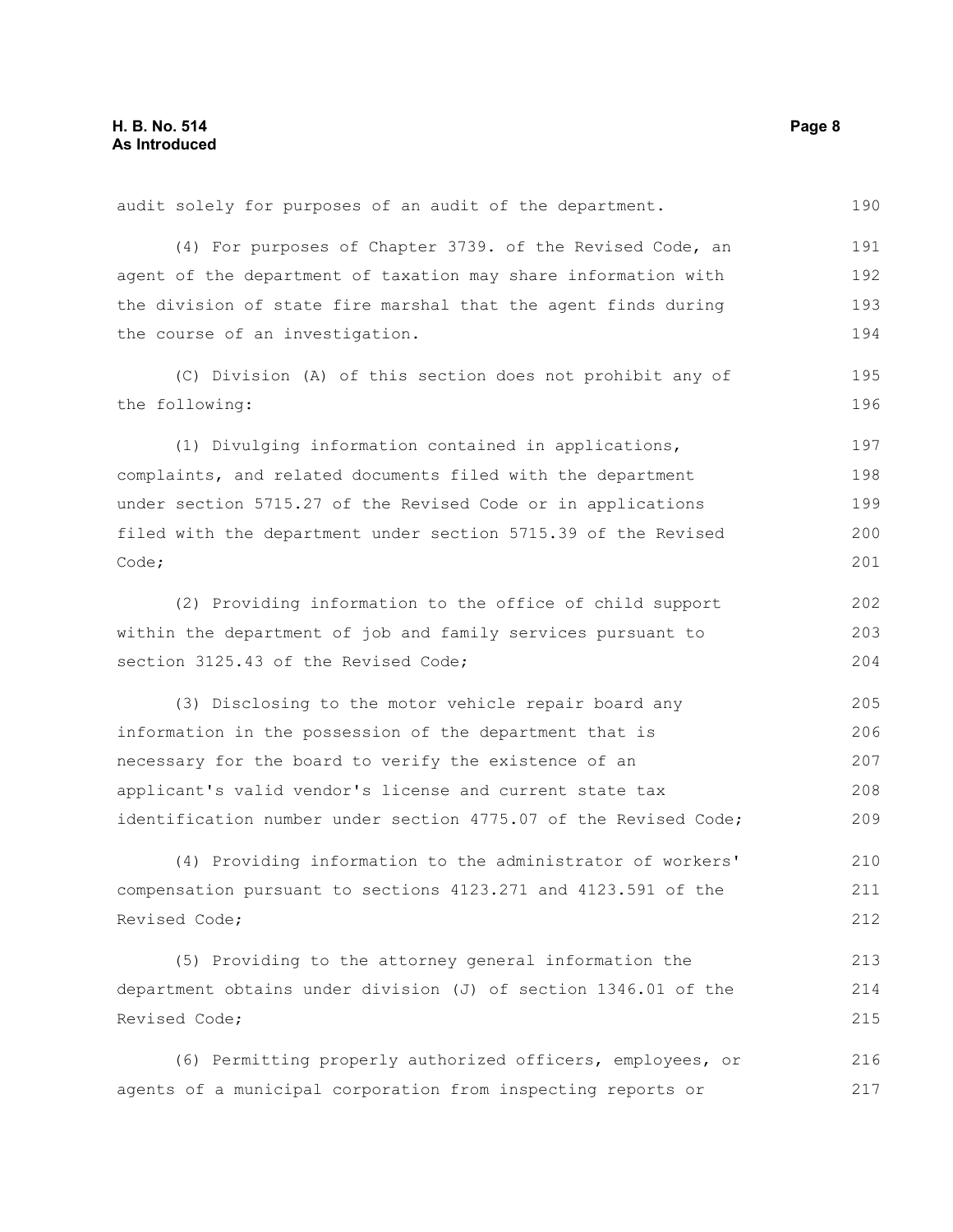information pursuant to section 718.84 of the Revised Code or rules adopted under section 5745.16 of the Revised Code; 218 219

(7) Providing information regarding the name, account number, or business address of a holder of a vendor's license issued pursuant to section 5739.17 of the Revised Code, a holder of a direct payment permit issued pursuant to section 5739.031 of the Revised Code, or a seller having a use tax account maintained pursuant to section 5741.17 of the Revised Code, or information regarding the active or inactive status of a vendor's license, direct payment permit, or seller's use tax account; 220 221 222 223 224 225 226 227 228

(8) Releasing invoices or invoice information furnished under section 4301.433 of the Revised Code pursuant to that section;

(9) Providing to a county auditor notices or documents concerning or affecting the taxable value of property in the county auditor's county. Unless authorized by law to disclose documents so provided, the county auditor shall not disclose such documents;

(10) Providing to a county auditor sales or use tax return or audit information under section 333.06 of the Revised Code;

(11) Subject to section 4301.441 of the Revised Code, disclosing to the appropriate state agency information in the possession of the department of taxation that is necessary to verify a permit holder's gallonage or noncompliance with taxes levied under Chapter 4301. or 4305. of the Revised Code; 239 240 241 242 243

(12) Disclosing to the department of natural resources information in the possession of the department of taxation that is necessary for the department of taxation to verify the 244 245 246

229 230 231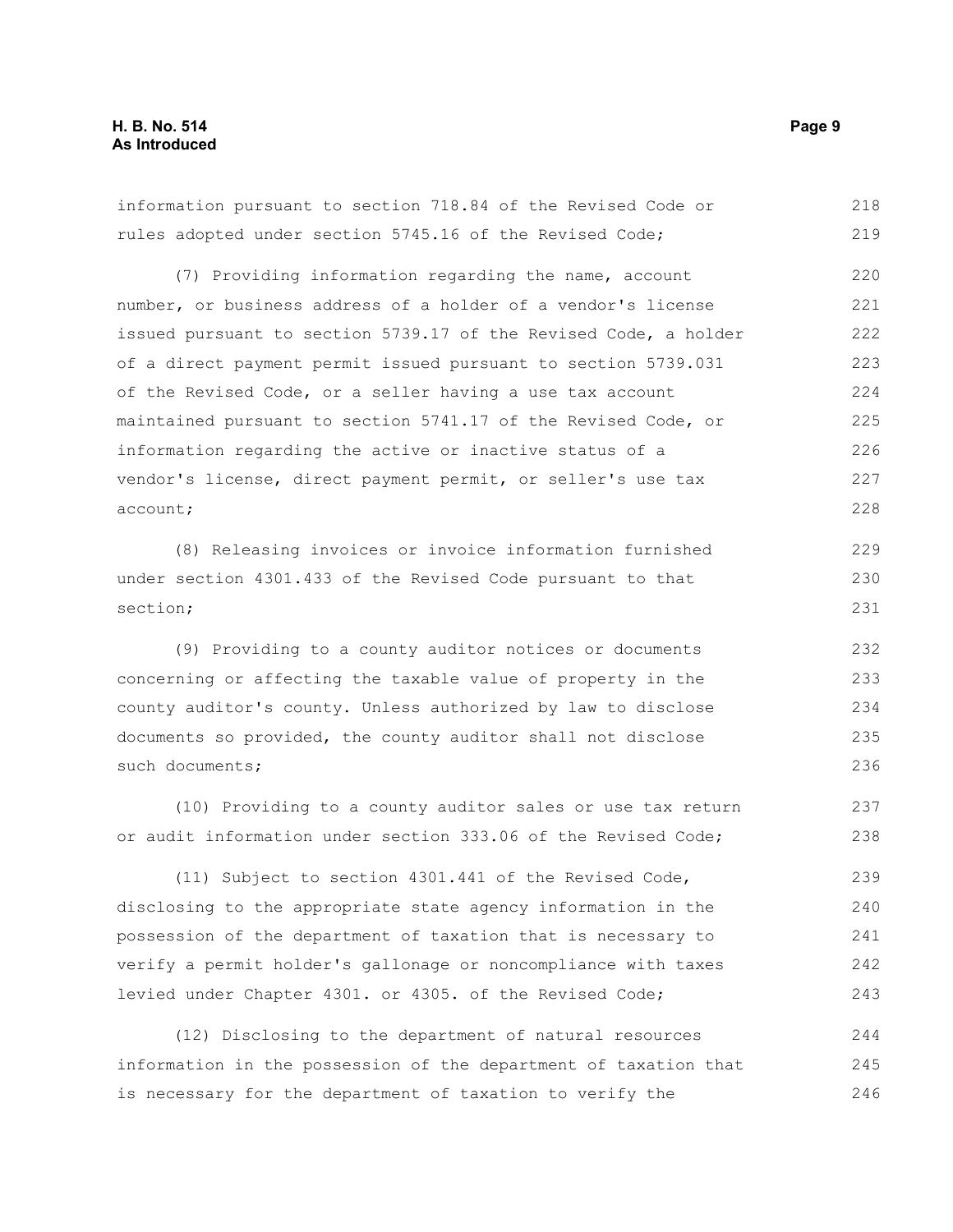taxpayer's compliance with section 5749.02 of the Revised Code or to allow the department of natural resources to enforce Chapter 1509. of the Revised Code; 247 248 249

(13) Disclosing to the department of job and family services, industrial commission, and bureau of workers' compensation information in the possession of the department of taxation solely for the purpose of identifying employers that misclassify employees as independent contractors or that fail to properly report and pay employer tax liabilities. The department of taxation shall disclose only such information that is necessary to verify employer compliance with law administered by those agencies. 250 251 252 253 254 255 256 257 258

(14) Disclosing to the Ohio casino control commission information in the possession of the department of taxation that is necessary to verify a casino operator's compliance with section 5747.063 or 5753.02 of the Revised Code and sections related thereto;

(15) Disclosing to the state lottery commission information in the possession of the department of taxation that is necessary to verify a lottery sales agent's compliance with section 5747.064 of the Revised Code. 264 265 266 267

(16) Disclosing to the department of development information in the possession of the department of taxation that is necessary to ensure compliance with the laws of this state governing taxation and to verify information reported to the department of development for the purpose of evaluating potential tax credits, tax deductions, grants, or loans. Such information shall not include information received from the internal revenue service the disclosure of which is prohibited by section 6103 of the Internal Revenue Code. No officer, 268 269 270 271 272 273 274 275 276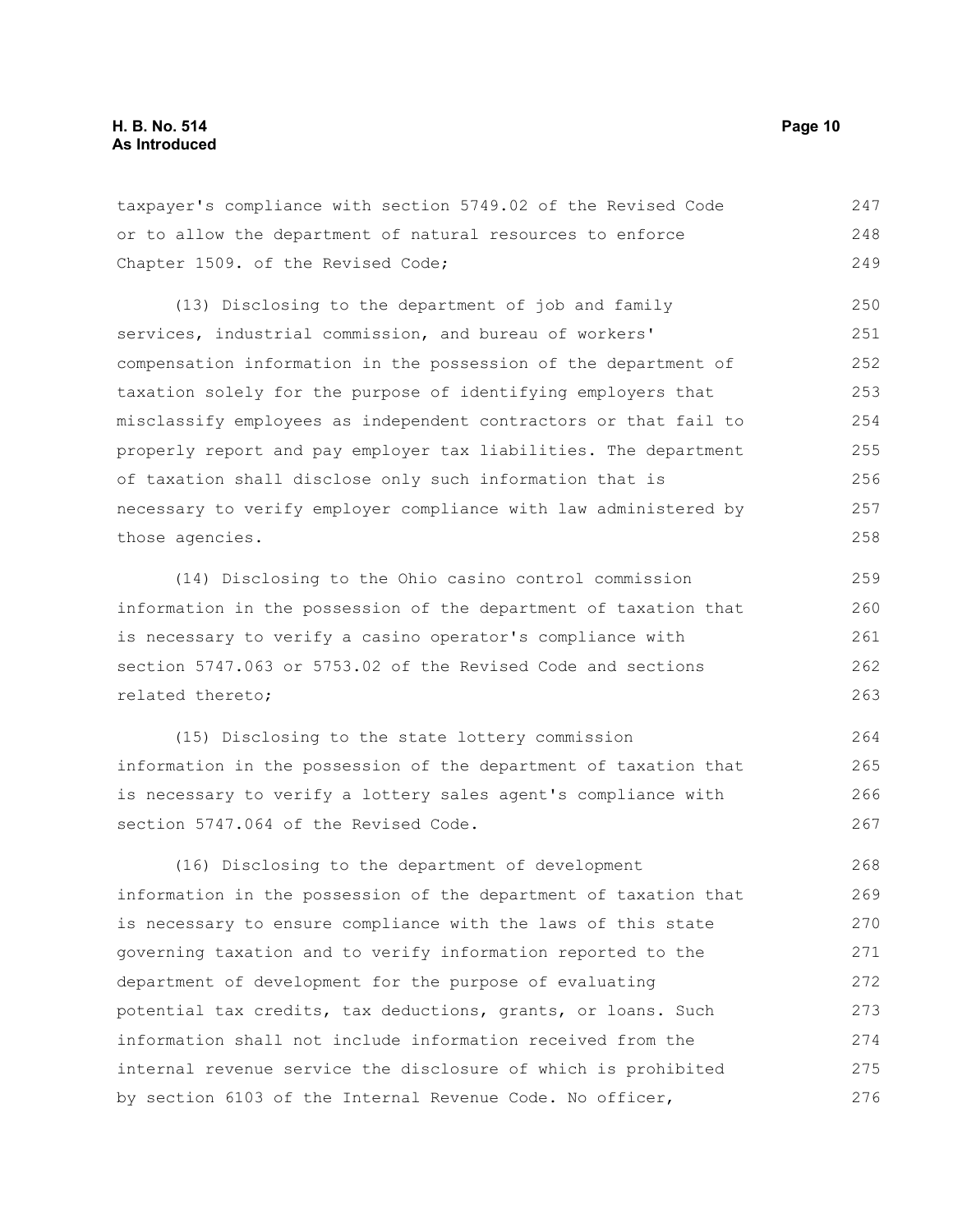#### **H. B. No. 514 Page 11 As Introduced**

employee, or agent of the department of development shall disclose any information provided to the department of development by the department of taxation under division (C)(16) of this section except when disclosure of the information is necessary for, and made solely for the purpose of facilitating, the evaluation of potential tax credits, tax deductions, grants, or loans. 277 278 279 280 281 282 283

(17) Disclosing to the department of insurance information in the possession of the department of taxation that is necessary to ensure a taxpayer's compliance with the requirements with any tax credit administered by the department of development and claimed by the taxpayer against any tax administered by the superintendent of insurance. No officer, employee, or agent of the department of insurance shall disclose any information provided to the department of insurance by the department of taxation under division (C)(17) of this section. 284 285 286 287 288 289 290 291 292

(18) Disclosing to the division of liquor control information in the possession of the department of taxation that is necessary for the division and department to comply with the requirements of sections 4303.26 and 4303.271 of the Revised Code. 293 294 295 296 297

(19) Disclosing to the department of education, upon that department's request, information in the possession of the department of taxation that is necessary only to verify whether the family income of a student applying for or receiving a scholarship under the educational choice scholarship pilot program is equal to, less than, or greater than the income thresholds prescribed by section 3310.032 of the Revised Code. The department of education shall provide sufficient information about the student and the student's family to enable the 298 299 300 301 302 303 304 305 306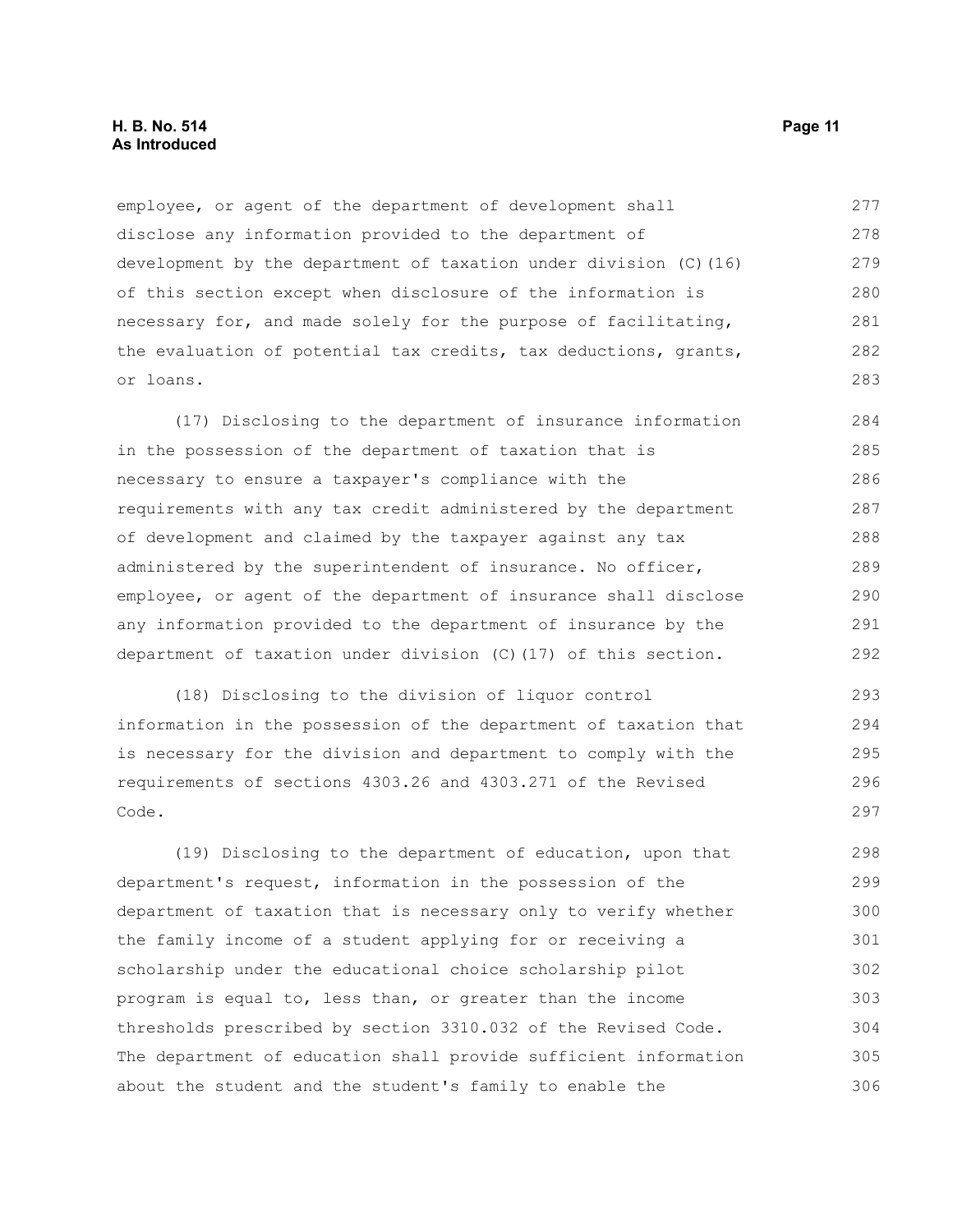department of taxation to make the verification.

(20) Disclosing to the Ohio rail development commission information in the possession of the department of taxation that is necessary to ensure compliance with the laws of this state governing taxation and to verify information reported to the commission for the purpose of evaluating potential grants or loans. Such information shall not include information received from the internal revenue service the disclosure of which is prohibited by section 6103 of the Internal Revenue Code. No member, officer, employee, or agent of the Ohio rail development commission shall disclose any information provided to the commission by the department of taxation under division (C)(20) of this section except when disclosure of the information is necessary for, and made solely for the purpose of facilitating, the evaluation of potential grants or loans. 308 309 310 311 312 313 314 315 316 317 318 319 320 321

(21) Disclosing to the state racing commission information in the possession of the department of taxation that is necessary for verification of compliance with and for enforcement and administration of the taxes levied by Chapter 3769. of the Revised Code. Such information shall include information that is necessary for the state racing commission to verify compliance with Chapter 3769. of the Revised Code for the purposes of issuance, denial, suspension, or revocation of a permit pursuant to section 3769.03 or 3769.06 of the Revised Code and related sections. Unless disclosure is otherwise authorized by law, information provided to the state racing commission under this section remains confidential and is not subject to public disclosure pursuant to section 3769.041 of the Revised Code. 322 323 324 325 326 327 328 329 330 331 332 333 334 335

(22) Disclosing to the state fire marshal information in

307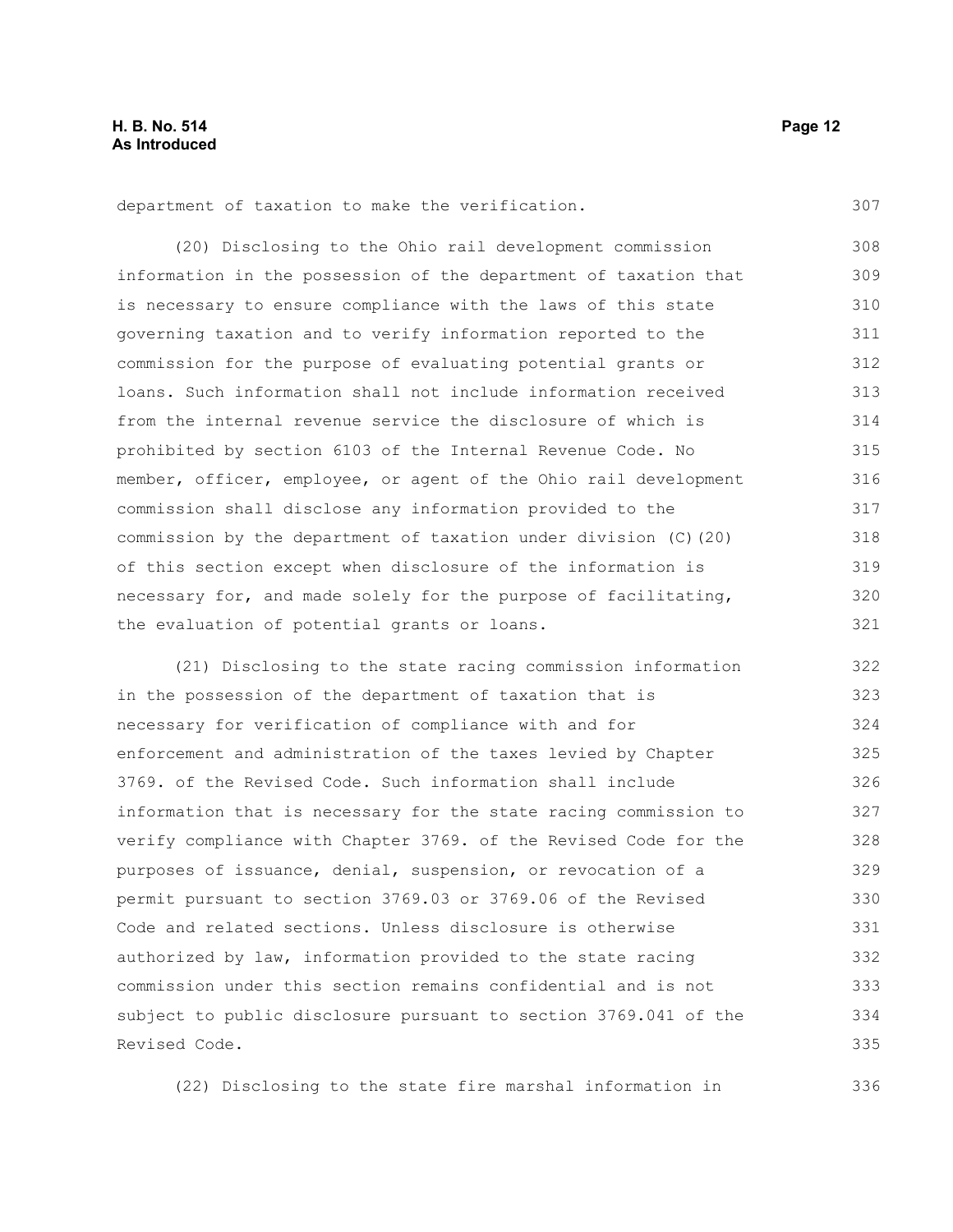#### **H. B. No. 514 Page 13 As Introduced**

the possession of the department of taxation that is necessary for the state fire marshal to verify the compliance of a licensed manufacturer of fireworks or a licensed wholesaler of fireworks with section 3743.22 of the Revised Code. No officer, employee, or agent of the state fire marshal shall disclose any information provided to the state fire marshal by the department of taxation under division (C)(22) of this section. 337 338 339 340 341 342 343

(23) Disclosing to the department of higher education information in the possession of the department of taxation that is necessary to verify information reported to the department of higher education for the purpose of evaluating potential tax credits. Such information shall not include information received from the internal revenue service the disclosure of which is prohibited by section 6103 of the Internal Revenue Code. No officer, employee, or agent of the department of higher education shall disclose any information provided to the department of higher education by the department of taxation under division (C)(23) of this section. 344 345 346 347 348 349 350 351 352 353 354

**Sec. 5747.01.** Except as otherwise expressly provided or clearly appearing from the context, any term used in this chapter that is not otherwise defined in this section has the same meaning as when used in a comparable context in the laws of the United States relating to federal income taxes or if not used in a comparable context in those laws, has the same meaning as in section 5733.40 of the Revised Code. Any reference in this chapter to the Internal Revenue Code includes other laws of the United States relating to federal income taxes. 355 356 357 358 359 360 361 362 363

As used in this chapter:

(A) "Adjusted gross income" or "Ohio adjusted gross income" means federal adjusted gross income, as defined and used 365 366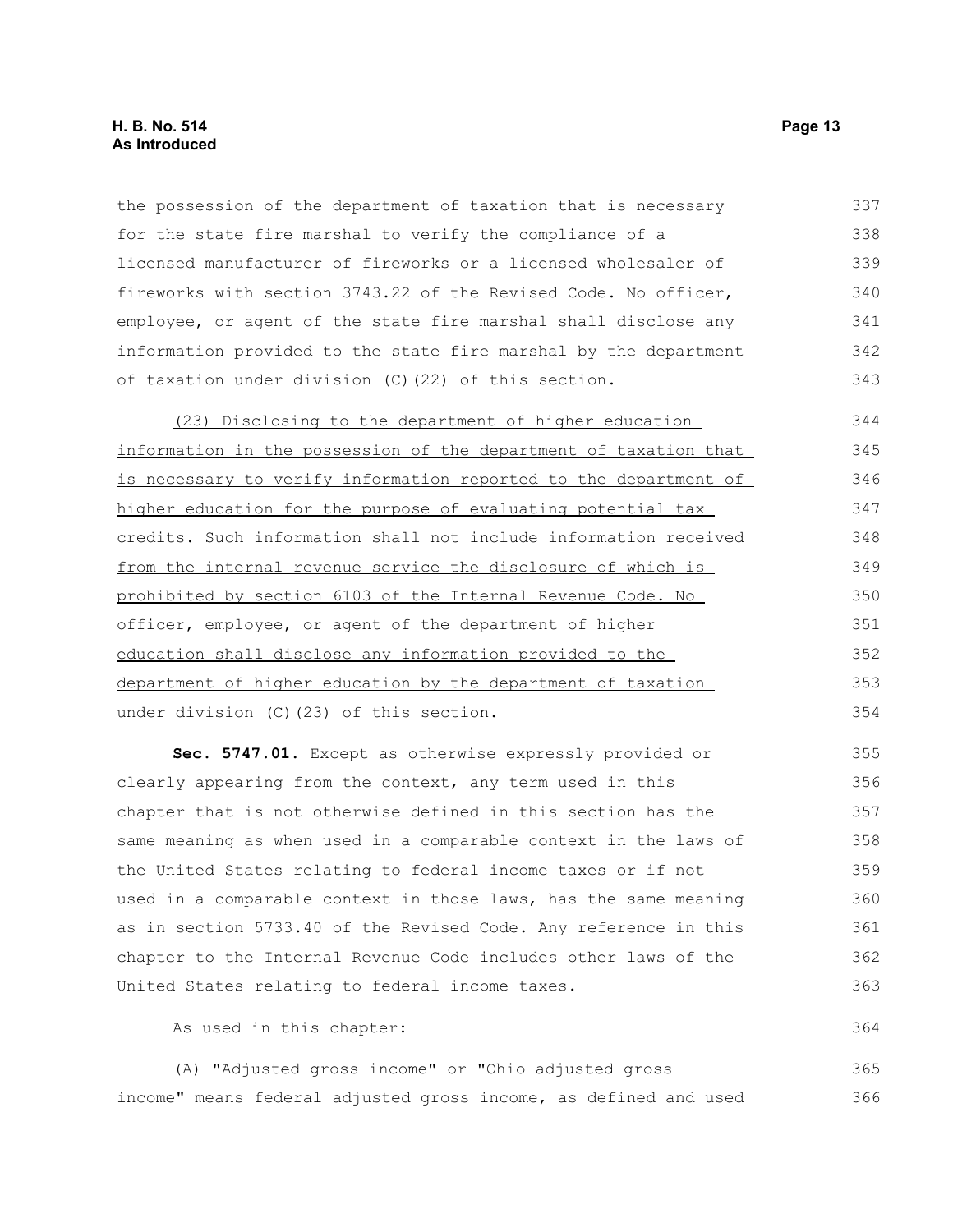in the Internal Revenue Code, adjusted as provided in this section: (1) Add interest or dividends on obligations or securities of any state or of any political subdivision or authority of any state, other than this state and its subdivisions and authorities. (2) Add interest or dividends on obligations of any authority, commission, instrumentality, territory, or possession of the United States to the extent that the interest or dividends are exempt from federal income taxes but not from state income taxes. (3) Deduct interest or dividends on obligations of the United States and its territories and possessions or of any authority, commission, or instrumentality of the United States to the extent that the interest or dividends are included in federal adjusted gross income but exempt from state income taxes under the laws of the United States. (4) Deduct disability and survivor's benefits to the extent included in federal adjusted gross income. (5) Deduct the following, to the extent not otherwise deducted or excluded in computing federal or Ohio adjusted gross income: (a) Benefits under Title II of the Social Security Act and tier 1 railroad retirement; (b) Railroad retirement benefits, other than tier 1 railroad retirement benefits, to the extent such amounts are exempt from state taxation under federal law. (6) Deduct the amount of wages and salaries, if any, not 367 368 369 370 371 372 373 374 375 376 377 378 379 380 381 382 383 384 385 386 387 388 389 390 391 392 393 394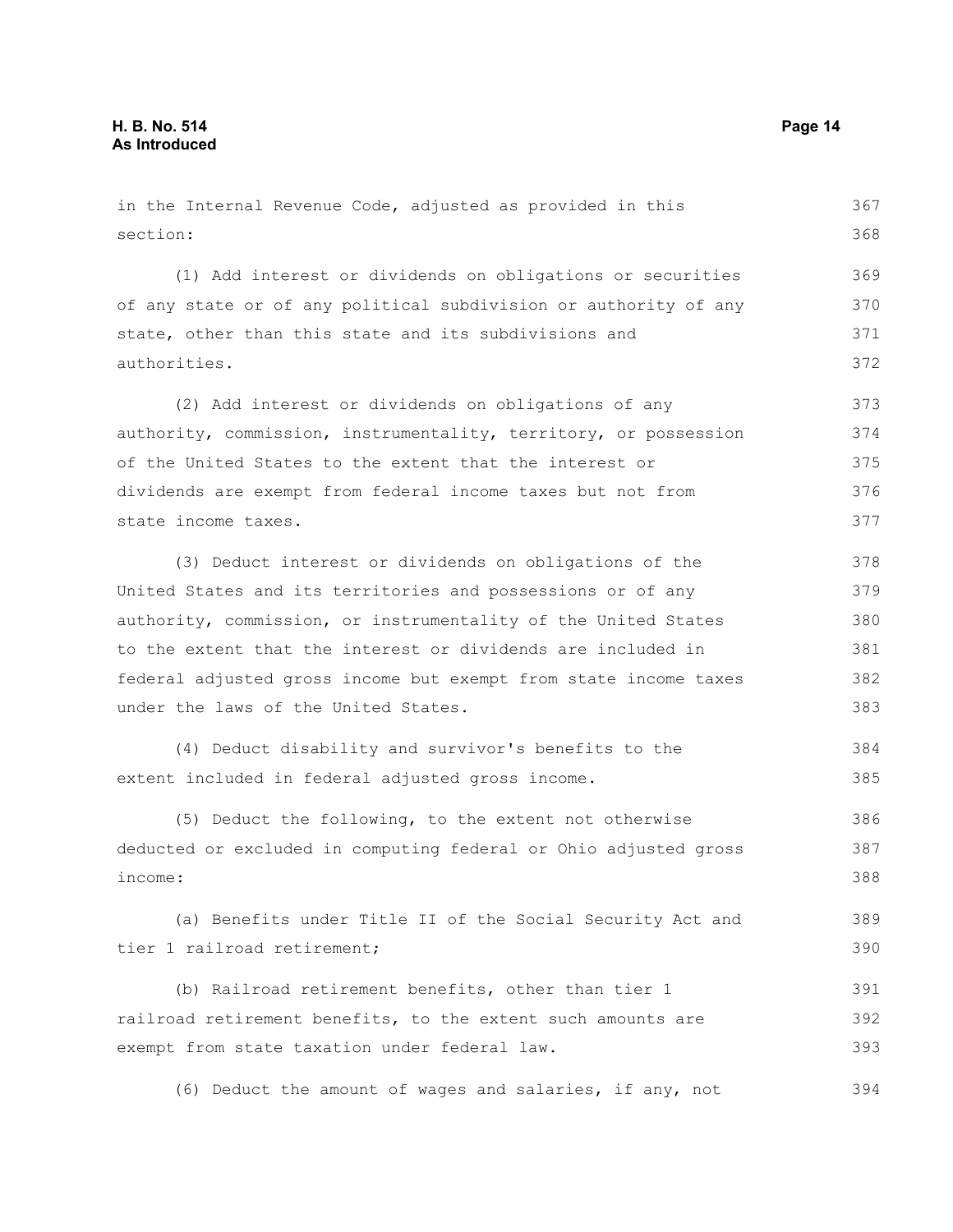#### **H. B. No. 514 Page 15 As Introduced**

otherwise allowable as a deduction but that would have been allowable as a deduction in computing federal adjusted gross income for the taxable year, had the work opportunity tax credit allowed and determined under sections 38, 51, and 52 of the Internal Revenue Code not been in effect. 395 396 397 398 399

(7) Deduct any interest or interest equivalent on public obligations and purchase obligations to the extent that the interest or interest equivalent is included in federal adjusted gross income. 400 401 402 403

(8) Add any loss or deduct any gain resulting from the sale, exchange, or other disposition of public obligations to the extent that the loss has been deducted or the gain has been included in computing federal adjusted gross income. 404 405 406 407

(9) Deduct or add amounts, as provided under section 5747.70 of the Revised Code, related to contributions to variable college savings program accounts made or tuition units purchased pursuant to Chapter 3334. of the Revised Code. 408 409 410 411

(10)(a) Deduct, to the extent not otherwise allowable as a deduction or exclusion in computing federal or Ohio adjusted gross income for the taxable year, the amount the taxpayer paid during the taxable year for medical care insurance and qualified long-term care insurance for the taxpayer, the taxpayer's spouse, and dependents. No deduction for medical care insurance under division (A)(10)(a) of this section shall be allowed either to any taxpayer who is eligible to participate in any subsidized health plan maintained by any employer of the taxpayer or of the taxpayer's spouse, or to any taxpayer who is entitled to, or on application would be entitled to, benefits under part A of Title XVIII of the "Social Security Act," 49 Stat. 620 (1935), 42 U.S.C. 301, as amended. For the purposes of 412 413 414 415 416 417 418 419 420 421 422 423 424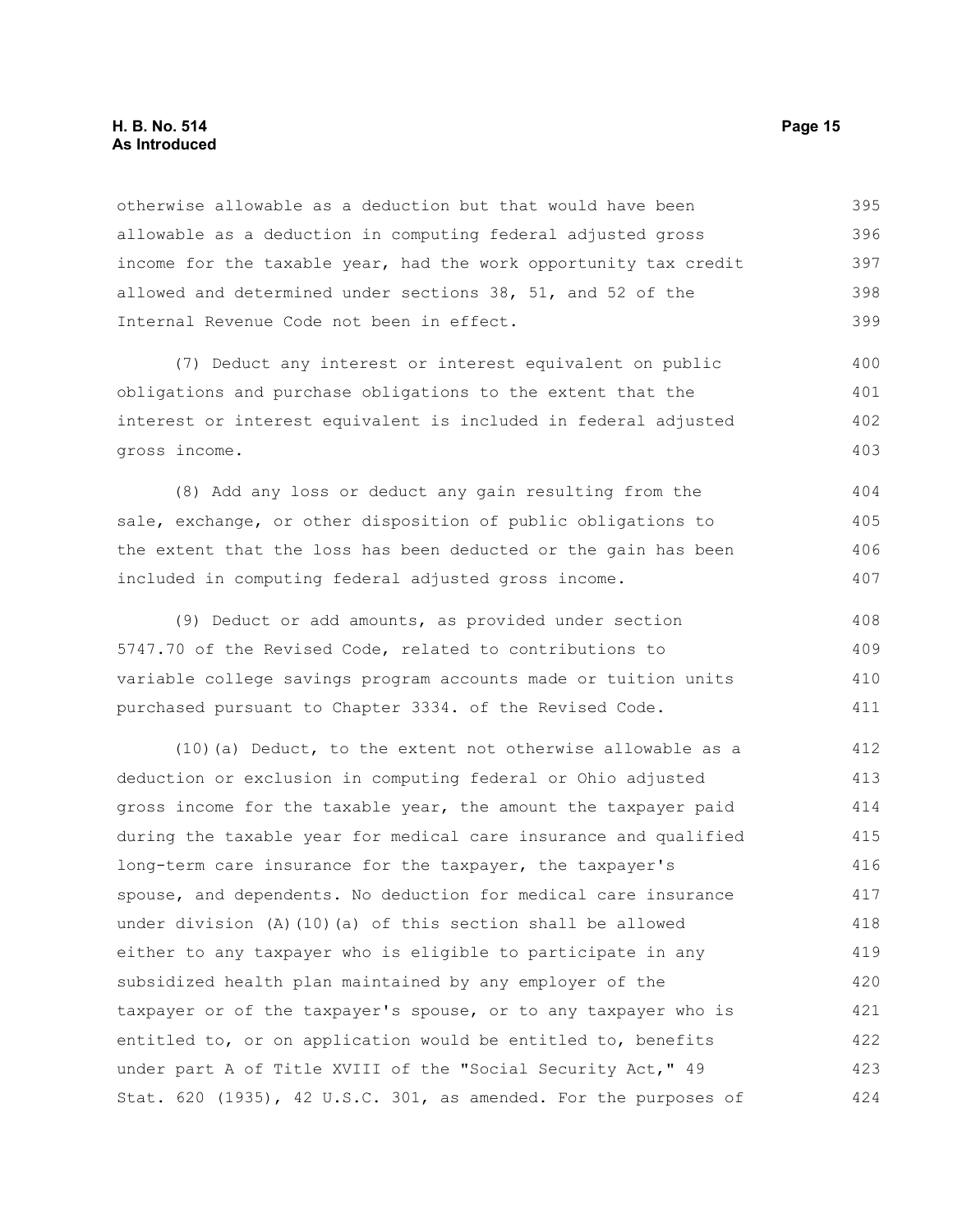#### **H. B. No. 514 Page 16 As Introduced**

division (A)(10)(a) of this section, "subsidized health plan" means a health plan for which the employer pays any portion of the plan's cost. The deduction allowed under division  $(A)$  (10)(a) of this section shall be the net of any related premium refunds, related premium reimbursements, or related insurance premium dividends received during the taxable year. 425 426 427 428 429 430

(b) Deduct, to the extent not otherwise deducted or excluded in computing federal or Ohio adjusted gross income during the taxable year, the amount the taxpayer paid during the taxable year, not compensated for by any insurance or otherwise, for medical care of the taxpayer, the taxpayer's spouse, and dependents, to the extent the expenses exceed seven and one-half per cent of the taxpayer's federal adjusted gross income. 431 432 433 434 435 436 437

(c) For purposes of division (A)(10) of this section, "medical care" has the meaning given in section 213 of the Internal Revenue Code, subject to the special rules, limitations, and exclusions set forth therein, and "qualified long-term care" has the same meaning given in section 7702B(c) of the Internal Revenue Code. Solely for purposes of division (A)(10)(a) of this section, "dependent" includes a person who otherwise would be a "qualifying relative" and thus a "dependent" under section 152 of the Internal Revenue Code but for the fact that the person fails to meet the income and support limitations under section 152(d)(1)(B) and (C) of the Internal Revenue Code. 438 439 440 441 442 443 444 445 446 447 448 449

(11)(a) Deduct any amount included in federal adjusted gross income solely because the amount represents a reimbursement or refund of expenses that in any year the taxpayer had deducted as an itemized deduction pursuant to section 63 of the Internal Revenue Code and applicable United 450 451 452 453 454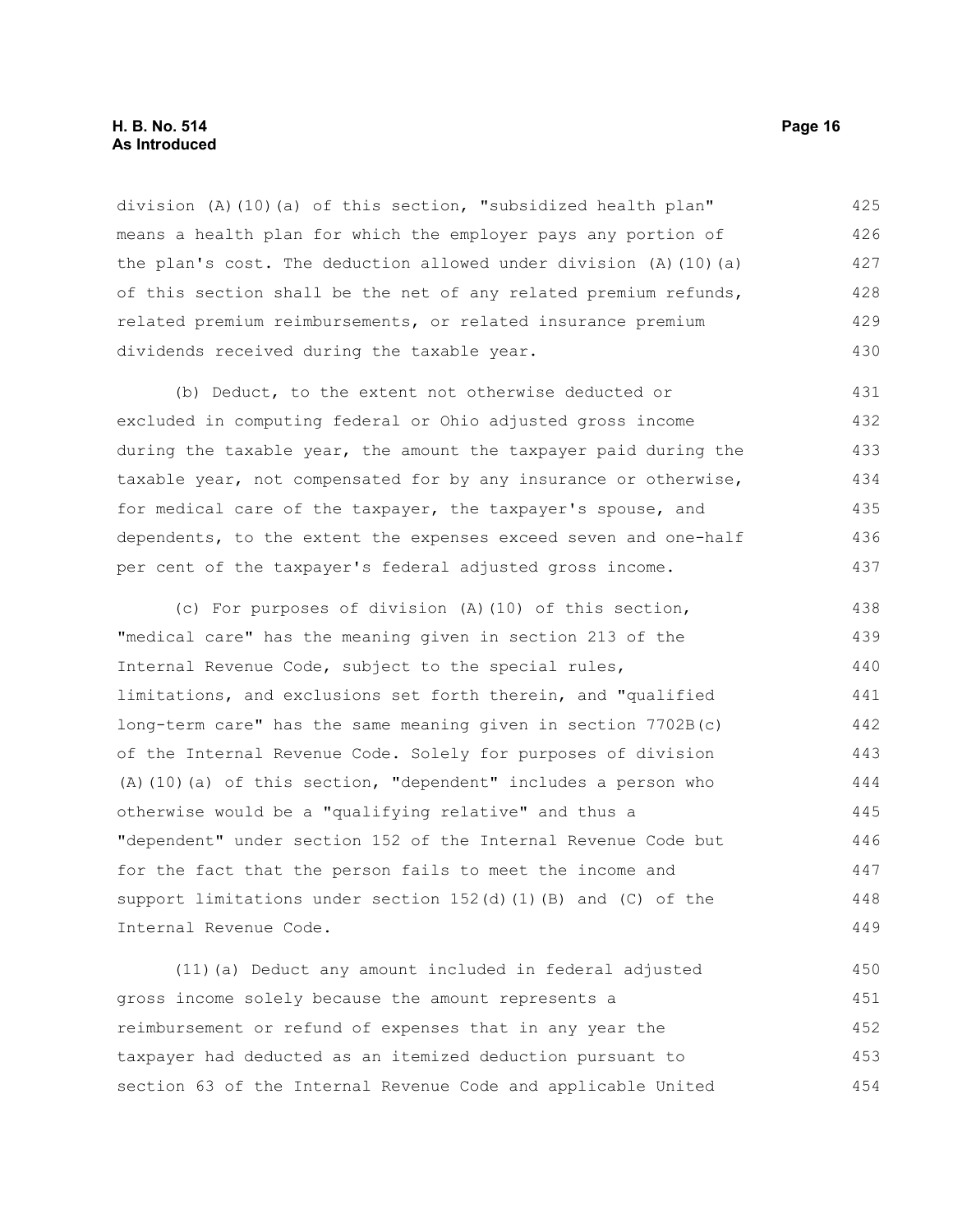#### **H. B. No. 514 Page 17 As Introduced**

States department of the treasury regulations. The deduction otherwise allowed under division (A)(11)(a) of this section shall be reduced to the extent the reimbursement is attributable to an amount the taxpayer deducted under this section in any taxable year. 455 456 457 458 459

(b) Add any amount not otherwise included in Ohio adjusted gross income for any taxable year to the extent that the amount is attributable to the recovery during the taxable year of any amount deducted or excluded in computing federal or Ohio adjusted gross income in any taxable year.

(12) Deduct any portion of the deduction described in section 1341(a)(2) of the Internal Revenue Code, for repaying previously reported income received under a claim of right, that meets both of the following requirements: 465 466 467 468

(a) It is allowable for repayment of an item that was included in the taxpayer's adjusted gross income for a prior taxable year and did not qualify for a credit under division (A) or (B) of section 5747.05 of the Revised Code for that year;

(b) It does not otherwise reduce the taxpayer's adjusted gross income for the current or any other taxable year.

(13) Deduct an amount equal to the deposits made to, and net investment earnings of, a medical savings account during the taxable year, in accordance with section 3924.66 of the Revised Code. The deduction allowed by division (A)(13) of this section does not apply to medical savings account deposits and earnings otherwise deducted or excluded for the current or any other taxable year from the taxpayer's federal adjusted gross income. 475 476 477 478 479 480 481

(14)(a) Add an amount equal to the funds withdrawn from a medical savings account during the taxable year, and the net 482 483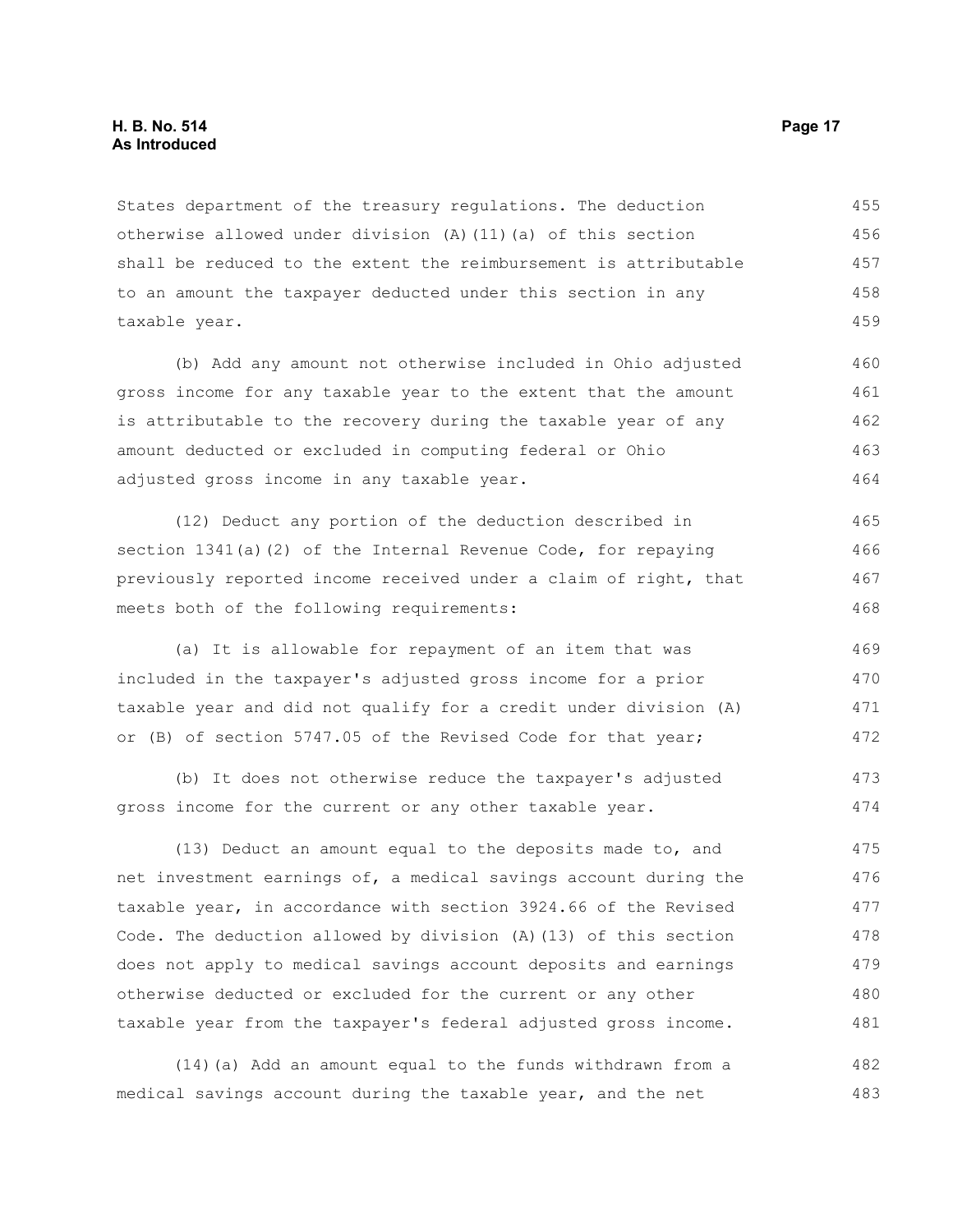#### **H. B. No. 514 Page 18 As Introduced**

investment earnings on those funds, when the funds withdrawn were used for any purpose other than to reimburse an account holder for, or to pay, eligible medical expenses, in accordance with section 3924.66 of the Revised Code; 484 485 486 487

(b) Add the amounts distributed from a medical savings account under division (A)(2) of section 3924.68 of the Revised Code during the taxable year. 488 489 490

(15) Add any amount claimed as a credit under section 5747.059 of the Revised Code to the extent that such amount satisfies either of the following: 491 492 493

(a) The amount was deducted or excluded from the computation of the taxpayer's federal adjusted gross income as required to be reported for the taxpayer's taxable year under the Internal Revenue Code; 494 495 496 497

(b) The amount resulted in a reduction of the taxpayer's federal adjusted gross income as required to be reported for any of the taxpayer's taxable years under the Internal Revenue Code.

(16) Deduct the amount contributed by the taxpayer to an individual development account program established by a county department of job and family services pursuant to sections 329.11 to 329.14 of the Revised Code for the purpose of matching funds deposited by program participants. On request of the tax commissioner, the taxpayer shall provide any information that, in the tax commissioner's opinion, is necessary to establish the amount deducted under division (A)(16) of this section. 501 502 503 504 505 506 507 508

(17)(a)(i) Subject to divisions (A)(17)(a)(iii), (iv), and (v) of this section, add five-sixths of the amount of depreciation expense allowed by subsection (k) of section 168 of the Internal Revenue Code, including the taxpayer's 509 510 511 512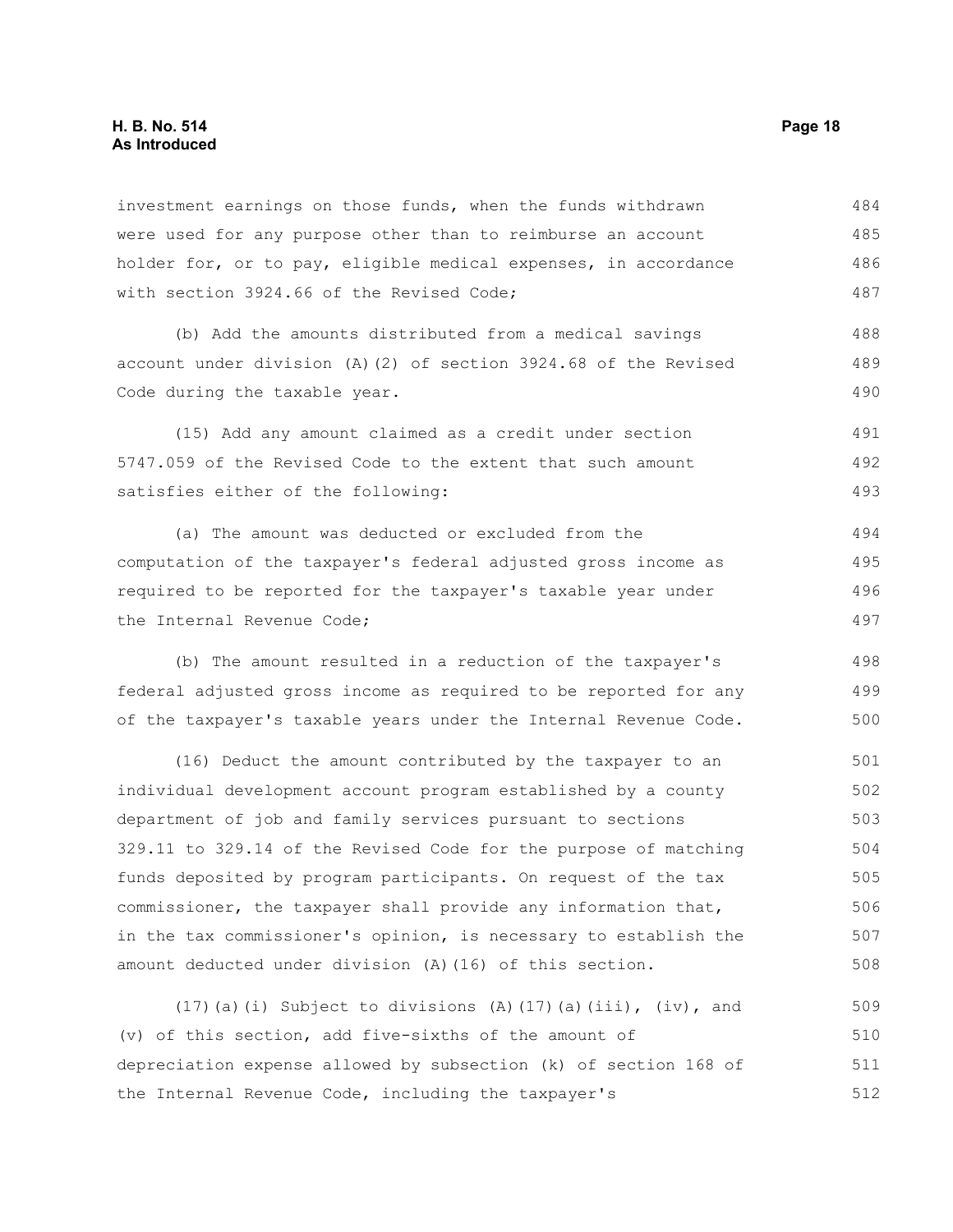proportionate or distributive share of the amount of depreciation expense allowed by that subsection to a passthrough entity in which the taxpayer has a direct or indirect ownership interest. 513 514 515 516

(ii) Subject to divisions (A)(17)(a)(iii), (iv), and (v) of this section, add five-sixths of the amount of qualifying section 179 depreciation expense, including the taxpayer's proportionate or distributive share of the amount of qualifying section 179 depreciation expense allowed to any pass-through entity in which the taxpayer has a direct or indirect ownership interest. 517 518 519 520 521 522 523

(iii) Subject to division (A)(17)(a)(v) of this section, for taxable years beginning in 2012 or thereafter, if the increase in income taxes withheld by the taxpayer is equal to or greater than ten per cent of income taxes withheld by the taxpayer during the taxpayer's immediately preceding taxable year, "two-thirds" shall be substituted for "five-sixths" for the purpose of divisions  $(A)$  (17)(a)(i) and (ii) of this section. 524 525 526 527 528 529 530

(iv) Subject to division (A)(17)(a)(v) of this section, for taxable years beginning in 2012 or thereafter, a taxpayer is not required to add an amount under division (A)(17) of this section if the increase in income taxes withheld by the taxpayer and by any pass-through entity in which the taxpayer has a direct or indirect ownership interest is equal to or greater than the sum of (I) the amount of qualifying section 179 depreciation expense and (II) the amount of depreciation expense allowed to the taxpayer by subsection (k) of section 168 of the Internal Revenue Code, and including the taxpayer's proportionate or distributive shares of such amounts allowed to any such pass-through entities. 531 532 533 534 535 536 537 538 539 540 541 542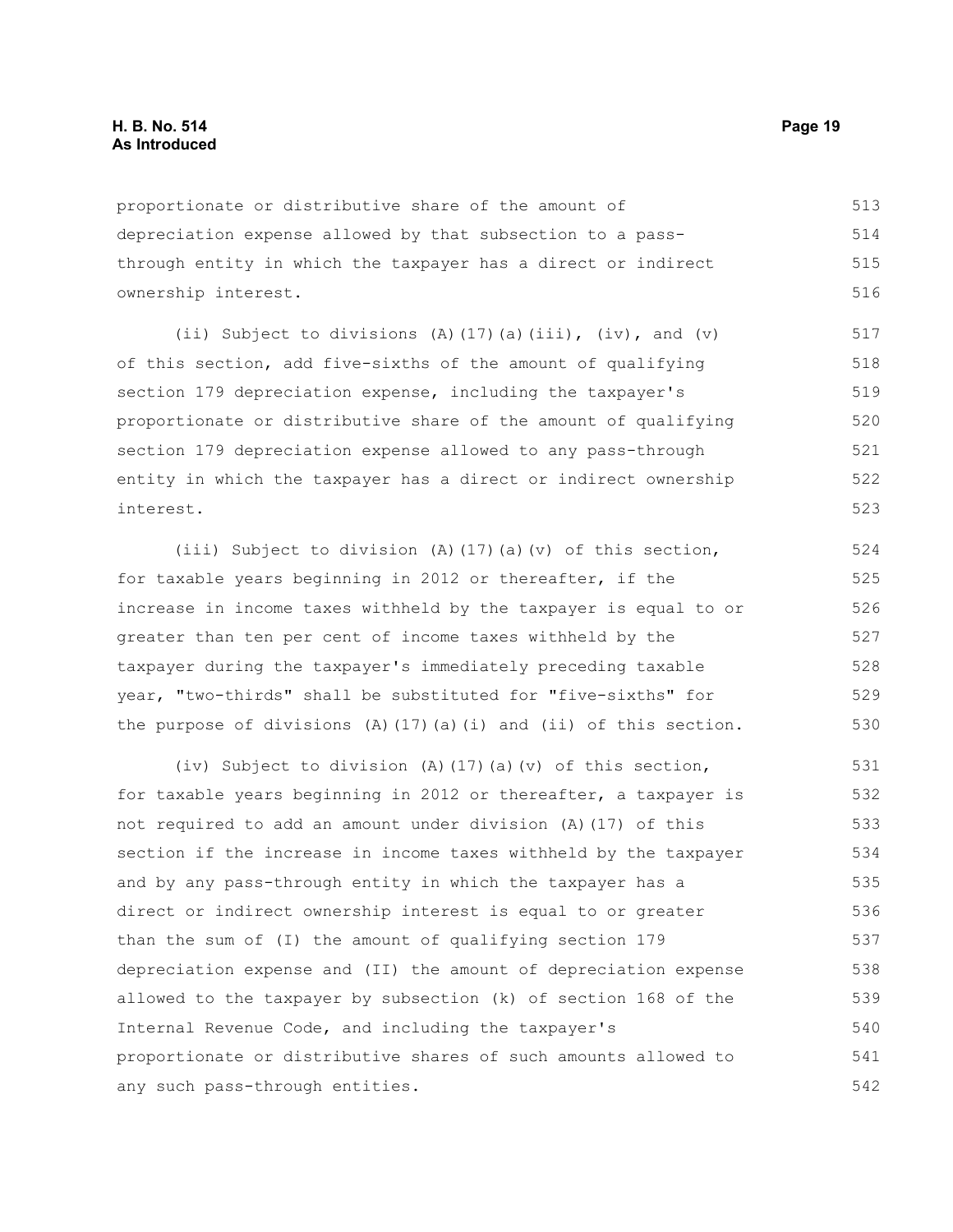#### **H. B. No. 514 Page 20 As Introduced**

(v) If a taxpayer directly or indirectly incurs a net operating loss for the taxable year for federal income tax purposes, to the extent such loss resulted from depreciation expense allowed by subsection (k) of section 168 of the Internal Revenue Code and by qualifying section 179 depreciation expense, "the entire" shall be substituted for "five-sixths of the" for the purpose of divisions  $(A)$  (17)(a)(i) and (ii) of this section. 543 544 545 546 547 548 549

The tax commissioner, under procedures established by the commissioner, may waive the add-backs related to a pass-through entity if the taxpayer owns, directly or indirectly, less than five per cent of the pass-through entity. 550 551 552 553

(b) Nothing in division (A)(17) of this section shall be construed to adjust or modify the adjusted basis of any asset.

(c) To the extent the add-back required under division (A) (17)(a) of this section is attributable to property generating nonbusiness income or loss allocated under section 5747.20 of the Revised Code, the add-back shall be sitused to the same location as the nonbusiness income or loss generated by the property for the purpose of determining the credit under division (A) of section 5747.05 of the Revised Code. Otherwise, the add-back shall be apportioned, subject to one or more of the four alternative methods of apportionment enumerated in section 5747.21 of the Revised Code. 556 557 558 559 560 561 562 563 564 565

(d) For the purposes of division (A)(17)(a)(v) of this section, net operating loss carryback and carryforward shall not include the allowance of any net operating loss deduction carryback or carryforward to the taxable year to the extent such loss resulted from depreciation allowed by section 168(k) of the Internal Revenue Code and by the qualifying section 179 depreciation expense amount. 566 567 568 569 570 571 572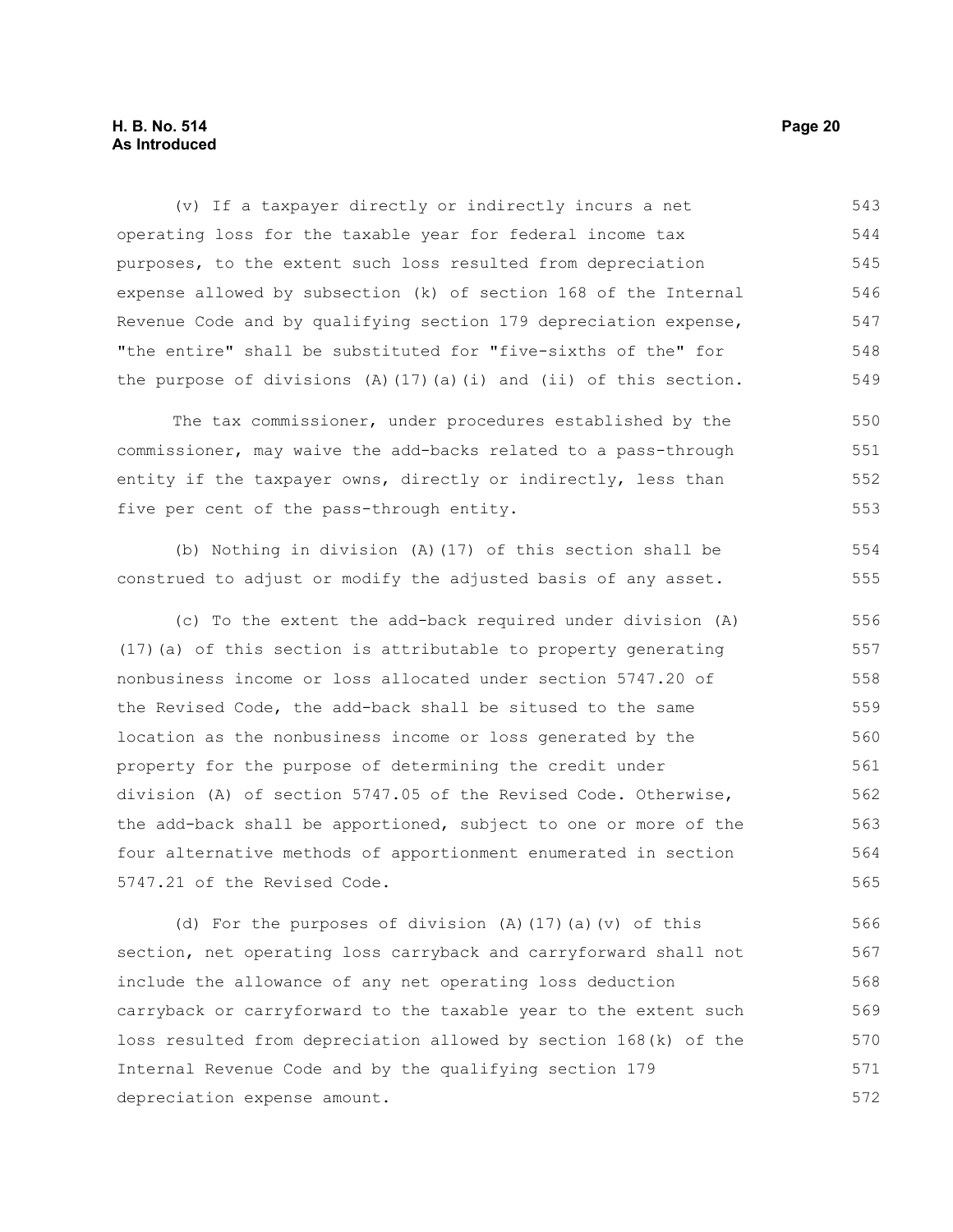(e) For the purposes of divisions (A)(17) and (18) of this section: 573 574

(i) "Income taxes withheld" means the total amount withheld and remitted under sections 5747.06 and 5747.07 of the Revised Code by an employer during the employer's taxable year. 575 576 577

(ii) "Increase in income taxes withheld" means the amount by which the amount of income taxes withheld by an employer during the employer's current taxable year exceeds the amount of income taxes withheld by that employer during the employer's immediately preceding taxable year. 578 579 580 581 582

(iii) "Qualifying section 179 depreciation expense" means the difference between (I) the amount of depreciation expense directly or indirectly allowed to a taxpayer under section 179 of the Internal Revised Code, and (II) the amount of depreciation expense directly or indirectly allowed to the taxpayer under section 179 of the Internal Revenue Code as that section existed on December 31, 2002. 583 584 585 586 587 588 589

(18)(a) If the taxpayer was required to add an amount under division (A)(17)(a) of this section for a taxable year, deduct one of the following: 590 591 592

(i) One-fifth of the amount so added for each of the five succeeding taxable years if the amount so added was five-sixths of qualifying section 179 depreciation expense or depreciation expense allowed by subsection (k) of section 168 of the Internal Revenue Code; 593 594 595 596 597

(ii) One-half of the amount so added for each of the two succeeding taxable years if the amount so added was two-thirds of such depreciation expense; 598 599 600

(iii) One-sixth of the amount so added for each of the six 601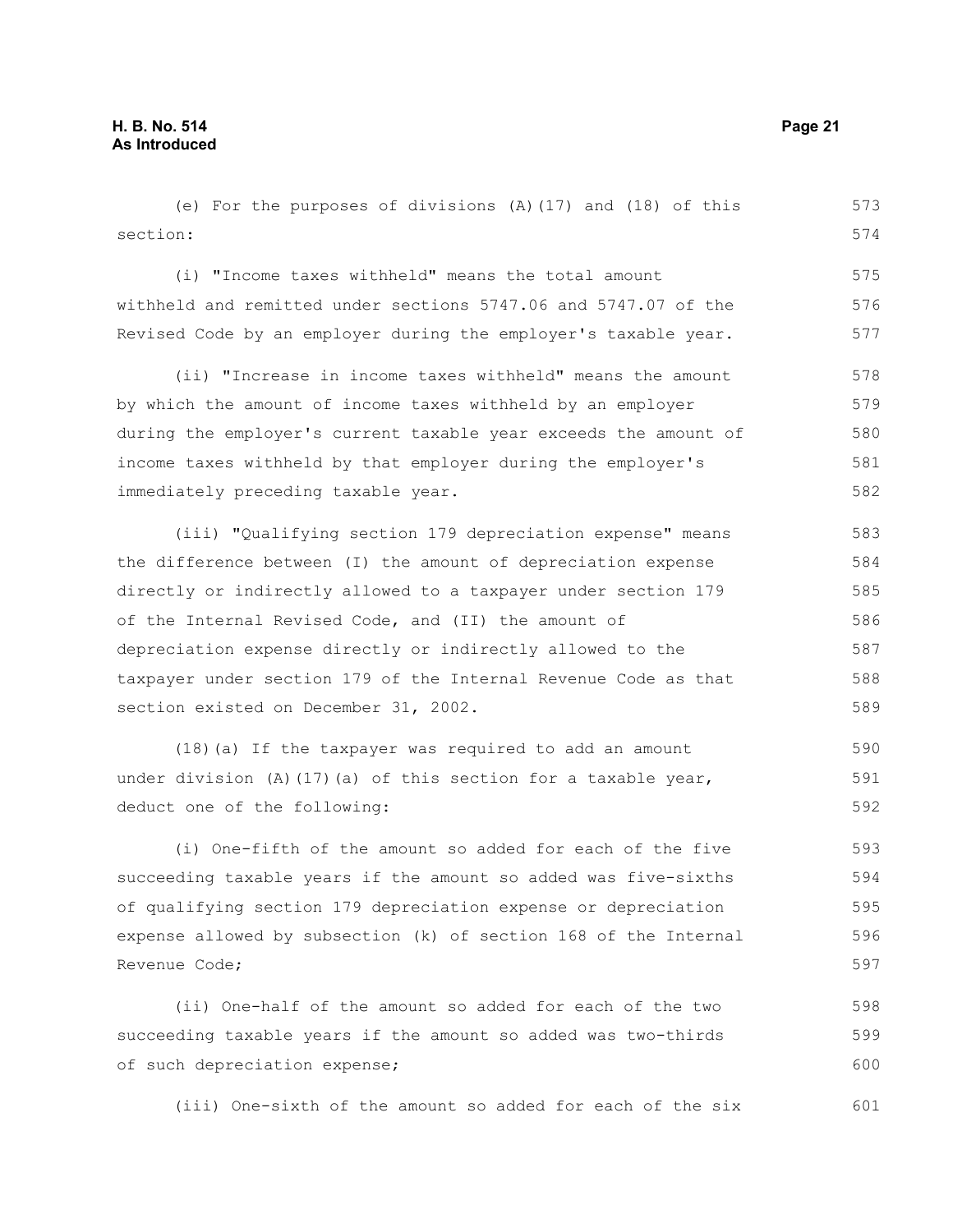succeeding taxable years if the entire amount of such depreciation expense was so added. 602 603

(b) If the amount deducted under division (A)(18)(a) of this section is attributable to an add-back allocated under division (A)(17)(c) of this section, the amount deducted shall be sitused to the same location. Otherwise, the add-back shall be apportioned using the apportionment factors for the taxable year in which the deduction is taken, subject to one or more of the four alternative methods of apportionment enumerated in section 5747.21 of the Revised Code. 604 605 606 607 608 609 610 611

(c) No deduction is available under division (A)(18)(a) of this section with regard to any depreciation allowed by section 168(k) of the Internal Revenue Code and by the qualifying section 179 depreciation expense amount to the extent that such depreciation results in or increases a federal net operating loss carryback or carryforward. If no such deduction is available for a taxable year, the taxpayer may carry forward the amount not deducted in such taxable year to the next taxable year and add that amount to any deduction otherwise available under division  $(A)$  (18)(a) of this section for that next taxable year. The carryforward of amounts not so deducted shall continue until the entire addition required by division (A)(17)(a) of this section has been deducted. 612 613 614 615 616 617 618 619 620 621 622 623 624

(19) Deduct, to the extent not otherwise deducted or excluded in computing federal or Ohio adjusted gross income for the taxable year, the amount the taxpayer received during the taxable year as reimbursement for life insurance premiums under section 5919.31 of the Revised Code. 625 626 627 628 629

(20) Deduct, to the extent not otherwise deducted or excluded in computing federal or Ohio adjusted gross income for 630 631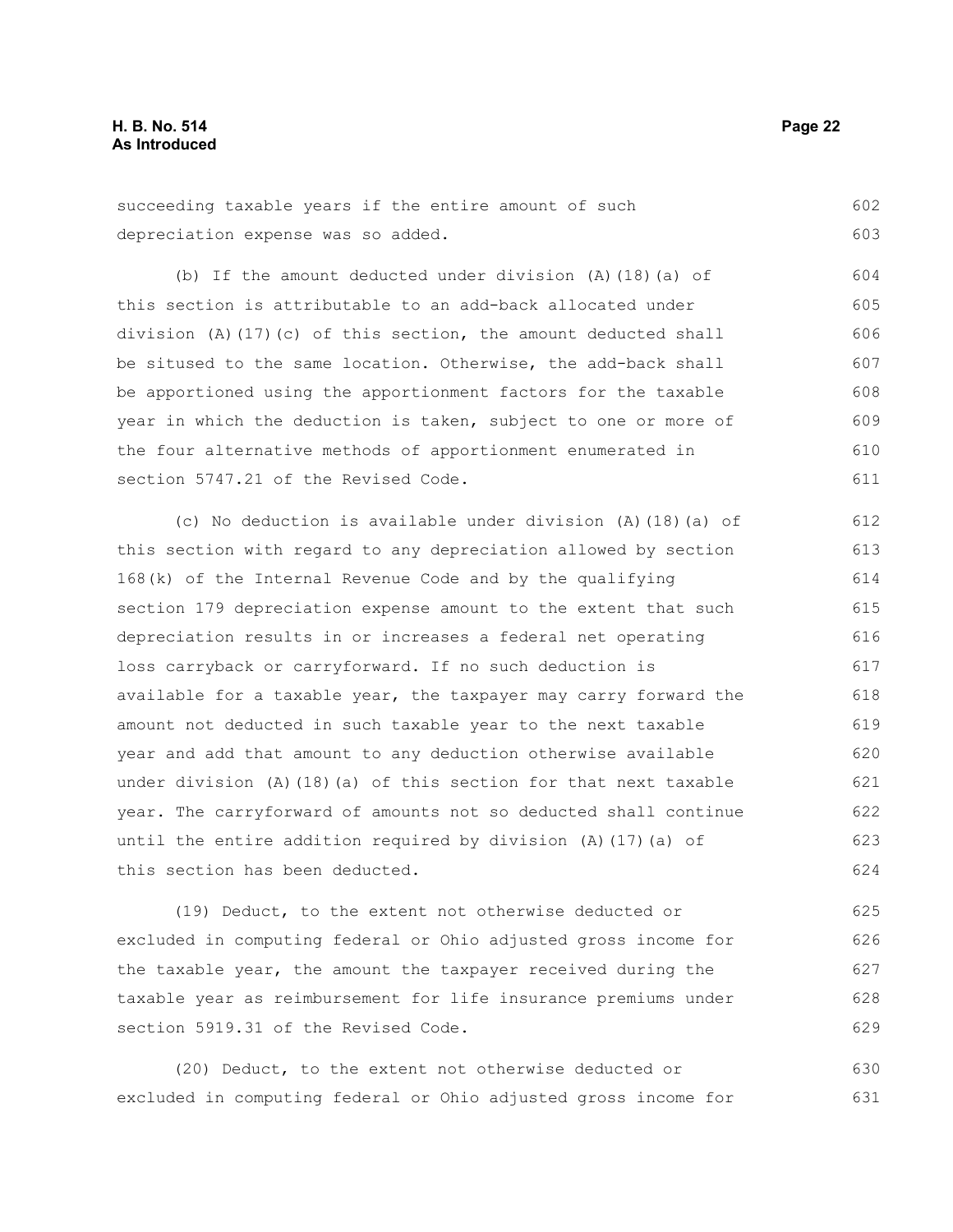the taxable year, the amount the taxpayer received during the taxable year as a death benefit paid by the adjutant general under section 5919.33 of the Revised Code. 632 633 634

(21) Deduct, to the extent included in federal adjusted gross income and not otherwise allowable as a deduction or exclusion in computing federal or Ohio adjusted gross income for the taxable year, military pay and allowances received by the taxpayer during the taxable year for active duty service in the United States army, air force, navy, marine corps, or coast guard or reserve components thereof or the national guard. The deduction may not be claimed for military pay and allowances received by the taxpayer while the taxpayer is stationed in this state. 635 636 637 638 639 640 641 642 643 644

(22) Deduct, to the extent not otherwise allowable as a deduction or exclusion in computing federal or Ohio adjusted gross income for the taxable year and not otherwise compensated for by any other source, the amount of qualified organ donation expenses incurred by the taxpayer during the taxable year, not to exceed ten thousand dollars. A taxpayer may deduct qualified organ donation expenses only once for all taxable years beginning with taxable years beginning in 2007. 645 646 647 648 649 650 651 652

For the purposes of division (A)(22) of this section: 653

(a) "Human organ" means all or any portion of a human liver, pancreas, kidney, intestine, or lung, and any portion of human bone marrow. 654 655 656

(b) "Qualified organ donation expenses" means travel expenses, lodging expenses, and wages and salary forgone by a taxpayer in connection with the taxpayer's donation, while living, of one or more of the taxpayer's human organs to another 657 658 659 660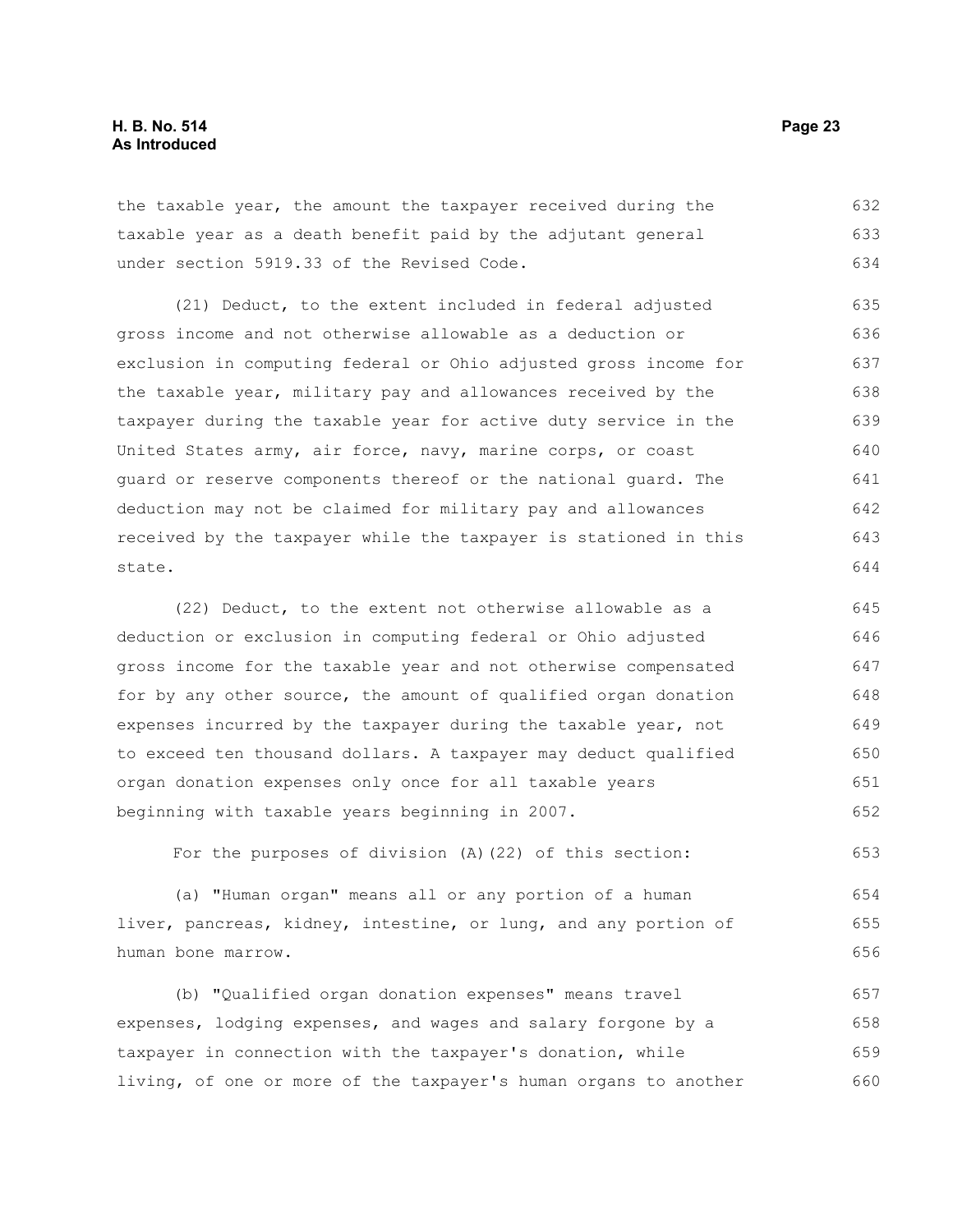### **H. B. No. 514 Page 24 As Introduced**

human being.

(23) Deduct, to the extent not otherwise deducted or excluded in computing federal or Ohio adjusted gross income for the taxable year, amounts received by the taxpayer as retired personnel pay for service in the uniformed services or reserve components thereof, or the national guard, or received by the surviving spouse or former spouse of such a taxpayer under the survivor benefit plan on account of such a taxpayer's death. If the taxpayer receives income on account of retirement paid under the federal civil service retirement system or federal employees retirement system, or under any successor retirement program enacted by the congress of the United States that is established and maintained for retired employees of the United States government, and such retirement income is based, in whole or in part, on credit for the taxpayer's uniformed service, the deduction allowed under this division shall include only that portion of such retirement income that is attributable to the taxpayer's uniformed service, to the extent that portion of such retirement income is otherwise included in federal adjusted gross income and is not otherwise deducted under this section. Any amount deducted under division (A)(23) of this section is not included in a taxpayer's adjusted gross income for the purposes of section 5747.055 of the Revised Code. No amount may be deducted under division (A)(23) of this section on the basis of which a credit was claimed under section 5747.055 of the Revised Code. 662 663 664 665 666 667 668 669 670 671 672 673 674 675 676 677 678 679 680 681 682 683 684 685 686

(24) Deduct, to the extent not otherwise deducted or excluded in computing federal or Ohio adjusted gross income for the taxable year, the amount the taxpayer received during the taxable year from the military injury relief fund created in section 5902.05 of the Revised Code. 687 688 689 690 691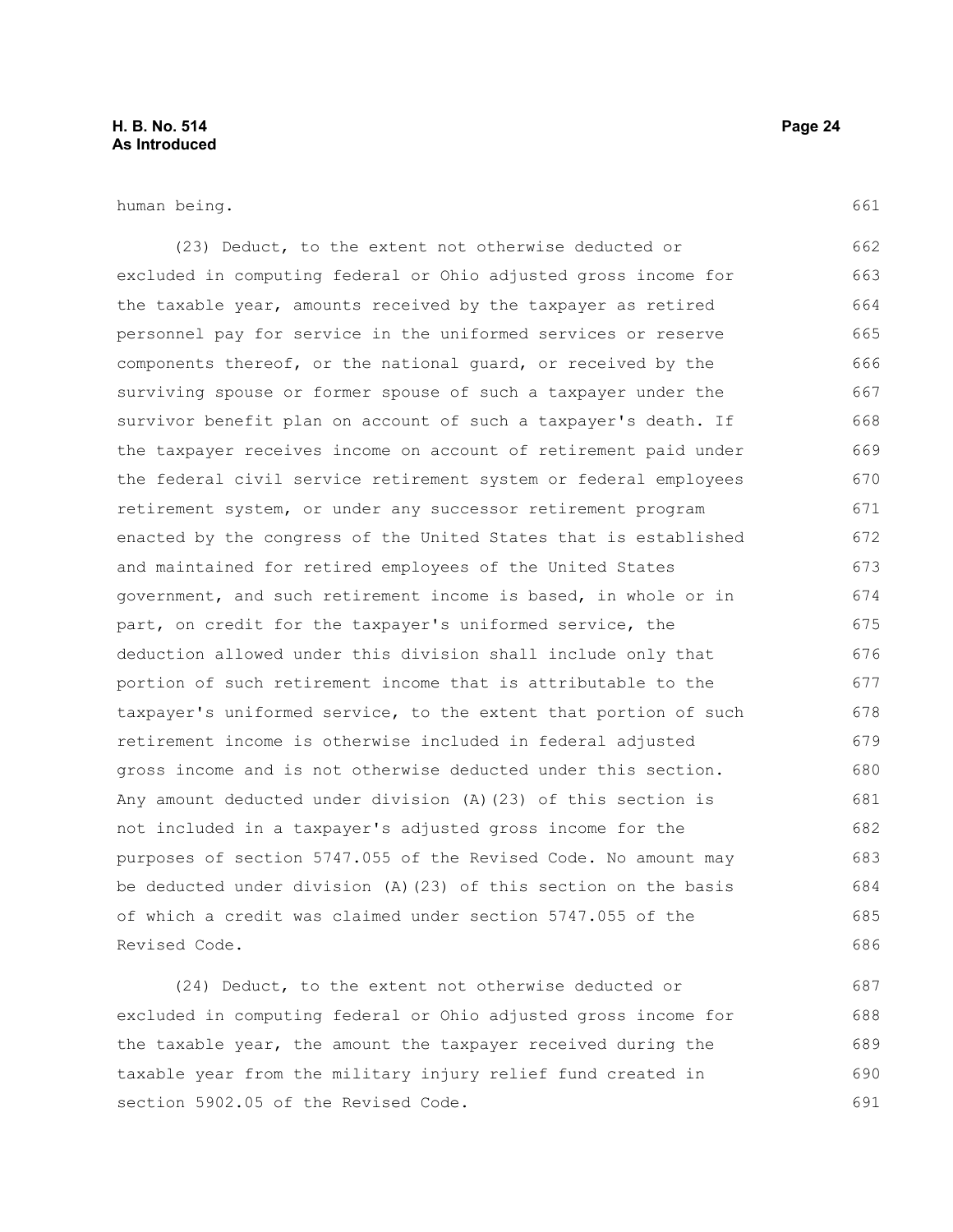#### **H. B. No. 514 Page 25 As Introduced**

(25) Deduct, to the extent not otherwise deducted or excluded in computing federal or Ohio adjusted gross income for the taxable year, the amount the taxpayer received as a veterans bonus during the taxable year from the Ohio department of veterans services as authorized by Section 2r of Article VIII, Ohio Constitution. 692 693 694 695 696 697

(26) Deduct, to the extent not otherwise deducted or excluded in computing federal or Ohio adjusted gross income for the taxable year, any income derived from a transfer agreement or from the enterprise transferred under that agreement under section 4313.02 of the Revised Code. 698 699 700 701 702

(27) Deduct, to the extent not otherwise deducted or excluded in computing federal or Ohio adjusted gross income for the taxable year, Ohio college opportunity or federal Pell grant amounts received by the taxpayer or the taxpayer's spouse or dependent pursuant to section 3333.122 of the Revised Code or 20 U.S.C. 1070a, et seq., and used to pay room or board furnished by the educational institution for which the grant was awarded at the institution's facilities, including meal plans administered by the institution. For the purposes of this division, receipt of a grant includes the distribution of a grant directly to an educational institution and the crediting of the grant to the enrollee's account with the institution. 703 704 705 706 707 708 709 710 711 712 713 714

(28) Deduct from the portion of an individual's federal adjusted gross income that is business income, to the extent not otherwise deducted or excluded in computing federal adjusted gross income for the taxable year, one hundred twenty-five thousand dollars for each spouse if spouses file separate returns under section 5747.08 of the Revised Code or two hundred fifty thousand dollars for all other individuals. 715 716 717 718 719 720 721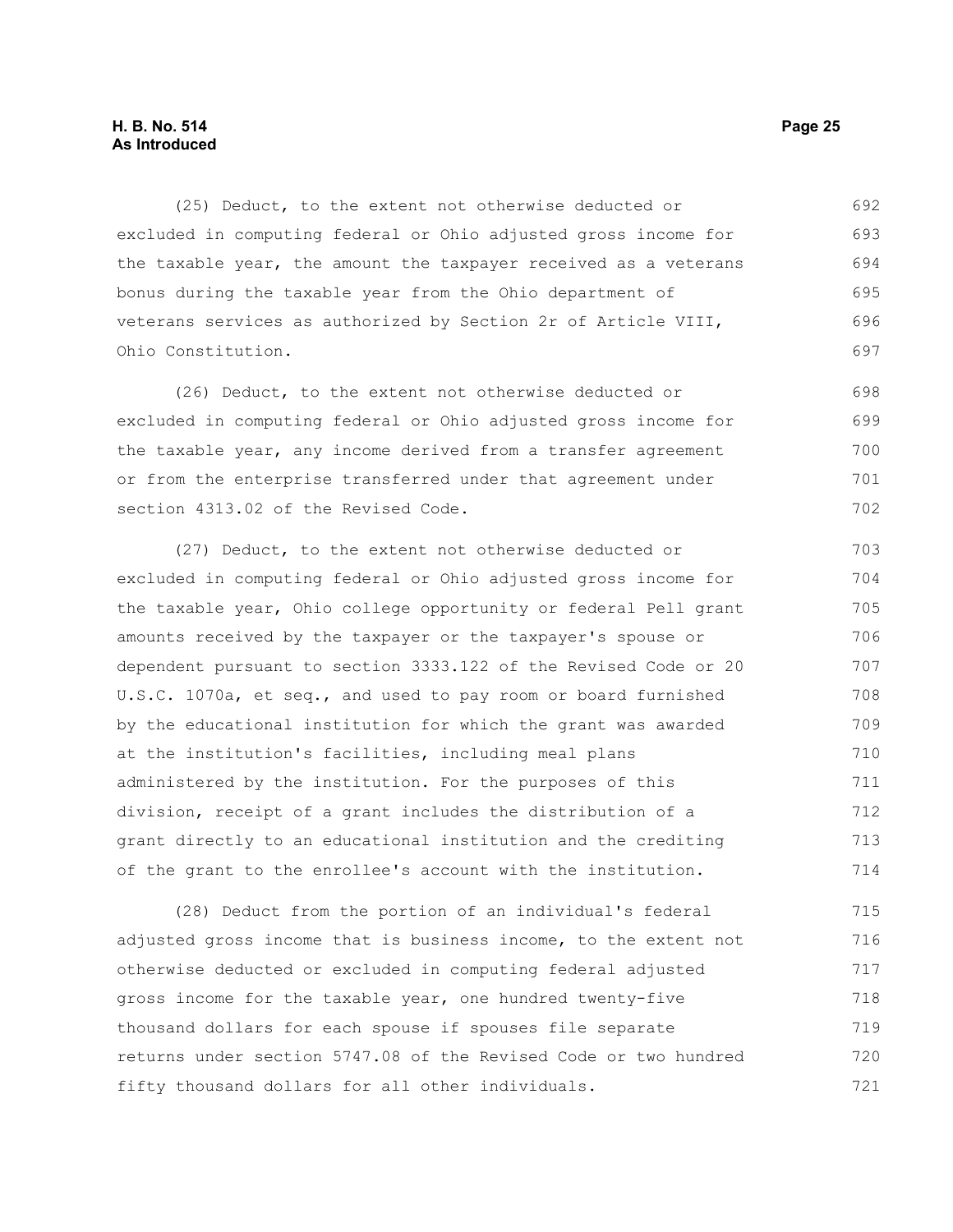### **H. B. No. 514 Page 26 As Introduced**

(29) Deduct, as provided under section 5747.78 of the Revised Code, contributions to ABLE savings accounts made in accordance with sections 113.50 to 113.56 of the Revised Code. 722 723 724

(30)(a) Deduct, to the extent not otherwise deducted or excluded in computing federal or Ohio adjusted gross income during the taxable year, all of the following: 725 726 727

(i) Compensation paid to a qualifying employee described in division (A)(14)(a) of section 5703.94 of the Revised Code to the extent such compensation is for disaster work conducted in this state during a disaster response period pursuant to a qualifying solicitation received by the employee's employer; 728 729 730 731 732

(ii) Compensation paid to a qualifying employee described in division (A)(14)(b) of section 5703.94 of the Revised Code to the extent such compensation is for disaster work conducted in this state by the employee during the disaster response period on critical infrastructure owned or used by the employee's employer; 733 734 735 736 737 738

(iii) Income received by an out-of-state disaster business for disaster work conducted in this state during a disaster response period, or, if the out-of-state disaster business is a pass-through entity, a taxpayer's distributive share of the pass-through entity's income from the business conducting disaster work in this state during a disaster response period, if, in either case, the disaster work is conducted pursuant to a qualifying solicitation received by the business. 739 740 741 742 743 744 745 746

(b) All terms used in division (A)(30) of this section have the same meanings as in section 5703.94 of the Revised Code. 747 748 749

(31) For a taxpayer who is a qualifying Ohio educator,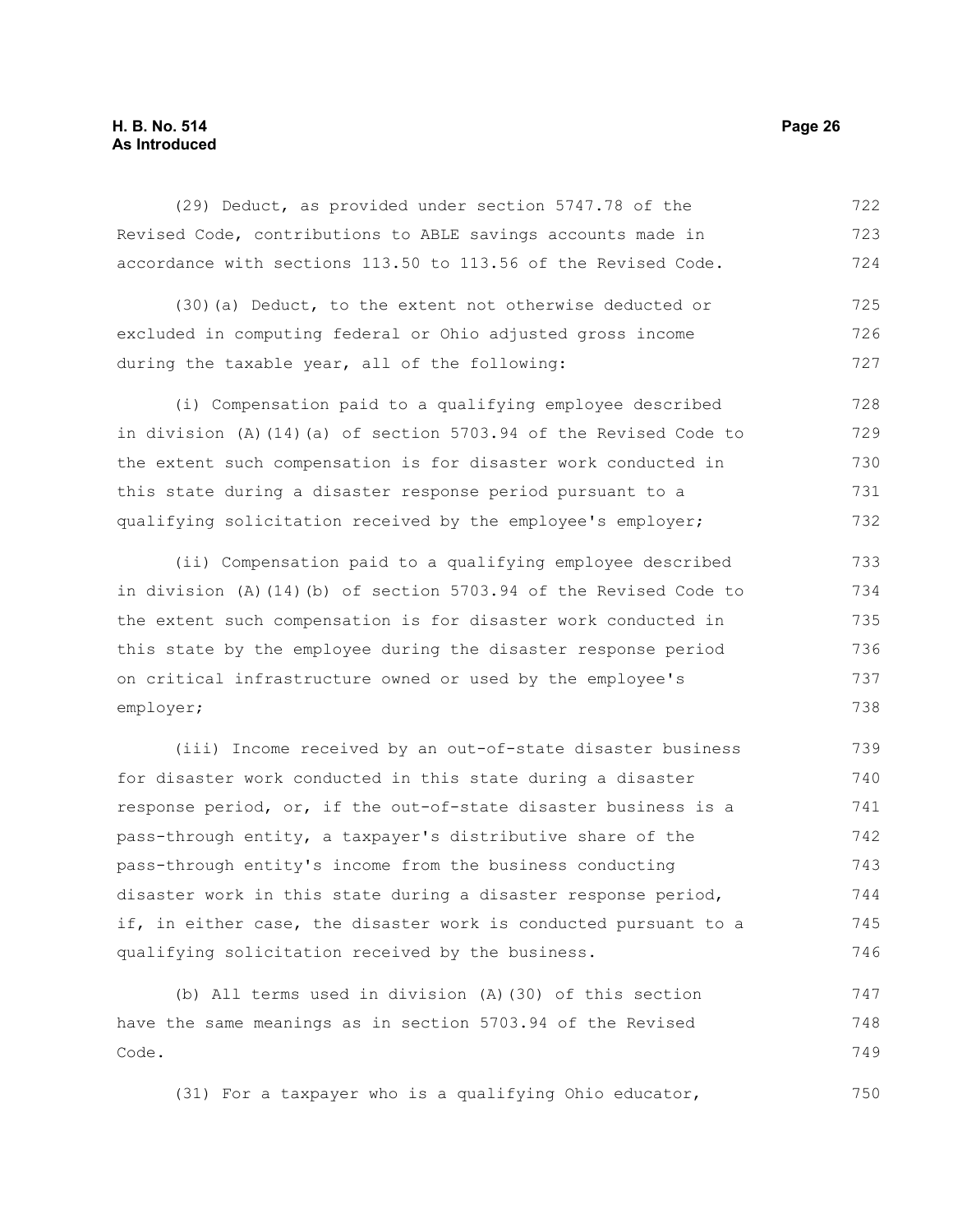deduct, to the extent not otherwise deducted or excluded in computing federal or Ohio adjusted gross income for the taxable year, the lesser of two hundred fifty dollars or the amount of expenses described in subsections (a)(2)(D)(i) and (ii) of section 62 of the Internal Revenue Code paid or incurred by the taxpayer during the taxpayer's taxable year in excess of the amount the taxpayer is authorized to deduct for that taxable year under subsection (a)(2)(D) of that section. 751 752 753 754 755 756 757 758

(32) Deduct, to the extent not otherwise deducted or excluded in computing federal or Ohio adjusted gross income for the taxable year, amounts received by the taxpayer as a disability severance payment, computed under 10 U.S.C. 1212, following discharge or release under honorable conditions from the armed forces, as defined by 10 U.S.C. 101. 759 760 761 762 763 764

(33) Deduct, to the extent not otherwise deducted or excluded in computing federal adjusted gross income or Ohio adjusted gross income, amounts not subject to tax due to an agreement entered into under division (A)(2) of section 5747.05 of the Revised Code. 765 766 767 768 769

(34) Deduct amounts as provided under section 5747.79 of the Revised Code related to the taxpayer's qualifying capital gains and deductible payroll. 770 771 772

To the extent a qualifying capital gain described under division (A)(34) of this section is business income, the taxpayer shall deduct those gains under this division before deducting any such gains under division (A)(28) of this section. 773 774 775 776

(35)(a) For taxable years beginning in or after 2026, deduct, to the extent not otherwise deducted or excluded in computing federal or Ohio adjusted gross income for the taxable 777 778 779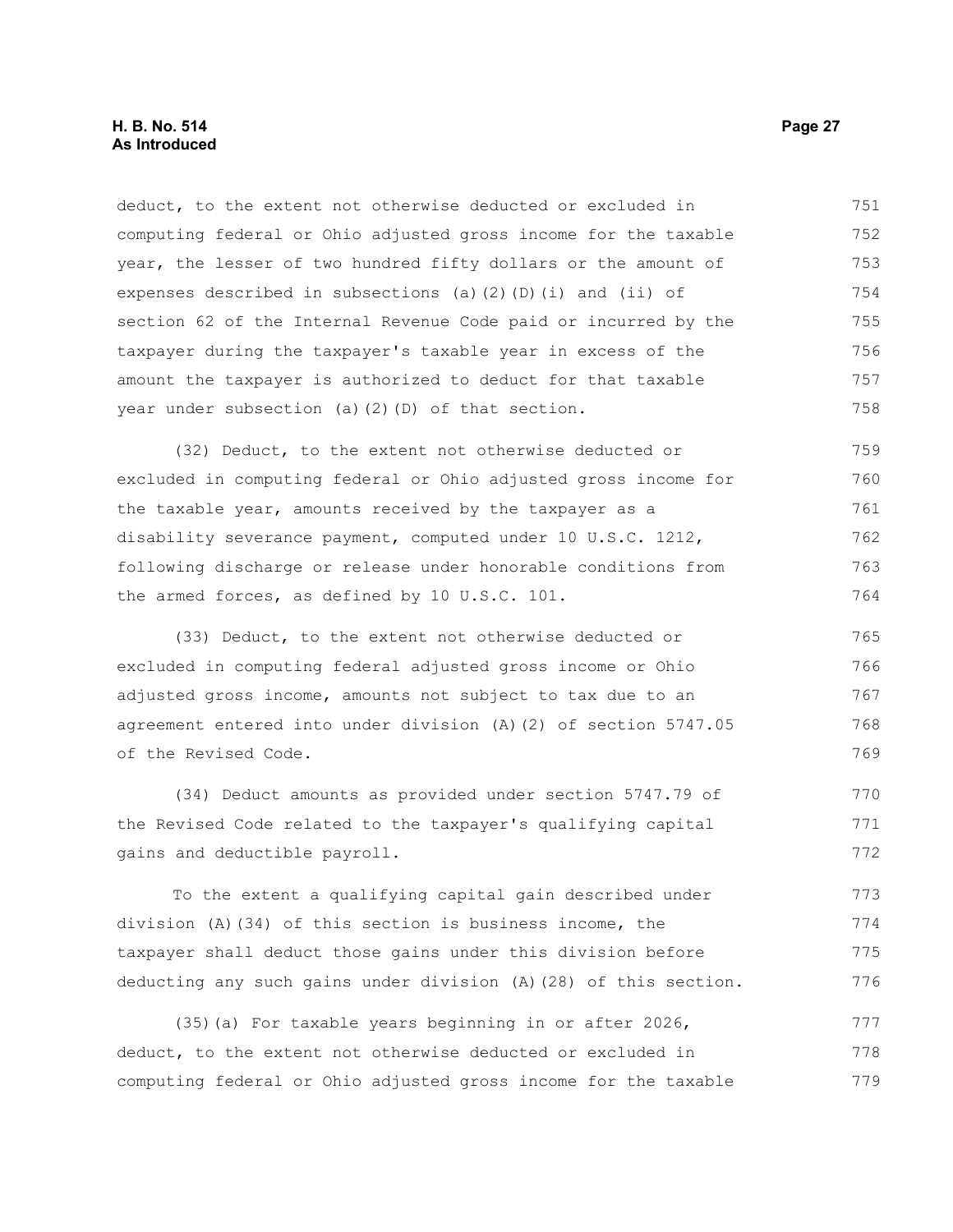780

| . .<br>×<br>×<br>v |  |
|--------------------|--|
|                    |  |

(i) One hundred per cent of the capital gain received by the taxpayer in the taxable year from a qualifying interest in an Ohio venture capital operating company attributable to the company's investments in Ohio businesses during the period for which the company was an Ohio venture operating company; and 781 782 783 784 785

(ii) Fifty per cent of the capital gain received by the taxpayer in the taxable year from a qualifying interest in an Ohio venture capital operating company attributable to the company's investments in all other businesses during the period for which the company was an Ohio venture operating company. 786 787 788 789 790

(b) Add amounts previously deducted by the taxpayer under division (A)(35)(a) of this section if the director of development certifies to the tax commissioner that the requirements for the deduction were not met. 791 792 793 794

(c) All terms used in division (A)(35) of this section have the same meanings as in section 122.851 of the Revised Code. 795 796 797

(d) To the extent a capital gain described in division (A) (35)(a) of this section is business income, the taxpayer shall apply that division before applying division (A)(28) of this section. 798 799 800 801

(36) Deduct the amount allowed under section 5747.82 of the Revised Code. To the extent that income qualifies for the deduction under this division and the deduction described in division (A)(28) of this section, the taxpayer shall deduct such income under this division before deducting any such income under division (A)(28) of this section. 802 803 804 805 806 807

(B) "Business income" means income, including gain or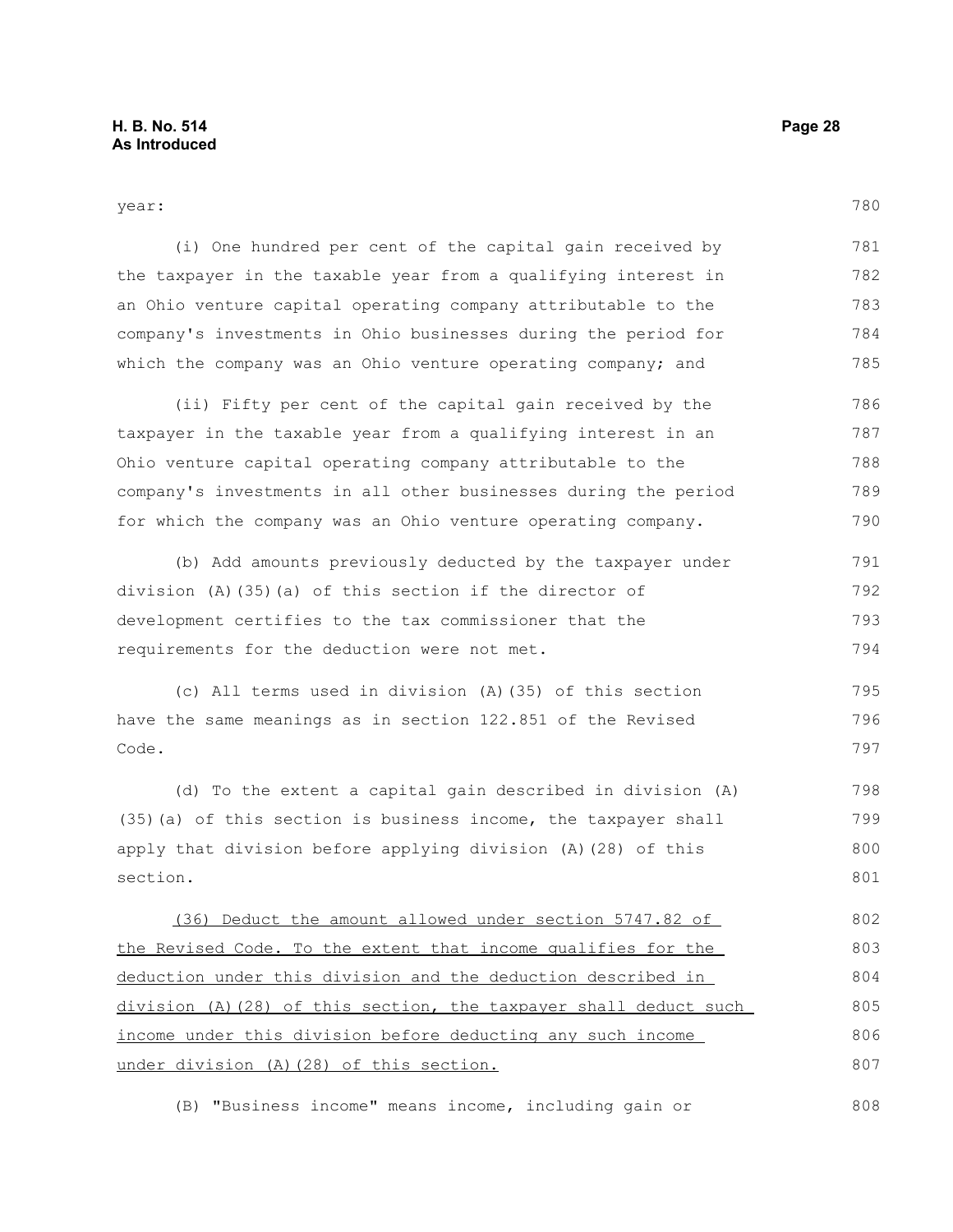#### **H. B. No. 514 Page 29 As Introduced**

loss, arising from transactions, activities, and sources in the regular course of a trade or business and includes income, gain, or loss from real property, tangible property, and intangible property if the acquisition, rental, management, and disposition of the property constitute integral parts of the regular course of a trade or business operation. "Business income" includes income, including gain or loss, from a partial or complete liquidation of a business, including, but not limited to, gain or loss from the sale or other disposition of goodwill. 809 810 811 812 813 814 815 816 817

(C) "Nonbusiness income" means all income other than business income and may include, but is not limited to, compensation, rents and royalties from real or tangible personal property, capital gains, interest, dividends and distributions, patent or copyright royalties, or lottery winnings, prizes, and awards. 818 819 820 821 822 823

(D) "Compensation" means any form of remuneration paid to an employee for personal services.

(E) "Fiduciary" means a guardian, trustee, executor, administrator, receiver, conservator, or any other person acting in any fiduciary capacity for any individual, trust, or estate. 826 827 828

(F) "Fiscal year" means an accounting period of twelve months ending on the last day of any month other than December. 829 830

(G) "Individual" means any natural person.

(H) "Internal Revenue Code" means the "Internal Revenue Code of 1986," 100 Stat. 2085, 26 U.S.C.A. 1, as amended. 832 833

(I) "Resident" means any of the following: 834

(1) An individual who is domiciled in this state, subject to section 5747.24 of the Revised Code; 835 836

824 825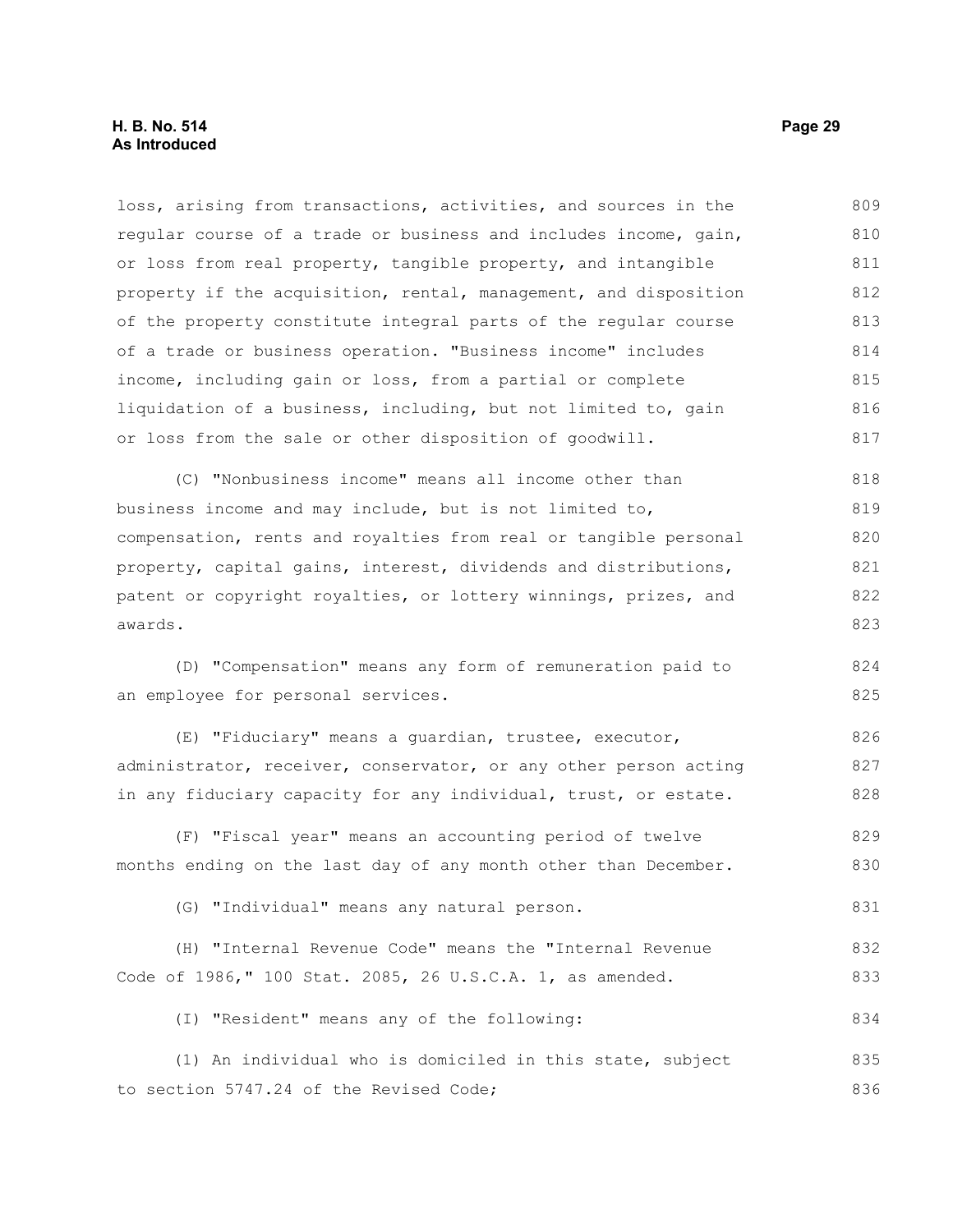(2) The estate of a decedent who at the time of death was domiciled in this state. The domicile tests of section 5747.24 of the Revised Code are not controlling for purposes of division (I)(2) of this section. 837 838 839 840

(3) A trust that, in whole or part, resides in this state. If only part of a trust resides in this state, the trust is a resident only with respect to that part. 841 842 843

For the purposes of division (I)(3) of this section:

(a) A trust resides in this state for the trust's current taxable year to the extent, as described in division  $(I)$  (3)(d) of this section, that the trust consists directly or indirectly, in whole or in part, of assets, net of any related liabilities, that were transferred, or caused to be transferred, directly or indirectly, to the trust by any of the following: 845 846 847 848 849 850

(i) A person, a court, or a governmental entity or instrumentality on account of the death of a decedent, but only if the trust is described in division (I)(3)(e)(i) or (ii) of this section; 851 852 853 854

(ii) A person who was domiciled in this state for the purposes of this chapter when the person directly or indirectly transferred assets to an irrevocable trust, but only if at least one of the trust's qualifying beneficiaries is domiciled in this state for the purposes of this chapter during all or some portion of the trust's current taxable year; 855 856 857 858 859 860

(iii) A person who was domiciled in this state for the purposes of this chapter when the trust document or instrument or part of the trust document or instrument became irrevocable, but only if at least one of the trust's qualifying beneficiaries is a resident domiciled in this state for the purposes of this 861 862 863 864 865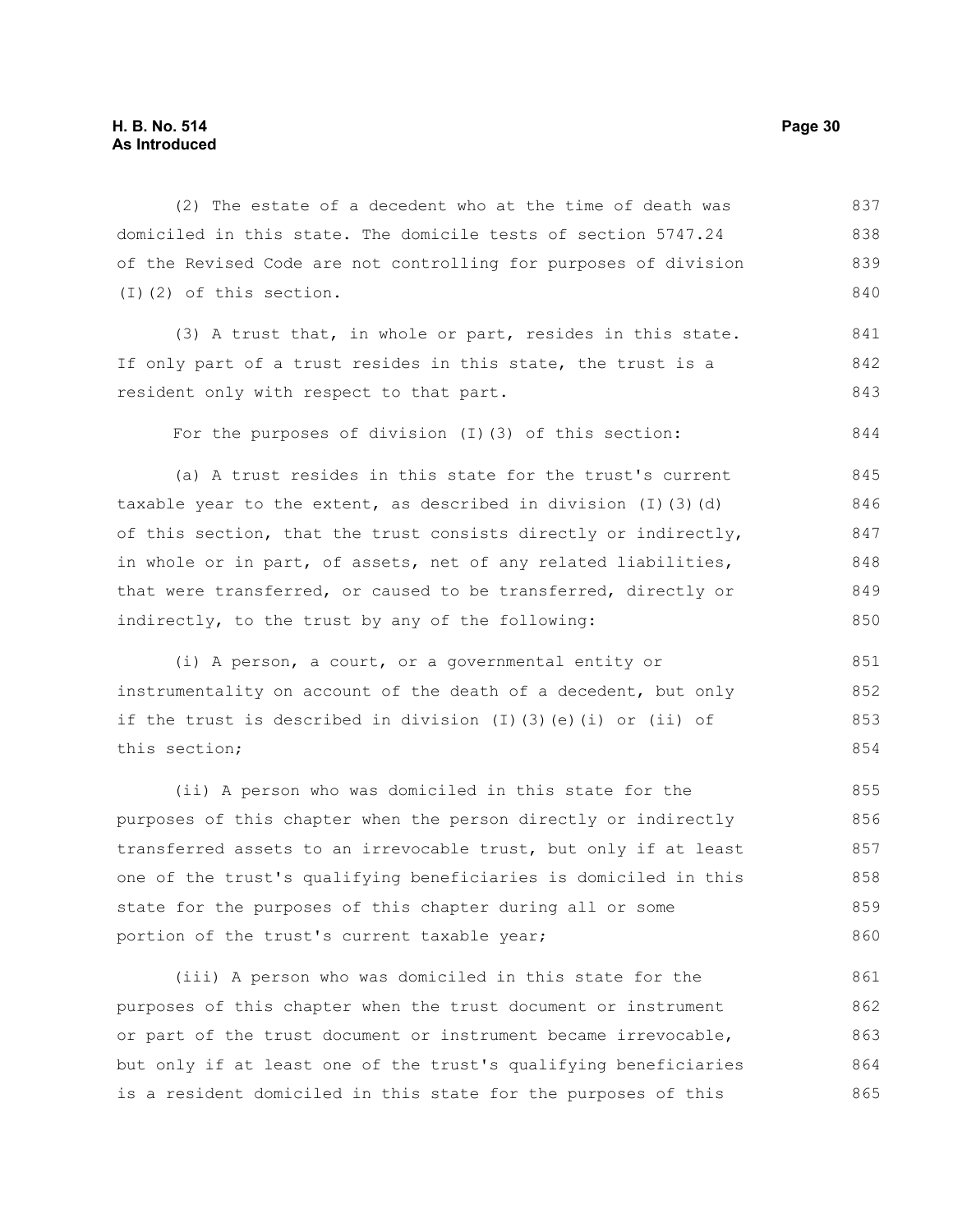chapter during all or some portion of the trust's current taxable year. If a trust document or instrument became irrevocable upon the death of a person who at the time of death was domiciled in this state for purposes of this chapter, that person is a person described in division (I)(3)(a)(iii) of this section. 866 867 868 869 870 871

(b) A trust is irrevocable to the extent that the transferor is not considered to be the owner of the net assets of the trust under sections 671 to 678 of the Internal Revenue Code. 872 873 874 875

(c) With respect to a trust other than a charitable lead trust, "qualifying beneficiary" has the same meaning as "potential current beneficiary" as defined in section 1361(e)(2) of the Internal Revenue Code, and with respect to a charitable lead trust "qualifying beneficiary" is any current, future, or contingent beneficiary, but with respect to any trust "qualifying beneficiary" excludes a person or a governmental entity or instrumentality to any of which a contribution would qualify for the charitable deduction under section 170 of the Internal Revenue Code. 876 877 878 879 880 881 882 883 884 885

(d) For the purposes of division (I)(3)(a) of this section, the extent to which a trust consists directly or indirectly, in whole or in part, of assets, net of any related liabilities, that were transferred directly or indirectly, in whole or part, to the trust by any of the sources enumerated in that division shall be ascertained by multiplying the fair market value of the trust's assets, net of related liabilities, by the qualifying ratio, which shall be computed as follows: 886 887 888 889 890 891 892 893

(i) The first time the trust receives assets, the numerator of the qualifying ratio is the fair market value of 894 895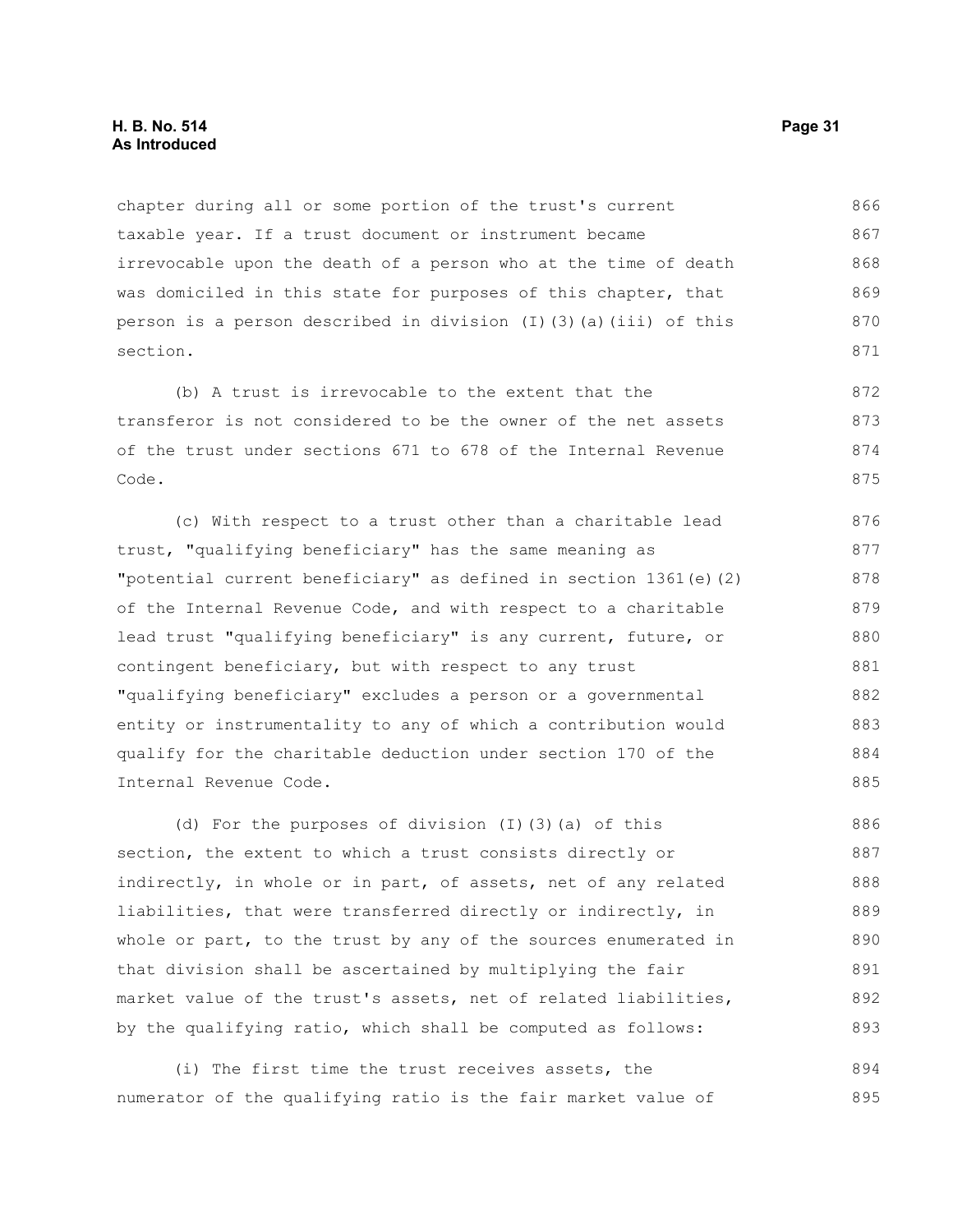those assets at that time, net of any related liabilities, from sources enumerated in division (I)(3)(a) of this section. The denominator of the qualifying ratio is the fair market value of all the trust's assets at that time, net of any related liabilities. 896 897 898 899 900

(ii) Each subsequent time the trust receives assets, a revised qualifying ratio shall be computed. The numerator of the revised qualifying ratio is the sum of (1) the fair market value of the trust's assets immediately prior to the subsequent transfer, net of any related liabilities, multiplied by the qualifying ratio last computed without regard to the subsequent transfer, and (2) the fair market value of the subsequently transferred assets at the time transferred, net of any related liabilities, from sources enumerated in division (I)(3)(a) of this section. The denominator of the revised qualifying ratio is the fair market value of all the trust's assets immediately after the subsequent transfer, net of any related liabilities. 901 902 903 904 905 906 907 908 909 910 911 912

(iii) Whether a transfer to the trust is by or from any of the sources enumerated in division (I)(3)(a) of this section shall be ascertained without regard to the domicile of the trust's beneficiaries. 913 914 915 916

(e) For the purposes of division (I)(3)(a)(i) of this section: 917 918

(i) A trust is described in division (I)(3)(e)(i) of this section if the trust is a testamentary trust and the testator of that testamentary trust was domiciled in this state at the time of the testator's death for purposes of the taxes levied under Chapter 5731. of the Revised Code. 919 920 921 922 923

(ii) A trust is described in division (I)(3)(e)(ii) of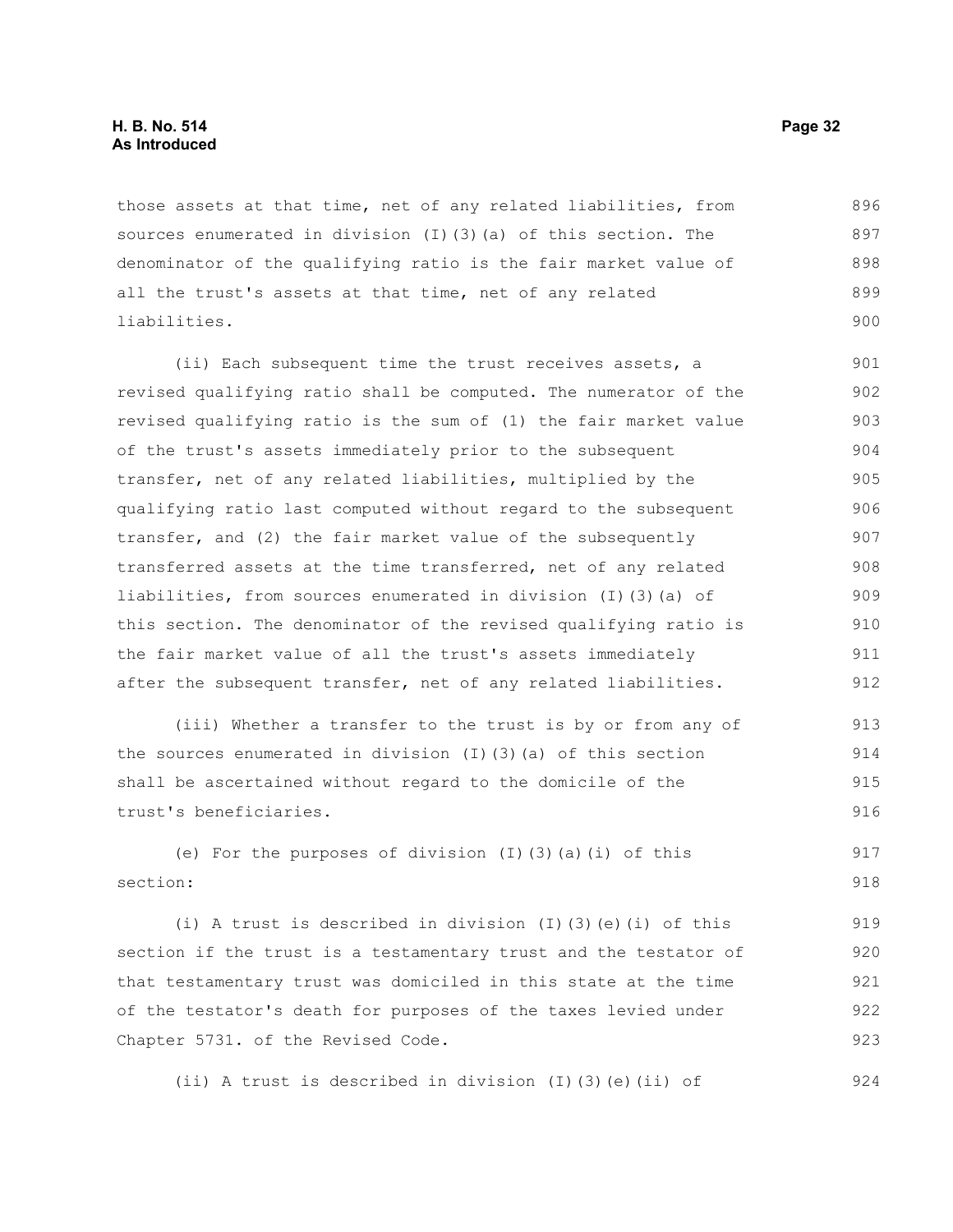#### **H. B. No. 514 Page 33 As Introduced**

this section if the transfer is a qualifying transfer described in any of divisions (I)(3)(f)(i) to (vi) of this section, the trust is an irrevocable inter vivos trust, and at least one of the trust's qualifying beneficiaries is domiciled in this state for purposes of this chapter during all or some portion of the trust's current taxable year. 925 926 927 928 929 930

(f) For the purposes of division (I)(3)(e)(ii) of this section, a "qualifying transfer" is a transfer of assets, net of any related liabilities, directly or indirectly to a trust, if the transfer is described in any of the following: 931 932 933 934

(i) The transfer is made to a trust, created by the decedent before the decedent's death and while the decedent was domiciled in this state for the purposes of this chapter, and, prior to the death of the decedent, the trust became irrevocable while the decedent was domiciled in this state for the purposes of this chapter. 935 936 937 938 939 940

(ii) The transfer is made to a trust to which the decedent, prior to the decedent's death, had directly or indirectly transferred assets, net of any related liabilities, while the decedent was domiciled in this state for the purposes of this chapter, and prior to the death of the decedent the trust became irrevocable while the decedent was domiciled in this state for the purposes of this chapter. 941 942 943 944 945 946 947

(iii) The transfer is made on account of a contractual relationship existing directly or indirectly between the transferor and either the decedent or the estate of the decedent at any time prior to the date of the decedent's death, and the decedent was domiciled in this state at the time of death for purposes of the taxes levied under Chapter 5731. of the Revised Code. 948 949 950 951 952 953 954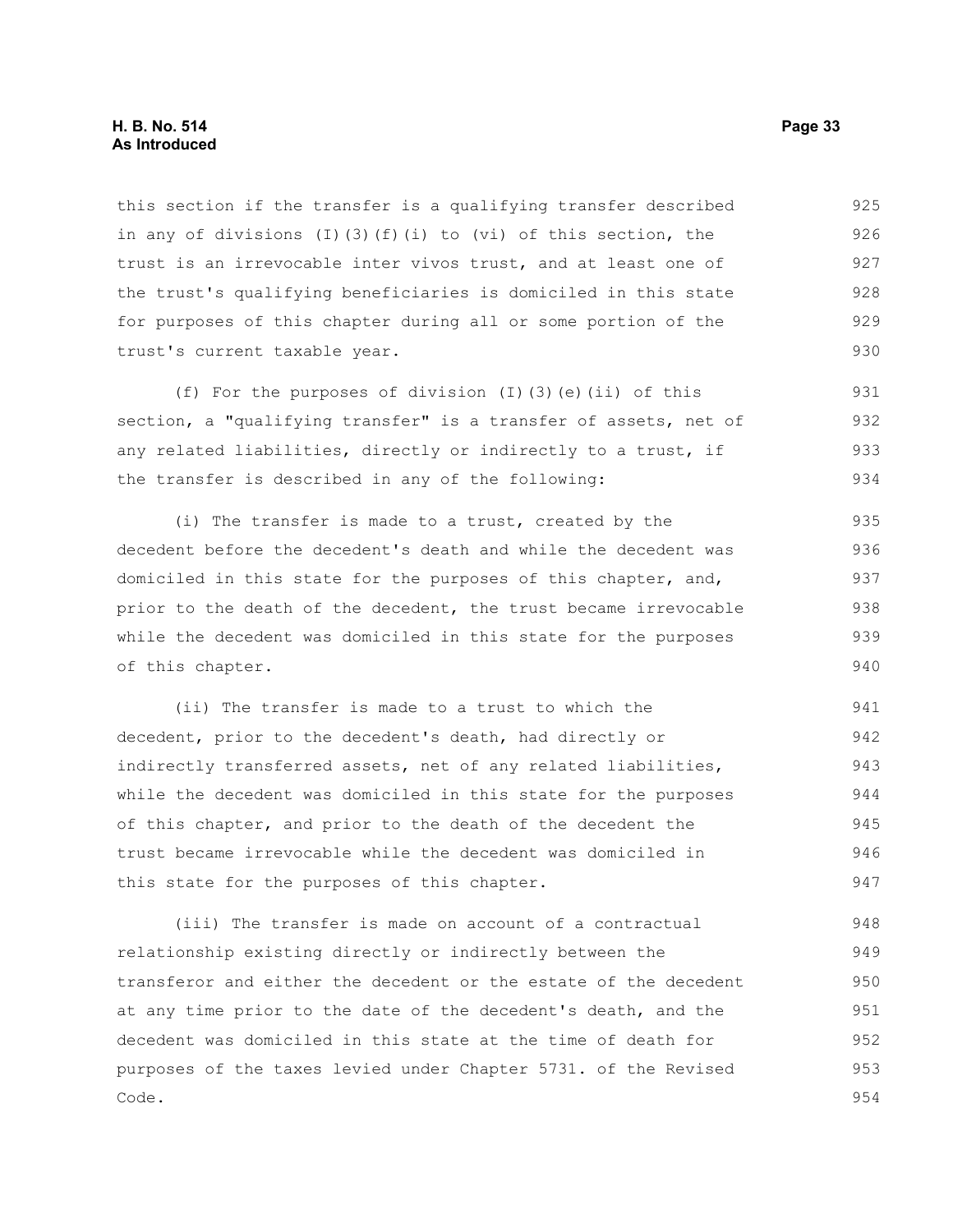#### **H. B. No. 514 Page 34 As Introduced**

(iv) The transfer is made to a trust on account of a contractual relationship existing directly or indirectly between the transferor and another person who at the time of the decedent's death was domiciled in this state for purposes of this chapter. 955 956 957 958 959

(v) The transfer is made to a trust on account of the will of a testator who was domiciled in this state at the time of the testator's death for purposes of the taxes levied under Chapter 5731. of the Revised Code. 960 961 962 963

(vi) The transfer is made to a trust created by or caused to be created by a court, and the trust was directly or indirectly created in connection with or as a result of the death of an individual who, for purposes of the taxes levied under Chapter 5731. of the Revised Code, was domiciled in this state at the time of the individual's death. 964 965 966 967 968 969

(g) The tax commissioner may adopt rules to ascertain the part of a trust residing in this state.

(J) "Nonresident" means an individual or estate that is not a resident. An individual who is a resident for only part of a taxable year is a nonresident for the remainder of that taxable year. 972 973 974 975

(K) "Pass-through entity" has the same meaning as in section 5733.04 of the Revised Code. 976 977

(L) "Return" means the notifications and reports required to be filed pursuant to this chapter for the purpose of reporting the tax due and includes declarations of estimated tax when so required. 978 979 980 981

(M) "Taxable year" means the calendar year or the taxpayer's fiscal year ending during the calendar year, or 982 983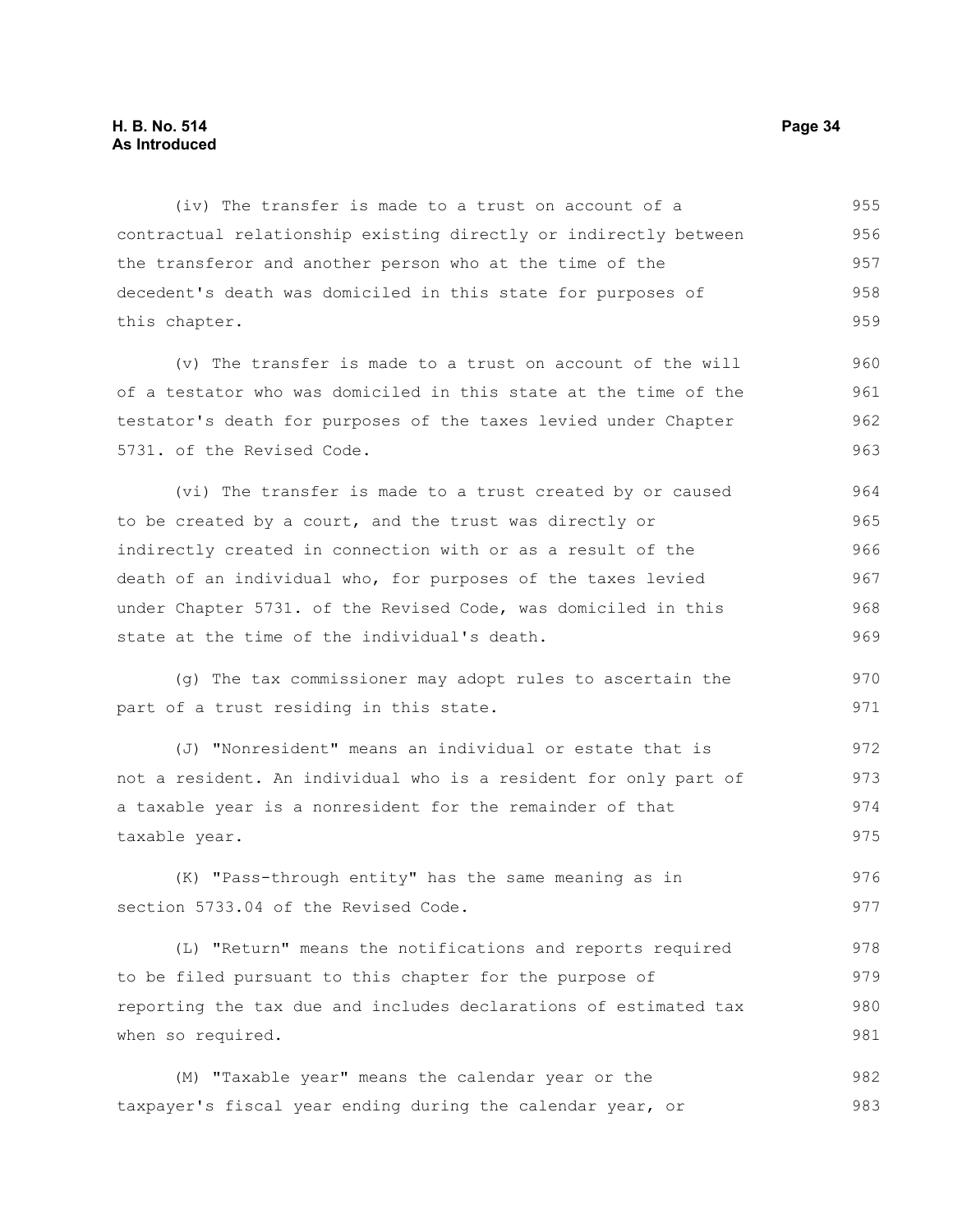| fractional part thereof, upon which the adjusted gross income is | 984  |
|------------------------------------------------------------------|------|
| calculated pursuant to this chapter.                             | 985  |
| (N) "Taxpayer" means any person subject to the tax imposed       | 986  |
| by section 5747.02 of the Revised Code or any pass-through       | 987  |
| entity that makes the election under division (D) of section     | 988  |
| 5747.08 of the Revised Code.                                     | 989  |
| (0) "Dependents" means one of the following:                     | 990  |
| (1) For taxable years beginning on or after January 1,           | 991  |
| 2018, and before January 1, 2026, dependents as defined in the   | 992  |
| Internal Revenue Code;                                           | 993  |
| (2) For all other taxable years, dependents as defined in        | 994  |
| the Internal Revenue Code and as claimed in the taxpayer's       | 995  |
| federal income tax return for the taxable year or which the      | 996  |
| taxpayer would have been permitted to claim had the taxpayer     | 997  |
| filed a federal income tax return.                               | 998  |
| (P) "Principal county of employment" means, in the case of       | 999  |
| a nonresident, the county within the state in which a taxpayer   | 1000 |
| performs services for an employer or, if those services are      | 1001 |
| performed in more than one county, the county in which the major | 1002 |
| portion of the services are performed.                           | 1003 |
| $(Q)$ As used in sections 5747.50 to 5747.55 of the Revised      | 1004 |
| Code:                                                            | 1005 |
| (1) "Subdivision" means any county, municipal corporation,       | 1006 |
| park district, or township.                                      | 1007 |
| (2) "Essential local government purposes" includes all           | 1008 |
| functions that any subdivision is required by general law to     | 1009 |
| exercise, including like functions that are exercised under a    | 1010 |
| charter adopted pursuant to the Ohio Constitution.               | 1011 |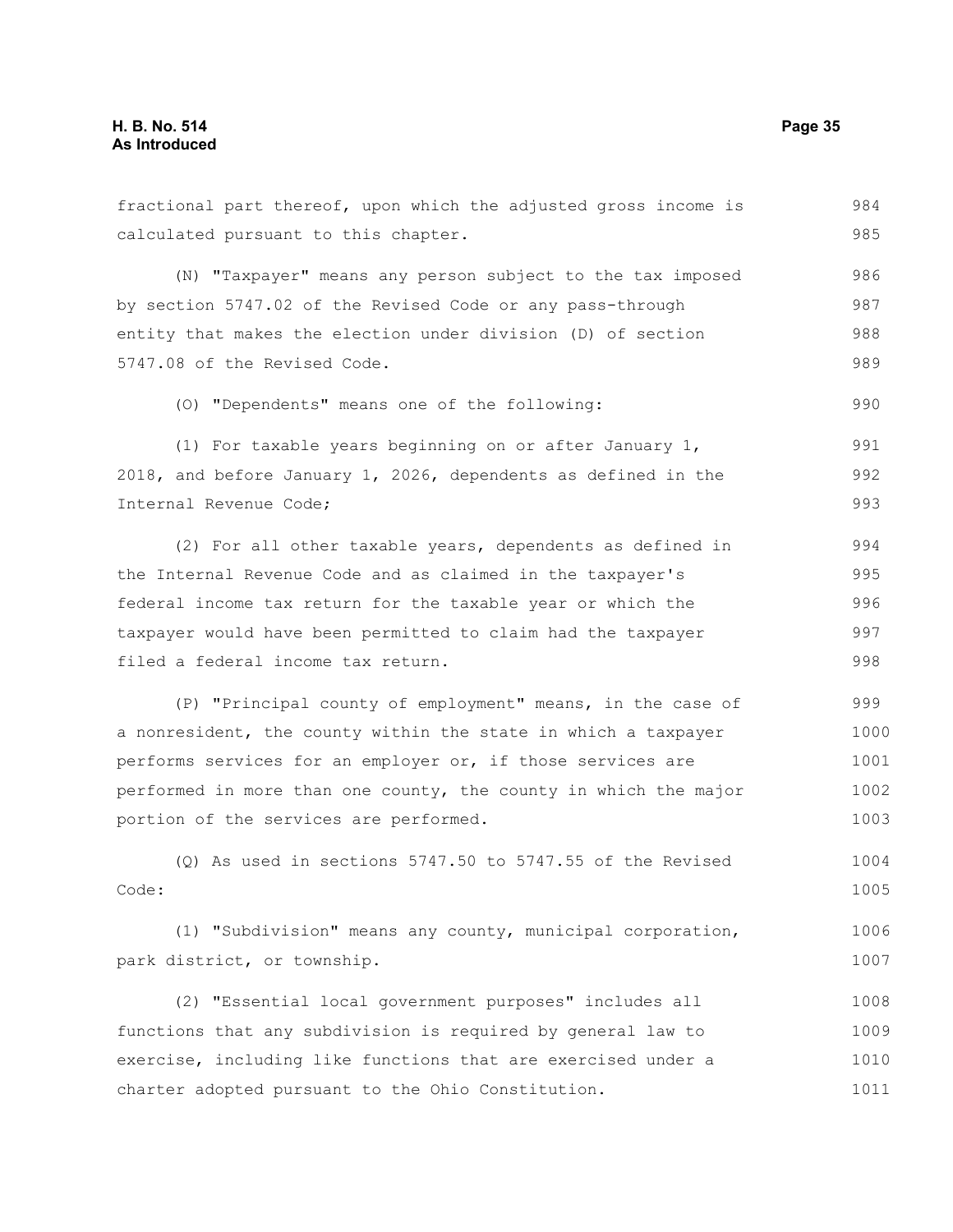#### (R) "Overpayment" means any amount already paid that exceeds the figure determined to be the correct amount of the tax. (S) "Taxable income" or "Ohio taxable income" applies only to estates and trusts, and means federal taxable income, as defined and used in the Internal Revenue Code, adjusted as follows: (1) Add interest or dividends, net of ordinary, necessary, and reasonable expenses not deducted in computing federal taxable income, on obligations or securities of any state or of any political subdivision or authority of any state, other than this state and its subdivisions and authorities, but only to the extent that such net amount is not otherwise includible in Ohio taxable income and is described in either division (S)(1)(a) or (b) of this section: (a) The net amount is not attributable to the S portion of an electing small business trust and has not been distributed to beneficiaries for the taxable year; (b) The net amount is attributable to the S portion of an electing small business trust for the taxable year. (2) Add interest or dividends, net of ordinary, necessary, and reasonable expenses not deducted in computing federal taxable income, on obligations of any authority, commission, instrumentality, territory, or possession of the United States to the extent that the interest or dividends are exempt from federal income taxes but not from state income taxes, but only to the extent that such net amount is not otherwise includible in Ohio taxable income and is described in either division (S) (1)(a) or (b) of this section; 1012 1013 1014 1015 1016 1017 1018 1019 1020 1021 1022 1023 1024 1025 1026 1027 1028 1029 1030 1031 1032 1033 1034 1035 1036 1037 1038 1039 1040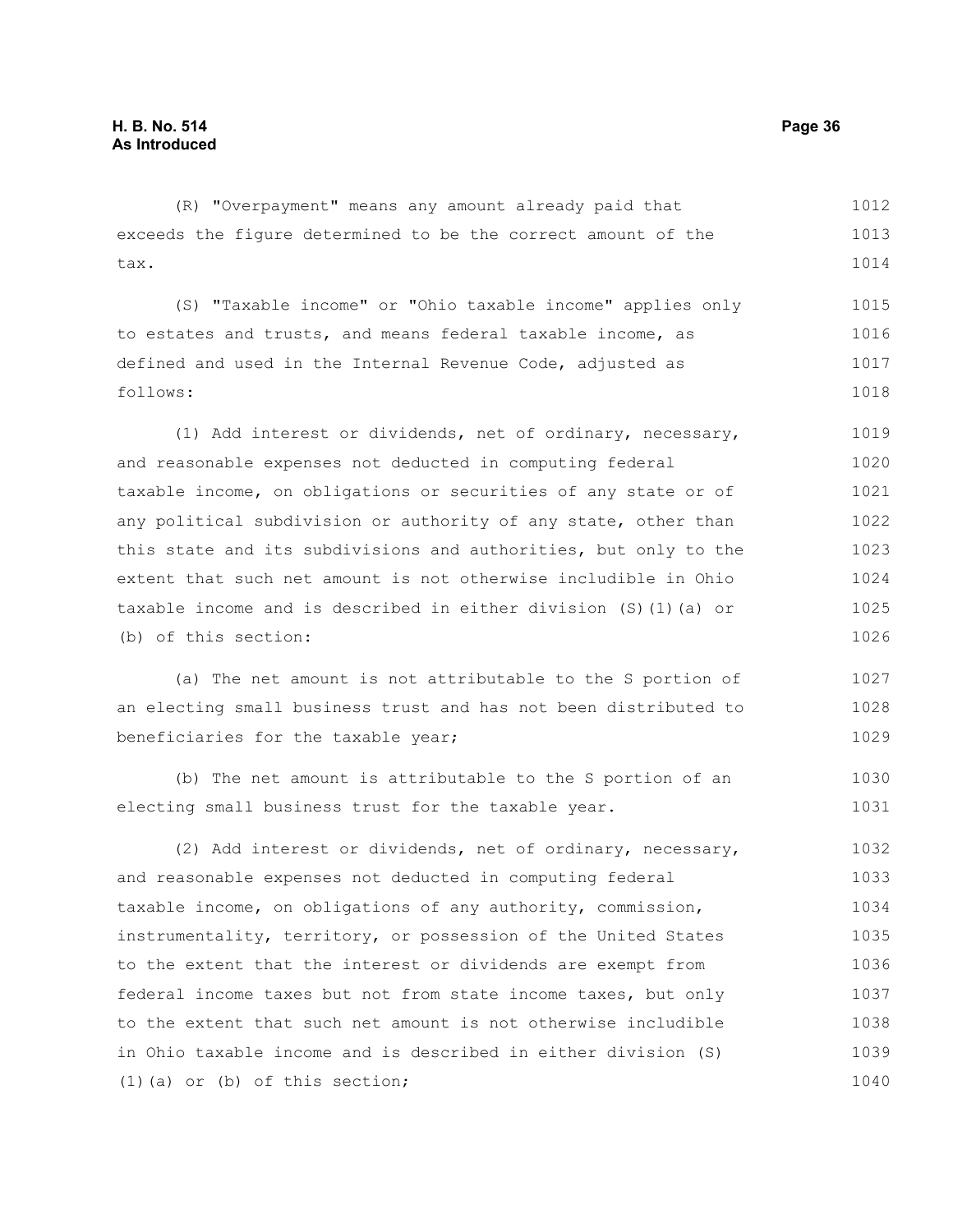### **H. B. No. 514 Page 37 As Introduced**

(3) Add the amount of personal exemption allowed to the estate pursuant to section 642(b) of the Internal Revenue Code; 1041 1042

(4) Deduct interest or dividends, net of related expenses deducted in computing federal taxable income, on obligations of the United States and its territories and possessions or of any authority, commission, or instrumentality of the United States to the extent that the interest or dividends are exempt from state taxes under the laws of the United States, but only to the extent that such amount is included in federal taxable income and is described in either division (S)(1)(a) or (b) of this section; 1043 1044 1045 1046 1047 1048 1049 1050 1051

(5) Deduct the amount of wages and salaries, if any, not otherwise allowable as a deduction but that would have been allowable as a deduction in computing federal taxable income for the taxable year, had the work opportunity tax credit allowed under sections 38, 51, and 52 of the Internal Revenue Code not been in effect, but only to the extent such amount relates either to income included in federal taxable income for the taxable year or to income of the S portion of an electing small business trust for the taxable year; 1052 1053 1054 1055 1056 1057 1058 1059 1060

(6) Deduct any interest or interest equivalent, net of related expenses deducted in computing federal taxable income, on public obligations and purchase obligations, but only to the extent that such net amount relates either to income included in federal taxable income for the taxable year or to income of the S portion of an electing small business trust for the taxable year; 1061 1062 1063 1064 1065 1066 1067

(7) Add any loss or deduct any gain resulting from sale, exchange, or other disposition of public obligations to the extent that such loss has been deducted or such gain has been 1068 1069 1070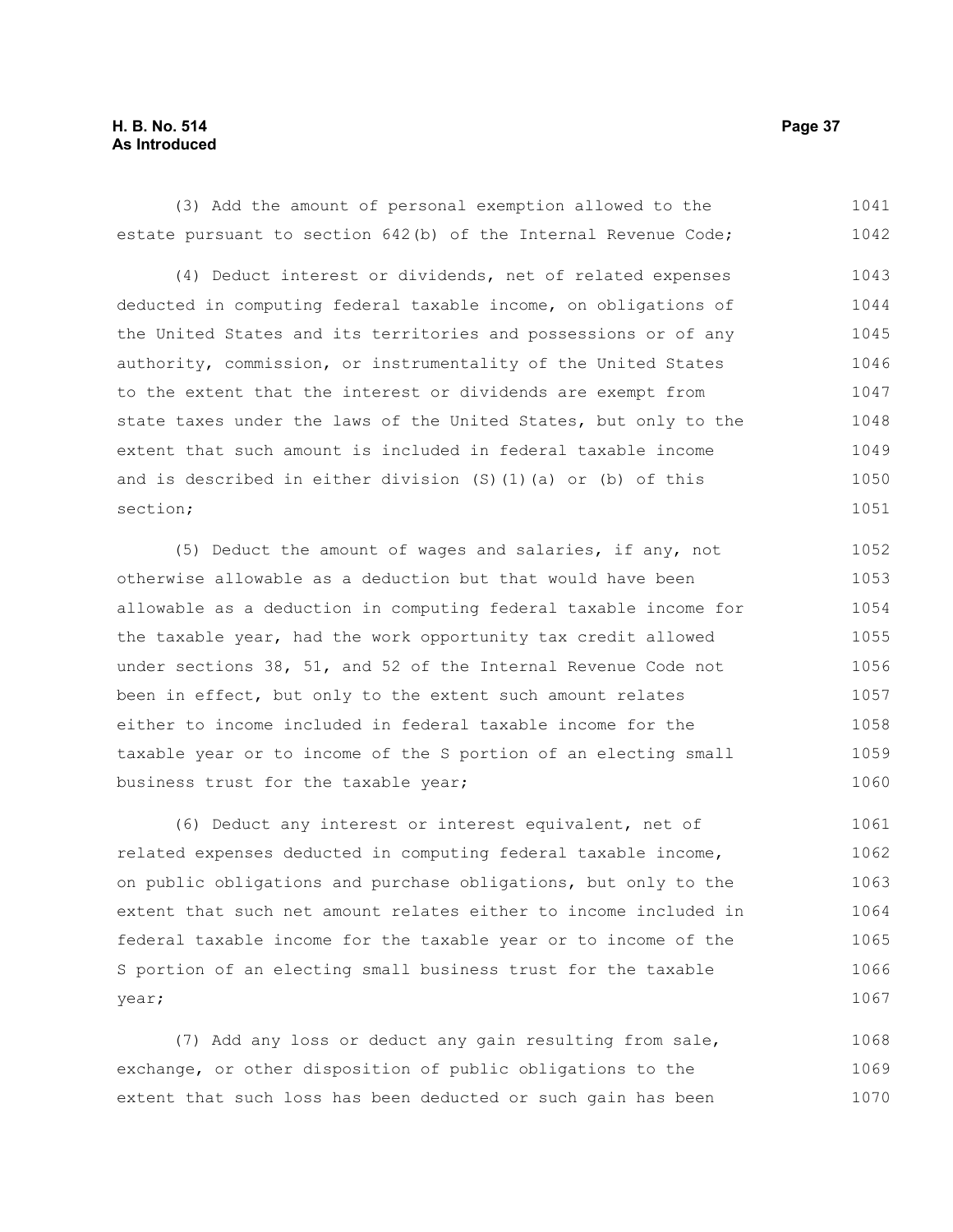included in computing either federal taxable income or income of the S portion of an electing small business trust for the taxable year; 1071 1072 1073

(8) Except in the case of the final return of an estate, add any amount deducted by the taxpayer on both its Ohio estate tax return pursuant to section 5731.14 of the Revised Code, and on its federal income tax return in determining federal taxable income; 1074 1075 1076 1077 1078

(9)(a) Deduct any amount included in federal taxable income solely because the amount represents a reimbursement or refund of expenses that in a previous year the decedent had deducted as an itemized deduction pursuant to section 63 of the Internal Revenue Code and applicable treasury regulations. The deduction otherwise allowed under division (S)(9)(a) of this section shall be reduced to the extent the reimbursement is attributable to an amount the taxpayer or decedent deducted under this section in any taxable year. 1079 1080 1081 1082 1083 1084 1085 1086 1087

(b) Add any amount not otherwise included in Ohio taxable income for any taxable year to the extent that the amount is attributable to the recovery during the taxable year of any amount deducted or excluded in computing federal or Ohio taxable income in any taxable year, but only to the extent such amount has not been distributed to beneficiaries for the taxable year. 1088 1089 1090 1091 1092 1093

(10) Deduct any portion of the deduction described in section 1341(a)(2) of the Internal Revenue Code, for repaying previously reported income received under a claim of right, that meets both of the following requirements: 1094 1095 1096 1097

(a) It is allowable for repayment of an item that was included in the taxpayer's taxable income or the decedent's 1098 1099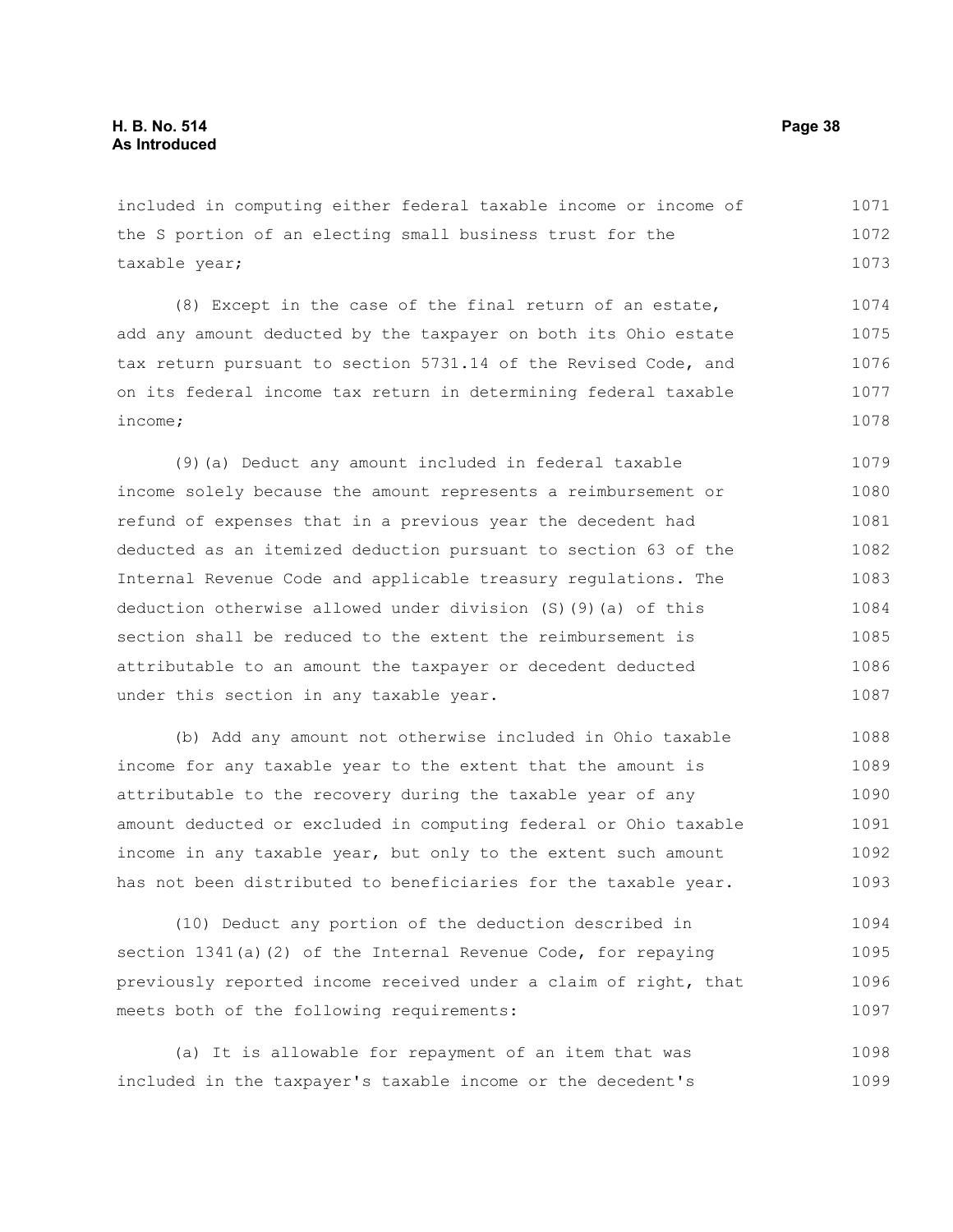adjusted gross income for a prior taxable year and did not qualify for a credit under division (A) or (B) of section 5747.05 of the Revised Code for that year. 1100 1101 1102

(b) It does not otherwise reduce the taxpayer's taxable income or the decedent's adjusted gross income for the current or any other taxable year. 1103 1104 1105

(11) Add any amount claimed as a credit under section 5747.059 of the Revised Code to the extent that the amount satisfies either of the following: 1106 1107 1108

(a) The amount was deducted or excluded from the computation of the taxpayer's federal taxable income as required to be reported for the taxpayer's taxable year under the Internal Revenue Code; 1109 1110 1111 1112

(b) The amount resulted in a reduction in the taxpayer's federal taxable income as required to be reported for any of the taxpayer's taxable years under the Internal Revenue Code. 1113 1114 1115

(12) Deduct any amount, net of related expenses deducted in computing federal taxable income, that a trust is required to report as farm income on its federal income tax return, but only if the assets of the trust include at least ten acres of land satisfying the definition of "land devoted exclusively to agricultural use" under section 5713.30 of the Revised Code, regardless of whether the land is valued for tax purposes as such land under sections 5713.30 to 5713.38 of the Revised Code. If the trust is a pass-through entity investor, section 5747.231 of the Revised Code applies in ascertaining if the trust is eligible to claim the deduction provided by division (S)(12) of this section in connection with the pass-through entity's farm income. 1116 1117 1118 1119 1120 1121 1122 1123 1124 1125 1126 1127 1128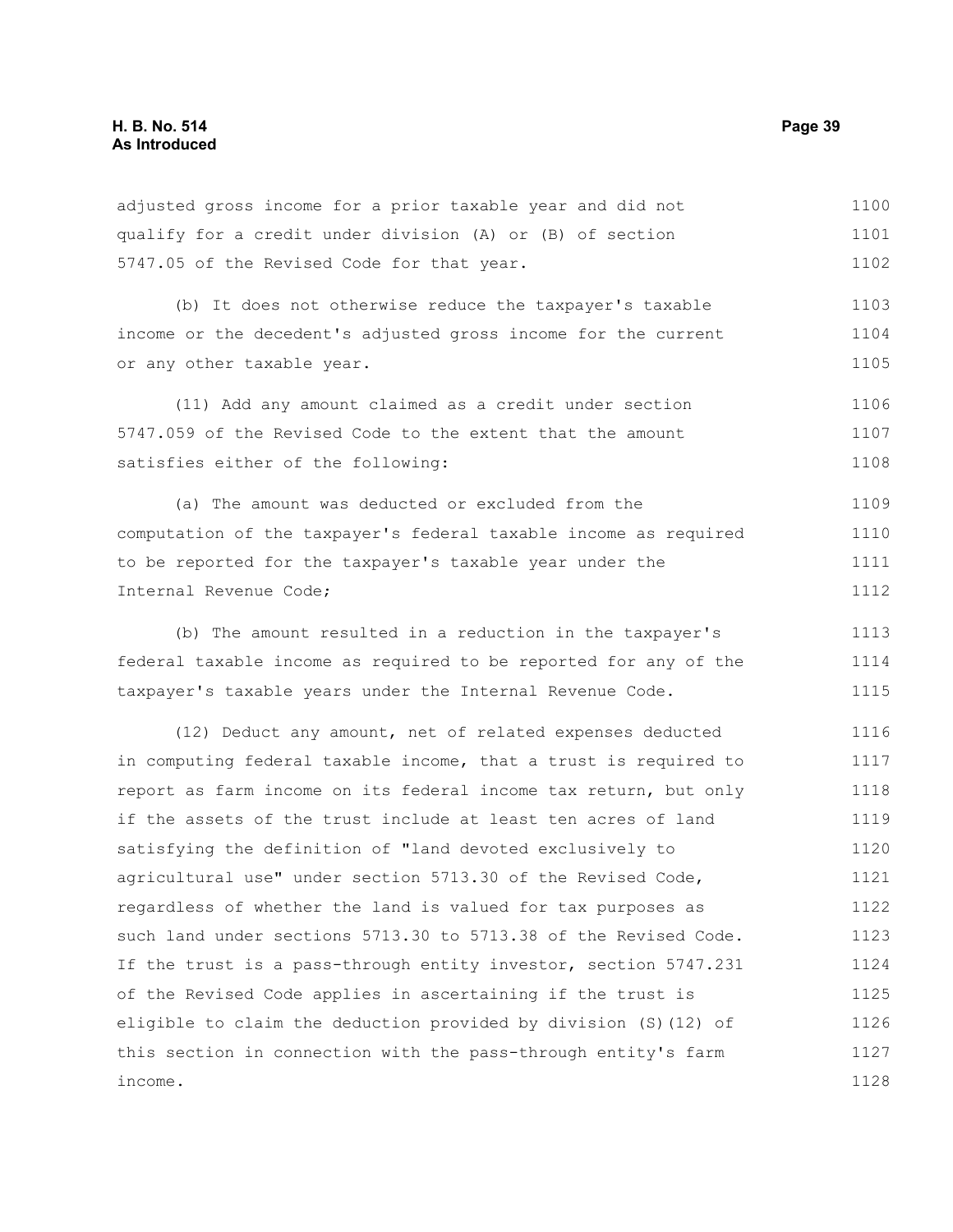### **H. B. No. 514 Page 40 As Introduced**

Except for farm income attributable to the S portion of an electing small business trust, the deduction provided by division (S)(12) of this section is allowed only to the extent that the trust has not distributed such farm income. 1129 1130 1131 1132

(13) Add the net amount of income described in section 641(c) of the Internal Revenue Code to the extent that amount is not included in federal taxable income. 1133 1134 1135

(14) Add or deduct the amount the taxpayer would be required to add or deduct under division (A)(17) or (18) of this section if the taxpayer's Ohio taxable income were computed in the same manner as an individual's Ohio adjusted gross income is computed under this section. 1136 1137 1138 1139 1140

(T) "School district income" and "school district income tax" have the same meanings as in section 5748.01 of the Revised Code. 1141 1142 1143

(U) As used in divisions (A)(7), (A)(8), (S)(6), and (S) (7) of this section, "public obligations," "purchase obligations," and "interest or interest equivalent" have the same meanings as in section 5709.76 of the Revised Code. 1144 1145 1146 1147

(V) "Limited liability company" means any limited liability company formed under Chapter 1705. or 1706. of the Revised Code or under the laws of any other state. 1148 1149 1150

(W) "Pass-through entity investor" means any person who, during any portion of a taxable year of a pass-through entity, is a partner, member, shareholder, or equity investor in that pass-through entity. 1151 1152 1153 1154

(X) "Banking day" has the same meaning as in section 1304.01 of the Revised Code. 1155 1156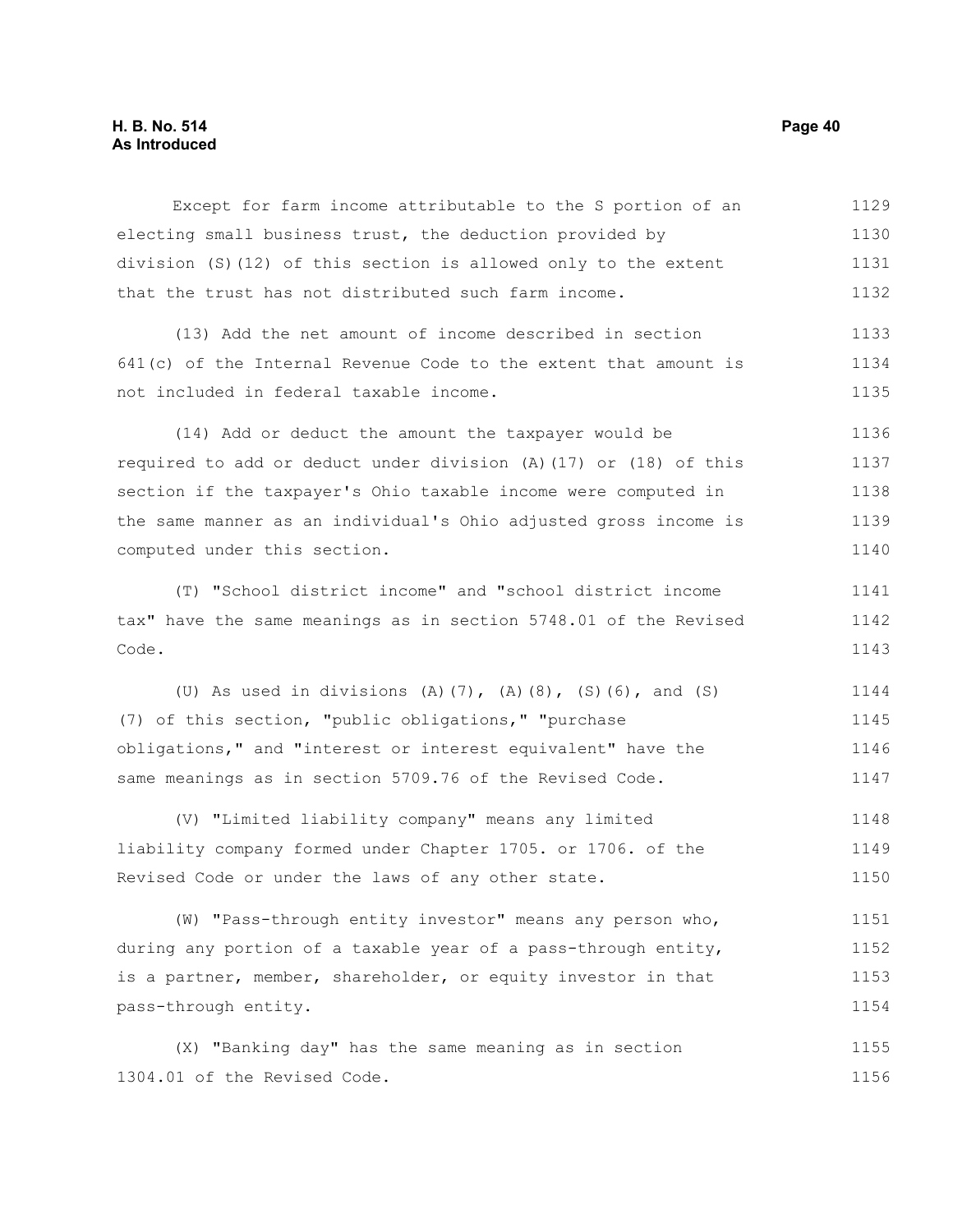1157

(Y) "Month" means a calendar month.

(Z) "Quarter" means the first three months, the second three months, the third three months, or the last three months of the taxpayer's taxable year. 1158 1159 1160

(AA)(1) "Modified business income" means the business income included in a trust's Ohio taxable income after such taxable income is first reduced by the qualifying trust amount, if any. 1161 1162 1163 1164

(2) "Qualifying trust amount" of a trust means capital gains and losses from the sale, exchange, or other disposition of equity or ownership interests in, or debt obligations of, a qualifying investee to the extent included in the trust's Ohio taxable income, but only if the following requirements are satisfied: 1165 1166 1167 1168 1169 1170

(a) The book value of the qualifying investee's physical assets in this state and everywhere, as of the last day of the qualifying investee's fiscal or calendar year ending immediately prior to the date on which the trust recognizes the gain or loss, is available to the trust. 1171 1172 1173 1174 1175

(b) The requirements of section 5747.011 of the Revised Code are satisfied for the trust's taxable year in which the trust recognizes the gain or loss. 1176 1177 1178

Any gain or loss that is not a qualifying trust amount is modified business income, qualifying investment income, or modified nonbusiness income, as the case may be. 1179 1180 1181

(3) "Modified nonbusiness income" means a trust's Ohio taxable income other than modified business income, other than the qualifying trust amount, and other than qualifying investment income, as defined in section 5747.012 of the Revised 1182 1183 1184 1185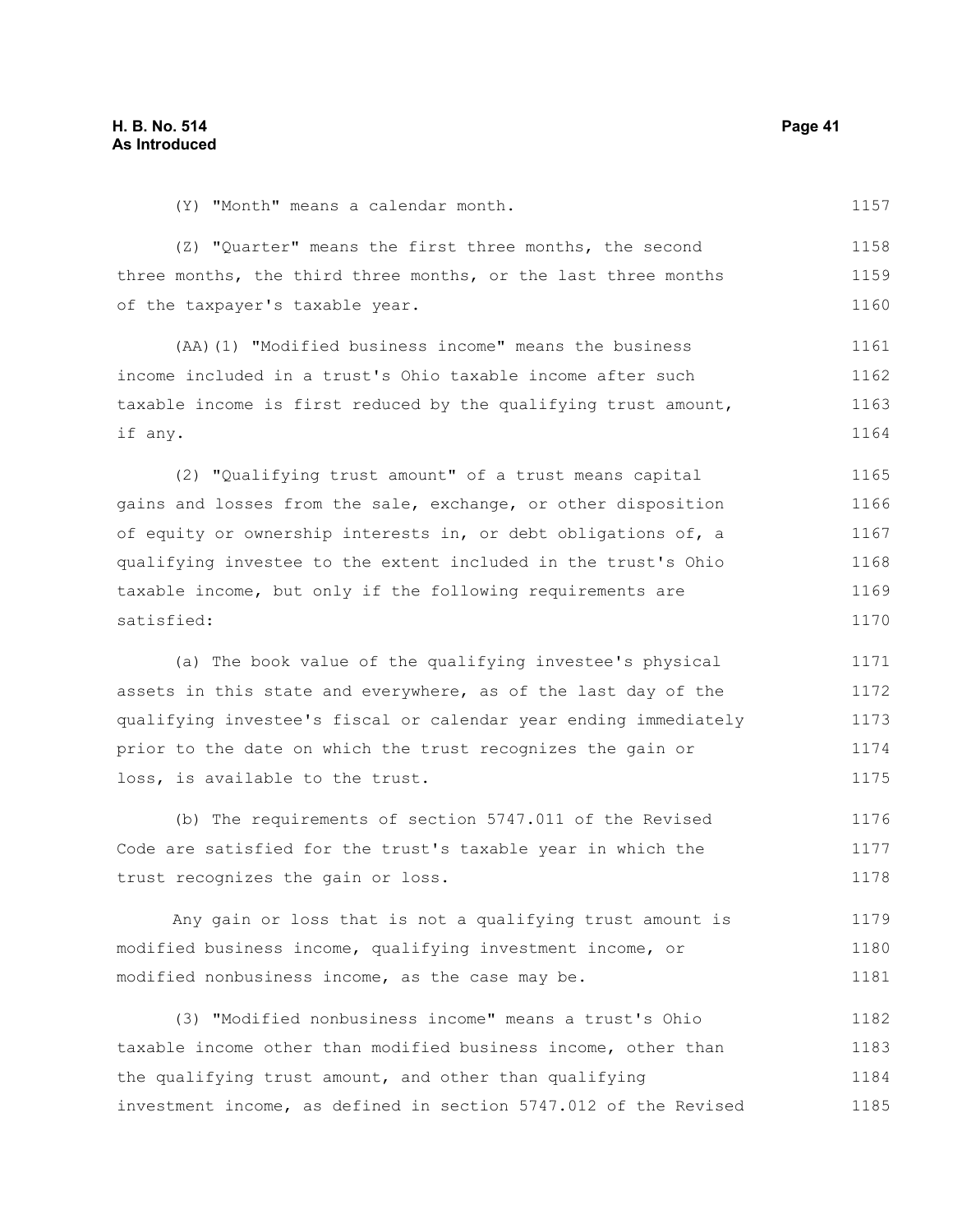Code, to the extent such qualifying investment income is not otherwise part of modified business income. 1186 1187

(4) "Modified Ohio taxable income" applies only to trusts, and means the sum of the amounts described in divisions (AA)(4) (a) to (c) of this section: 1188 1189 1190

(a) The fraction, calculated under section 5747.013, and applying section 5747.231 of the Revised Code, multiplied by the sum of the following amounts: 1191 1192 1193

(i) The trust's modified business income;

(ii) The trust's qualifying investment income, as defined in section 5747.012 of the Revised Code, but only to the extent the qualifying investment income does not otherwise constitute modified business income and does not otherwise constitute a qualifying trust amount. 1195 1196 1197 1198 1199

(b) The qualifying trust amount multiplied by a fraction, the numerator of which is the sum of the book value of the qualifying investee's physical assets in this state on the last day of the qualifying investee's fiscal or calendar year ending immediately prior to the day on which the trust recognizes the qualifying trust amount, and the denominator of which is the sum of the book value of the qualifying investee's total physical assets everywhere on the last day of the qualifying investee's fiscal or calendar year ending immediately prior to the day on which the trust recognizes the qualifying trust amount. If, for a taxable year, the trust recognizes a qualifying trust amount with respect to more than one qualifying investee, the amount described in division (AA)(4)(b) of this section shall equal the sum of the products so computed for each such qualifying investee. 1200 1201 1202 1203 1204 1205 1206 1207 1208 1209 1210 1211 1212 1213 1214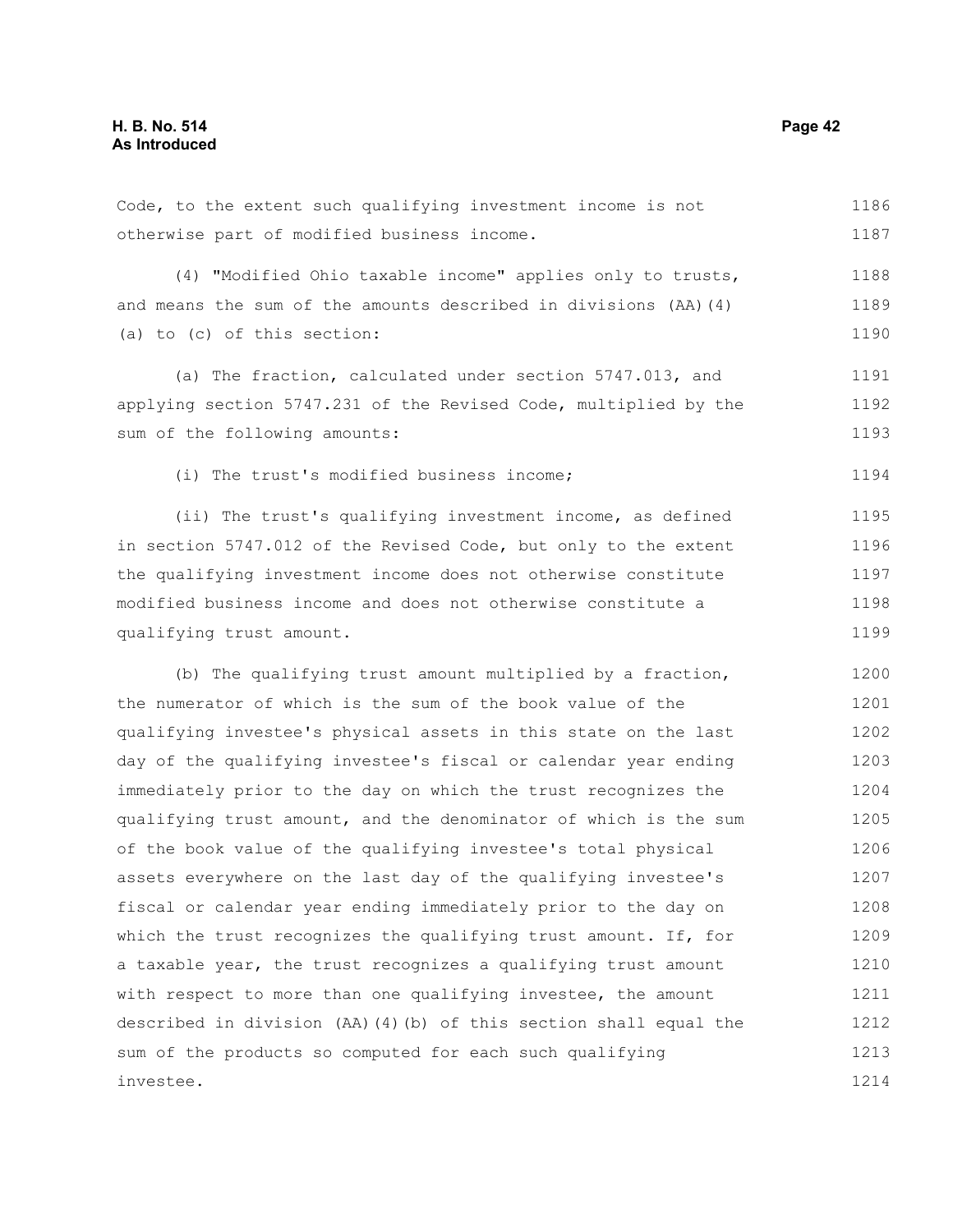### **H. B. No. 514 Page 43 As Introduced**

(c)(i) With respect to a trust or portion of a trust that is a resident as ascertained in accordance with division (I)(3) (d) of this section, its modified nonbusiness income. 1215 1216 1217

(ii) With respect to a trust or portion of a trust that is not a resident as ascertained in accordance with division (I)(3) (d) of this section, the amount of its modified nonbusiness income satisfying the descriptions in divisions (B)(2) to (5) of section 5747.20 of the Revised Code, except as otherwise provided in division (AA)(4)(c)(ii) of this section. With respect to a trust or portion of a trust that is not a resident as ascertained in accordance with division (I)(3)(d) of this section, the trust's portion of modified nonbusiness income recognized from the sale, exchange, or other disposition of a debt interest in or equity interest in a section 5747.212 entity, as defined in section 5747.212 of the Revised Code, without regard to division (A) of that section, shall not be allocated to this state in accordance with section 5747.20 of the Revised Code but shall be apportioned to this state in accordance with division (B) of section 5747.212 of the Revised Code without regard to division (A) of that section. 1218 1219 1220 1221 1222 1223 1224 1225 1226 1227 1228 1229 1230 1231 1232 1233 1234

If the allocation and apportionment of a trust's income under divisions (AA)(4)(a) and (c) of this section do not fairly represent the modified Ohio taxable income of the trust in this state, the alternative methods described in division (C) of section 5747.21 of the Revised Code may be applied in the manner and to the same extent provided in that section. 1235 1236 1237 1238 1239 1240

(5)(a) Except as set forth in division (AA)(5)(b) of this section, "qualifying investee" means a person in which a trust has an equity or ownership interest, or a person or unit of government the debt obligations of either of which are owned by 1241 1242 1243 1244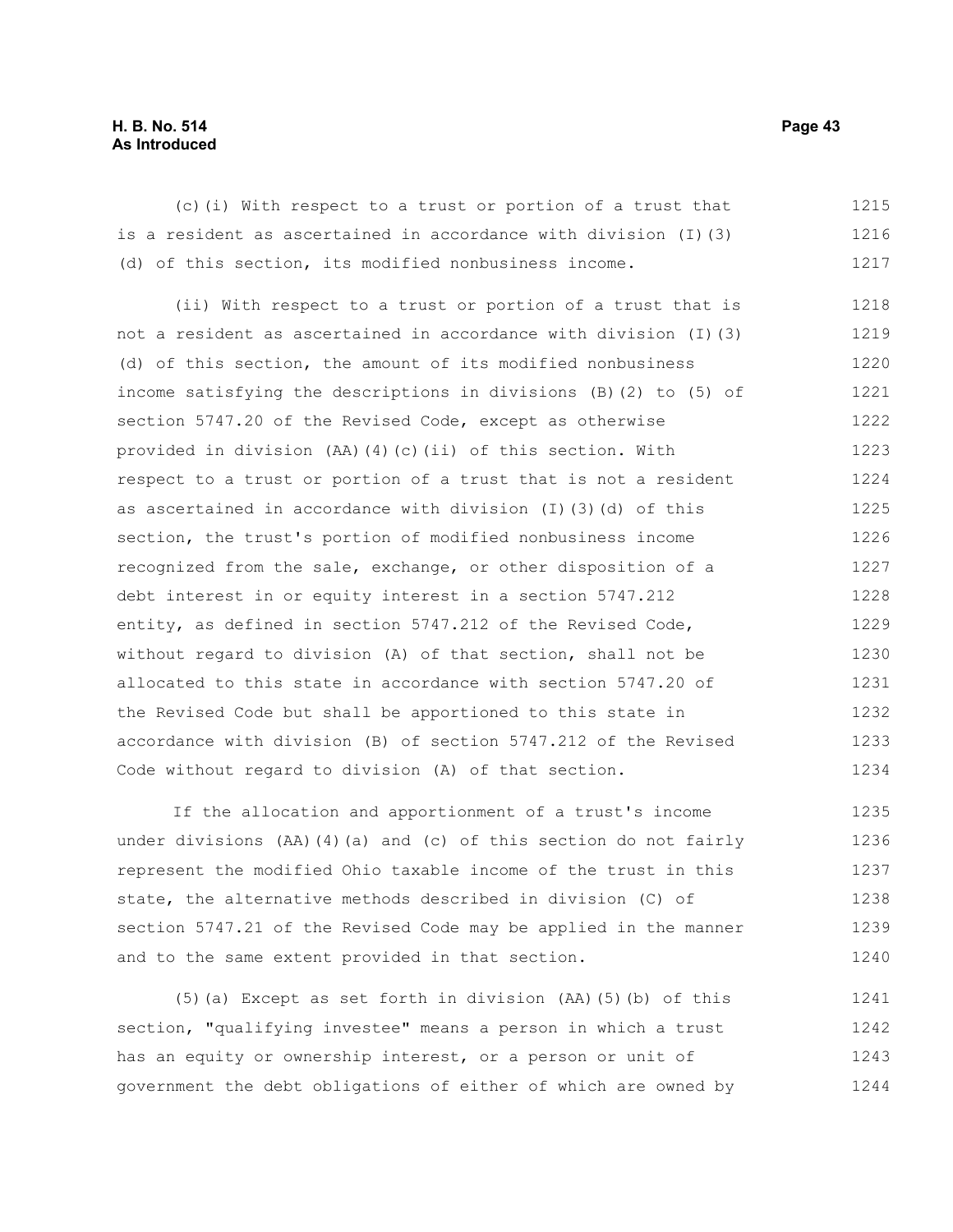a trust. For the purposes of division (AA)(2)(a) of this section and for the purpose of computing the fraction described in division (AA)(4)(b) of this section, all of the following apply: 1245 1246 1247

(i) If the qualifying investee is a member of a qualifying controlled group on the last day of the qualifying investee's fiscal or calendar year ending immediately prior to the date on which the trust recognizes the gain or loss, then "qualifying investee" includes all persons in the qualifying controlled group on such last day. 1248 1249 1250 1251 1252 1253

(ii) If the qualifying investee, or if the qualifying investee and any members of the qualifying controlled group of which the qualifying investee is a member on the last day of the qualifying investee's fiscal or calendar year ending immediately prior to the date on which the trust recognizes the gain or loss, separately or cumulatively own, directly or indirectly, on the last day of the qualifying investee's fiscal or calendar year ending immediately prior to the date on which the trust recognizes the qualifying trust amount, more than fifty per cent of the equity of a pass-through entity, then the qualifying investee and the other members are deemed to own the proportionate share of the pass-through entity's physical assets which the pass-through entity directly or indirectly owns on the last day of the pass-through entity's calendar or fiscal year ending within or with the last day of the qualifying investee's fiscal or calendar year ending immediately prior to the date on which the trust recognizes the qualifying trust amount. 1254 1255 1256 1257 1258 1259 1260 1261 1262 1263 1264 1265 1266 1267 1268 1269 1270

(iii) For the purposes of division (AA)(5)(a)(iii) of this section, "upper level pass-through entity" means a pass-through entity directly or indirectly owning any equity of another passthrough entity, and "lower level pass-through entity" means that 1271 1272 1273 1274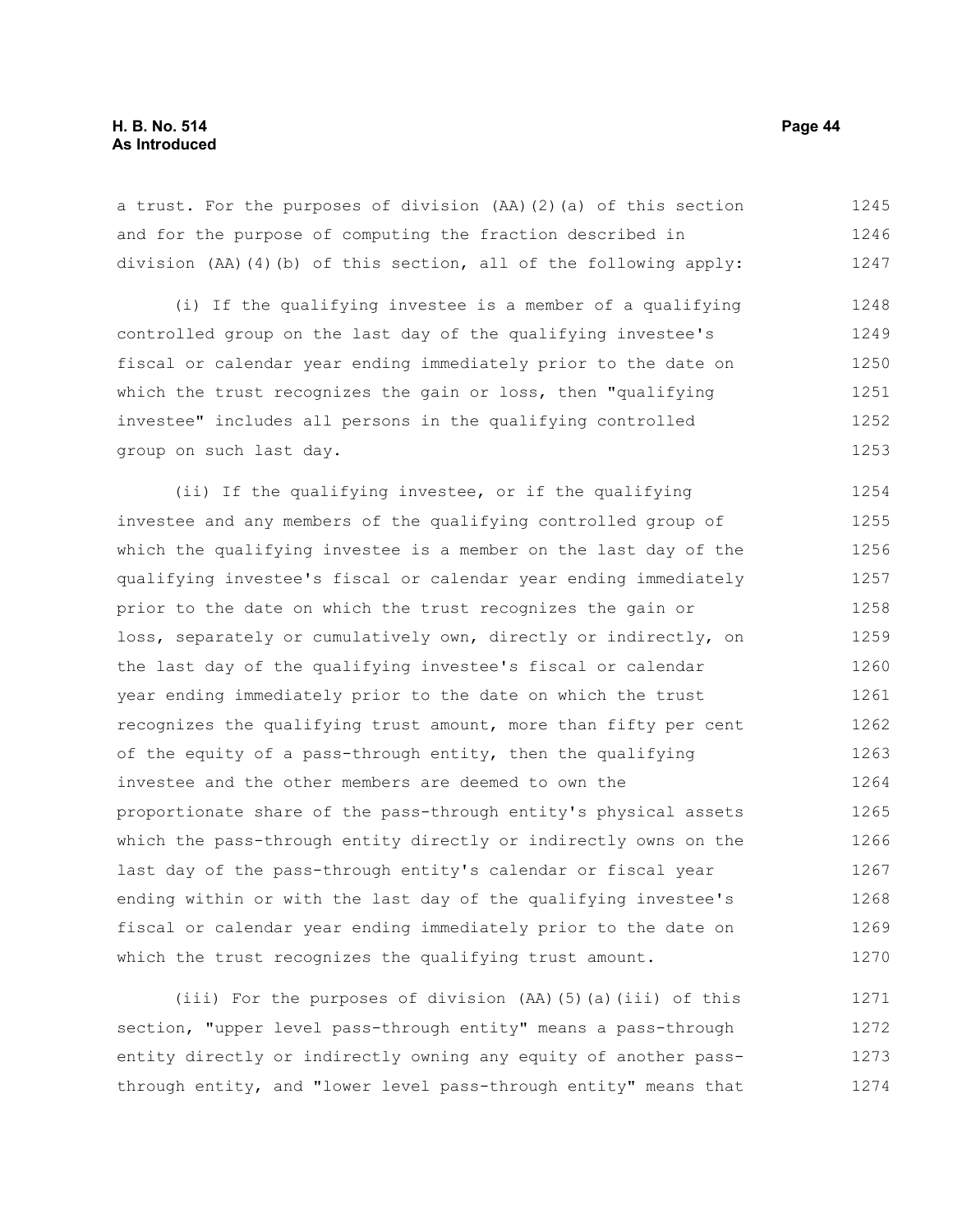### **H. B. No. 514 Page 45 As Introduced**

other pass-through entity.

An upper level pass-through entity, whether or not it is also a qualifying investee, is deemed to own, on the last day of the upper level pass-through entity's calendar or fiscal year, the proportionate share of the lower level pass-through entity's physical assets that the lower level pass-through entity directly or indirectly owns on the last day of the lower level pass-through entity's calendar or fiscal year ending within or with the last day of the upper level pass-through entity's fiscal or calendar year. If the upper level pass-through entity directly and indirectly owns less than fifty per cent of the equity of the lower level pass-through entity on each day of the upper level pass-through entity's calendar or fiscal year in which or with which ends the calendar or fiscal year of the lower level pass-through entity and if, based upon clear and convincing evidence, complete information about the location and cost of the physical assets of the lower pass-through entity is not available to the upper level pass-through entity, then solely for purposes of ascertaining if a gain or loss constitutes a qualifying trust amount, the upper level passthrough entity shall be deemed as owning no equity of the lower level pass-through entity for each day during the upper level pass-through entity's calendar or fiscal year in which or with which ends the lower level pass-through entity's calendar or fiscal year. Nothing in division (AA)(5)(a)(iii) of this section shall be construed to provide for any deduction or exclusion in computing any trust's Ohio taxable income. 1276 1277 1278 1279 1280 1281 1282 1283 1284 1285 1286 1287 1288 1289 1290 1291 1292 1293 1294 1295 1296 1297 1298 1299 1300 1301

(b) With respect to a trust that is not a resident for the taxable year and with respect to a part of a trust that is not a resident for the taxable year, "qualifying investee" for that taxable year does not include a C corporation if both of the 1302 1303 1304 1305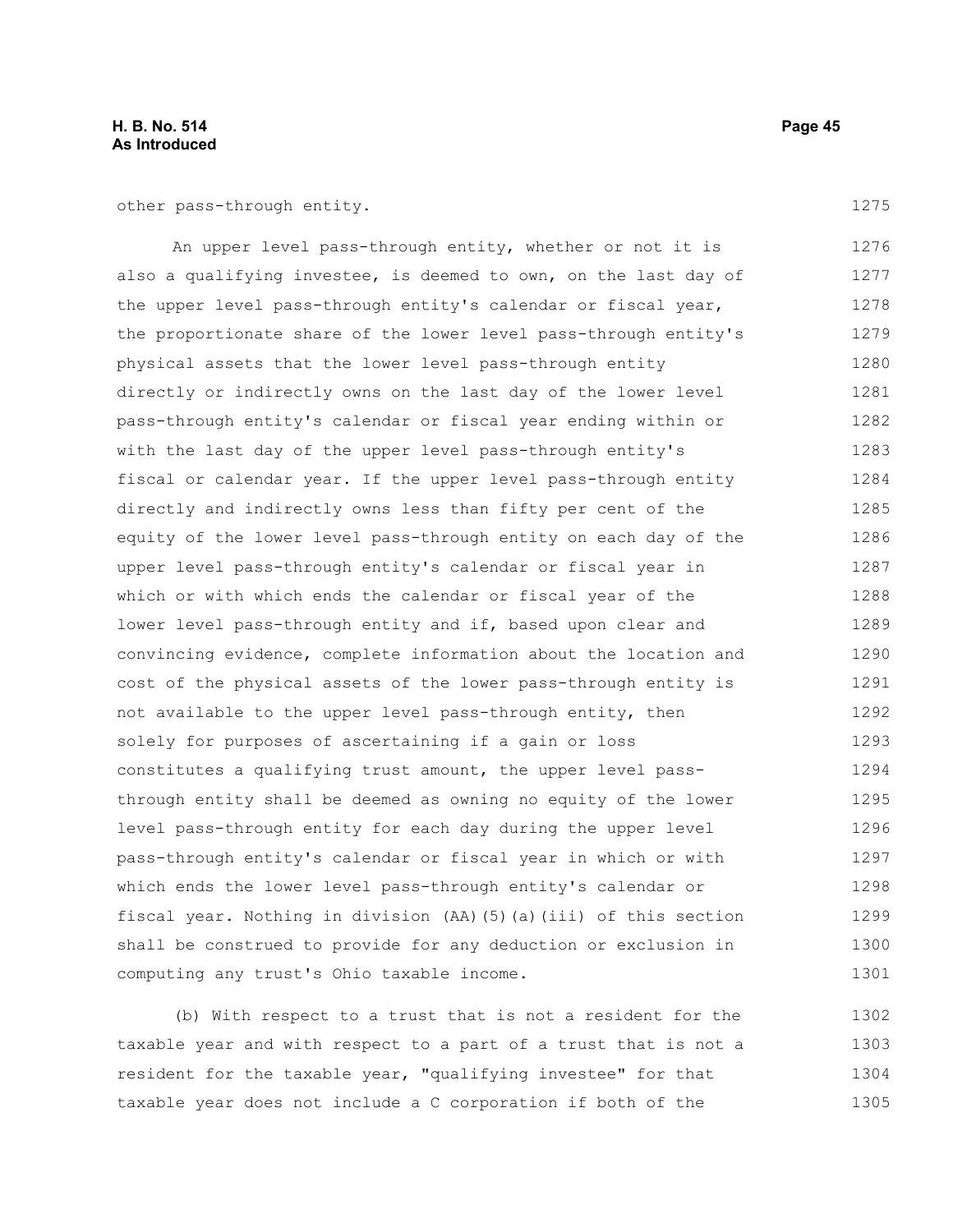following apply: (i) During the taxable year the trust or part of the trust recognizes a gain or loss from the sale, exchange, or other disposition of equity or ownership interests in, or debt obligations of, the C corporation. (ii) Such gain or loss constitutes nonbusiness income. (6) "Available" means information is such that a person is able to learn of the information by the due date plus extensions, if any, for filing the return for the taxable year in which the trust recognizes the gain or loss. (BB) "Qualifying controlled group" has the same meaning as in section 5733.04 of the Revised Code. (CC) "Related member" has the same meaning as in section 5733.042 of the Revised Code. (DD)(1) For the purposes of division (DD) of this section: (a) "Qualifying person" means any person other than a qualifying corporation. (b) "Qualifying corporation" means any person classified for federal income tax purposes as an association taxable as a corporation, except either of the following: (i) A corporation that has made an election under subchapter S, chapter one, subtitle A, of the Internal Revenue Code for its taxable year ending within, or on the last day of, the investor's taxable year; (ii) A subsidiary that is wholly owned by any corporation that has made an election under subchapter S, chapter one, 1306 1307 1308 1309 1310 1311 1312 1313 1314 1315 1316 1317 1318 1319 1320 1321 1322 1323 1324 1325 1326 1327 1328 1329 1330 1331

subtitle A of the Internal Revenue Code for its taxable year 1332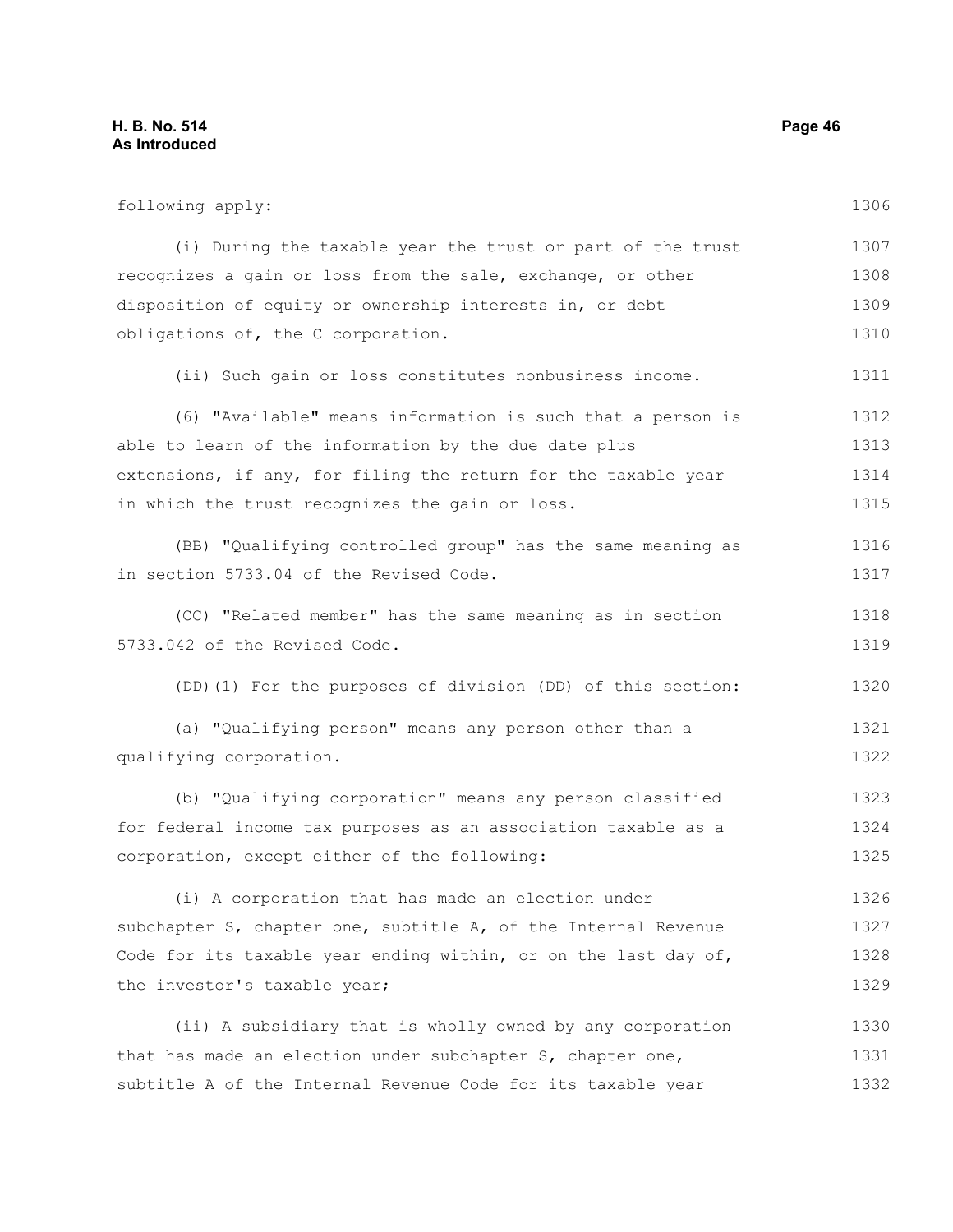year. (2) For the purposes of this chapter, unless expressly stated otherwise, no qualifying person indirectly owns any asset directly or indirectly owned by any qualifying corporation. (EE) For purposes of this chapter and Chapter 5751. of the Revised Code: (1) "Trust" does not include a qualified pre-income tax trust. (2) A "qualified pre-income tax trust" is any pre-income tax trust that makes a qualifying pre-income tax trust election as described in division (EE)(3) of this section. (3) A "qualifying pre-income tax trust election" is an election by a pre-income tax trust to subject to the tax imposed by section 5751.02 of the Revised Code the pre-income tax trust and all pass-through entities of which the trust owns or controls, directly, indirectly, or constructively through related interests, five per cent or more of the ownership or equity interests. The trustee shall notify the tax commissioner in writing of the election on or before April 15, 2006. The election, if timely made, shall be effective on and after January 1, 2006, and shall apply for all tax periods and tax years until revoked by the trustee of the trust. (4) A "pre-income tax trust" is a trust that satisfies all of the following requirements: (a) The document or instrument creating the trust was executed by the grantor before January 1, 1972; 1334 1335 1336 1337 1338 1339 1340 1341 1342 1343 1344 1345 1346 1347 1348 1349 1350 1351 1352 1353 1354 1355 1356 1357 1358 1359

ending within, or on the last day of, the investor's taxable

(b) The trust became irrevocable upon the creation of the 1360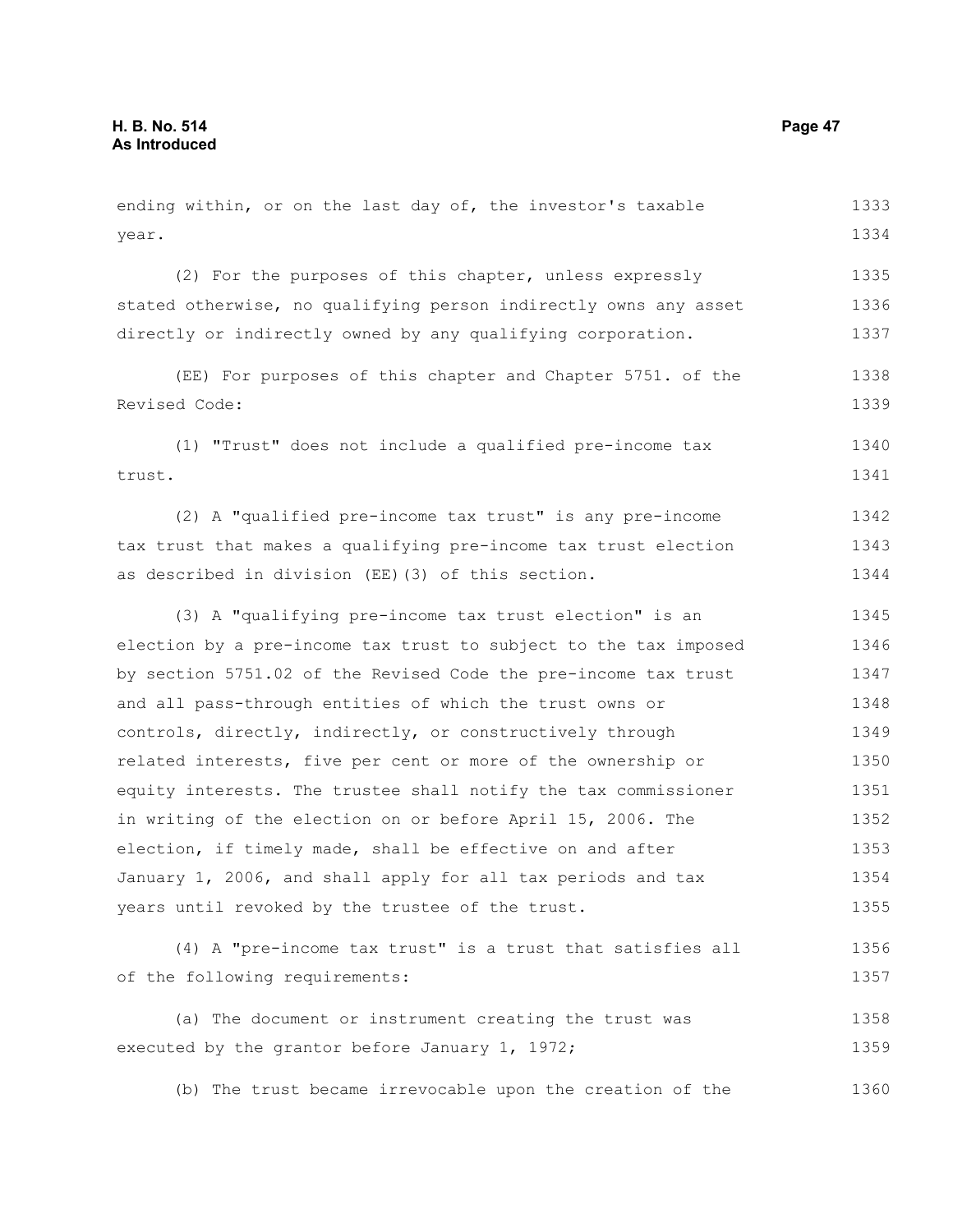trust; and (c) The grantor was domiciled in this state at the time the trust was created. (FF) "Uniformed services" has the same meaning as in 10 U.S.C. 101. (GG) "Taxable business income" means the amount by which an individual's business income that is included in federal adjusted gross income exceeds the amount of business income the individual is authorized to deduct under division (A)(28) of this section for the taxable year. (HH) "Employer" does not include a franchisor with respect to the franchisor's relationship with a franchisee or an employee of a franchisee, unless the franchisor agrees to assume that role in writing or a court of competent jurisdiction determines that the franchisor exercises a type or degree of control over the franchisee or the franchisee's employees that is not customarily exercised by a franchisor for the purpose of protecting the franchisor's trademark, brand, or both. For purposes of this division, "franchisor" and "franchisee" have the same meanings as in 16 C.F.R. 436.1. (II) "Modified adjusted gross income" means Ohio adjusted gross income plus any amount deducted under divisions (A)(28) and (34) of this section for the taxable year. 1361 1362 1363 1364 1365 1366 1367 1368 1369 1370 1371 1372 1373 1374 1375 1376 1377 1378 1379 1380 1381 1382 1383

(JJ) "Qualifying Ohio educator" means an individual who, for a taxable year, qualifies as an eligible educator, as that term is defined in section 62 of the Internal Revenue Code, and who holds a certificate, license, or permit described in Chapter 3319. or section 3301.071 of the Revised Code. 1384 1385 1386 1387 1388

Sec. 5747.82. (A) As used in this section, "institution of 1389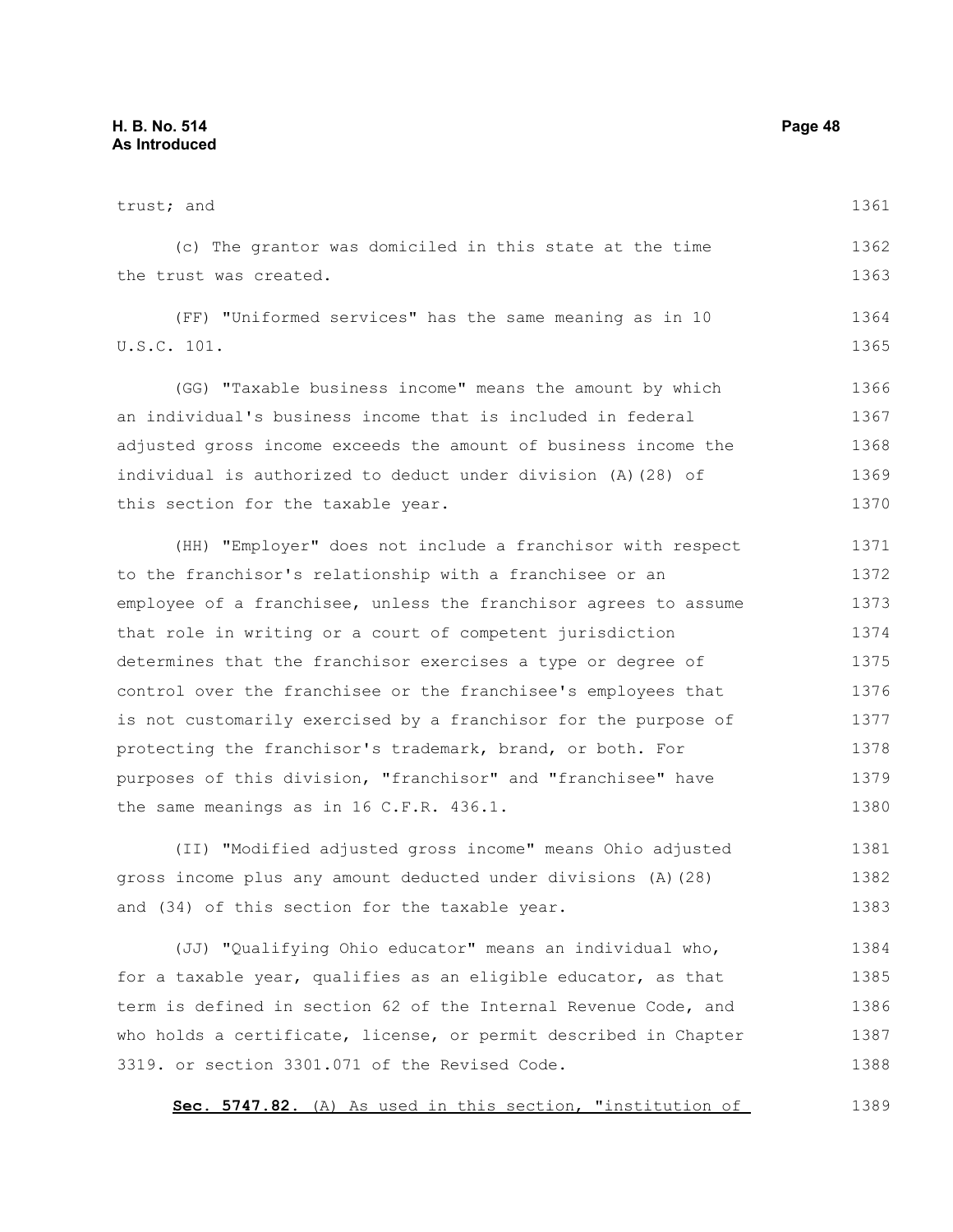| higher education" means all of the following:                    | 1390 |
|------------------------------------------------------------------|------|
| (1) A state institution of higher education, as defined in       | 1391 |
| section 3345.011 of the Revised Code;                            | 1392 |
| (2) An institution authorized by the department of higher        | 1393 |
| education under Chapter 1713. of the Revised Code to grant       | 1394 |
| degrees and that is accredited by the appropriate regional and   | 1395 |
| professional accrediting associations within whose jurisdiction  | 1396 |
| <u>it falls;</u>                                                 | 1397 |
| (3) A private career school holding program authorizations       | 1398 |
| issued by the state board of career colleges and schools under   | 1399 |
| division (C) of section 3332.05 of the Revised Code;             | 1400 |
| (4) A private institution exempt from regulation under           | 1401 |
| Chapter 3332. of the Revised Code as prescribed in section       | 1402 |
| 3333.046 of the Revised Code.                                    | 1403 |
| (B) (1) An individual who graduates on or after January 1,       | 1404 |
| 2023, from an institution of higher education with a             | 1405 |
| baccalaureate degree or a more advanced degree, as specified in  | 1406 |
| rules adopted by the chancellor of higher education under        | 1407 |
| division (D) of this section, may deduct the following from the  | 1408 |
| individual's federal adjusted gross income to the extent such    | 1409 |
| items are not otherwise deducted or excluded in computing        | 1410 |
| federal or Ohio adjusted gross income for the taxable year: the  | 1411 |
| individual's wages, salaries, tips, deferred compensation, and   | 1412 |
| other employee compensation, and net earnings from self-         | 1413 |
| employment as defined in section 1402(a) of the Internal Revenue | 1414 |
| Code.                                                            | 1415 |
| (2) Subject to division (C) of this section, the deduction       | 1416 |
| may be made for the individual's taxable year that includes the  | 1417 |

date of graduation and the ensuing two taxable years or for the 1418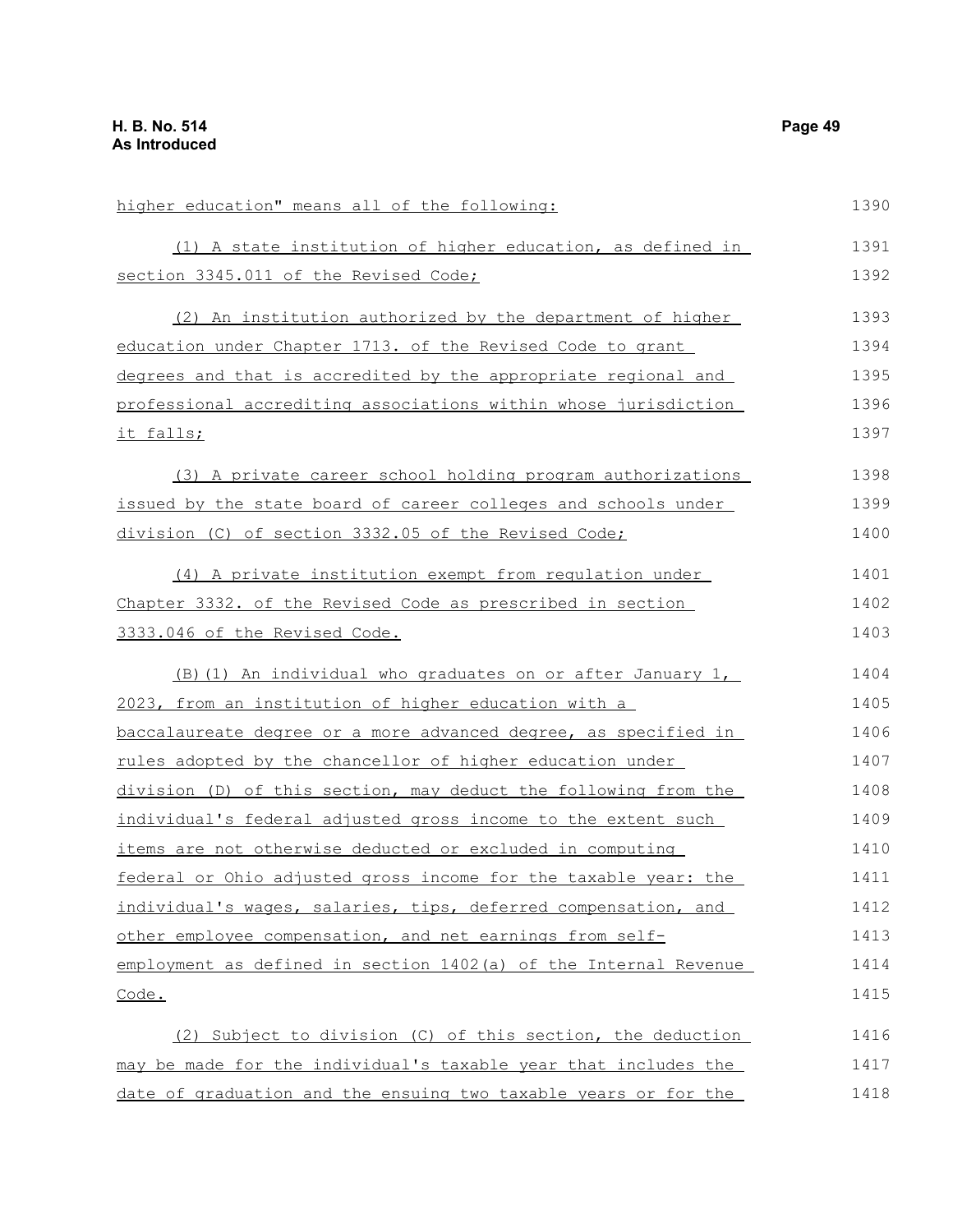| taxable year immediately following the taxable year that         | 1419 |
|------------------------------------------------------------------|------|
| includes the date of graduation and the ensuing two taxable      | 1420 |
| years. Except as provided in division (C) of this section, if a  | 1421 |
| taxpayer does not claim the deduction for either the taxable     | 1422 |
| year that includes the date of the individual's graduation or    | 1423 |
| the immediately following taxable year, the taxpayer may not     | 1424 |
| claim the deduction for any of the two taxable years thereafter. | 1425 |
| Evidence of graduation shall be retained for inspection by the   | 1426 |
| tax commissioner until the expiration of four years after the    | 1427 |
| end of the last taxable year the deduction is made. An           | 1428 |
| individual may not claim a deduction under this section for more | 1429 |
| than a total of three taxable years, regardless of the number of | 1430 |
| qualifying degrees the individual obtains.                       | 1431 |
| (C) An individual who is allowed a deduction under               | 1432 |
| division (A) (36) of section 5747.01 of the Revised Code may     | 1433 |
| elect to defer the deduction for each taxable year that includes | 1434 |
| a date on which the individual is enrolled full time in an       | 1435 |
| institution of higher education to pursue a more advanced        | 1436 |
| degree, as specified in rules adopted by the chancellor of       | 1437 |
| higher education under division (D) of this section. Evidence of | 1438 |
| such enrollment shall be retained for inspection by the tax      | 1439 |
| commissioner until the expiration of four years after the end of | 1440 |
| the last taxable year the deduction is made.                     | 1441 |
| (D) The chancellor of higher education shall identify            | 1442 |
| institutions of higher education for the purpose of this section | 1443 |
| and provide a list of such institutions to the tax commissioner. | 1444 |
| The chancellor shall adopt rules in accordance with Chapter 119. | 1445 |
| of the Revised Code specifying the advanced degrees that qualify | 1446 |
| for the purpose of calculating or deferring the deduction        | 1447 |
| authorized under division (A) (36) of section 5747.01 of the     | 1448 |
| Revised Code.                                                    | 1449 |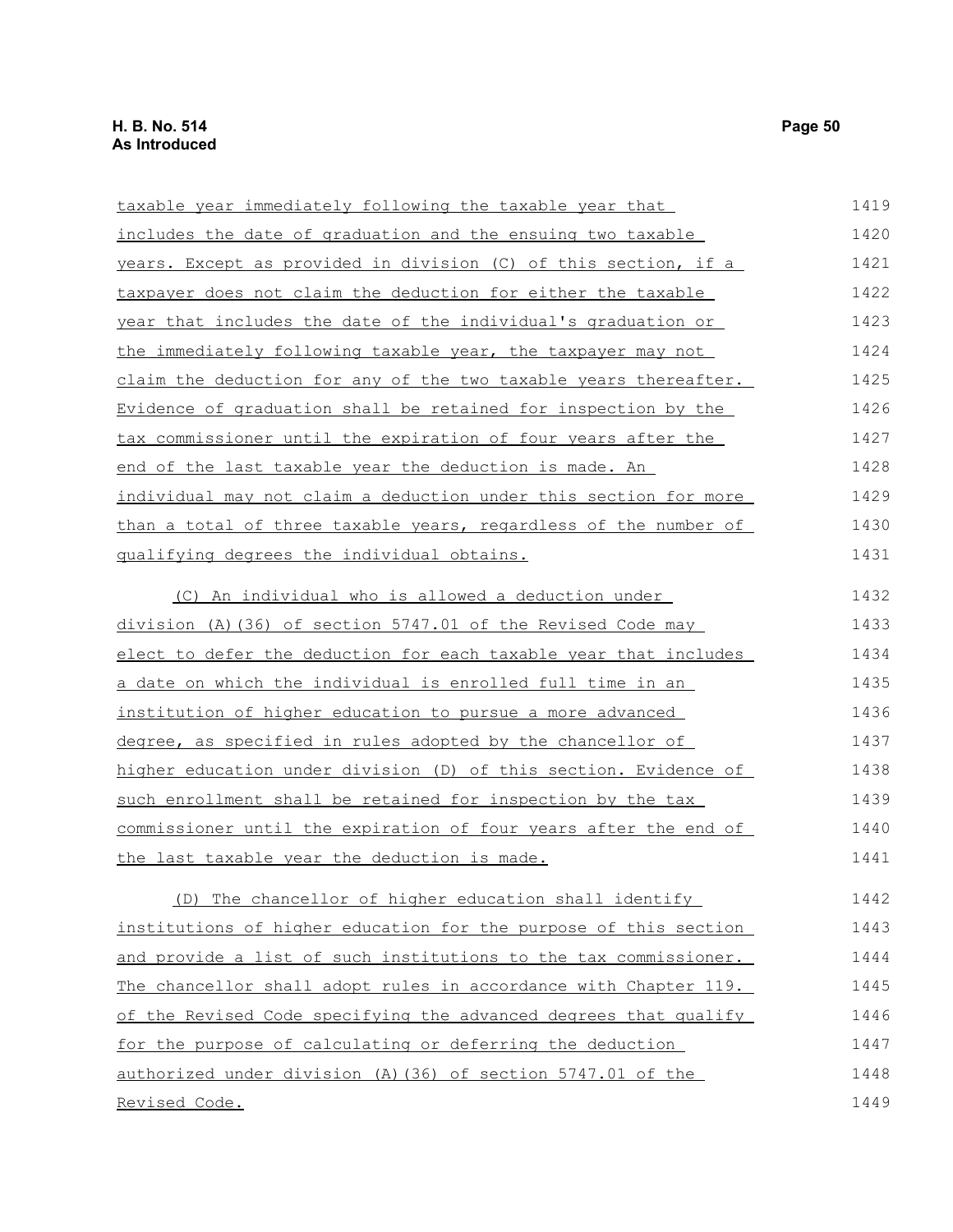| Sec. 5747.83. Terms used in this section have the same           | 1450 |
|------------------------------------------------------------------|------|
| meanings as in section 5751.55 of the Revised Code.              | 1451 |
|                                                                  |      |
| There is hereby allowed a refundable credit against the          | 1452 |
| tax imposed by section 5747.02 of the Revised Code for a         | 1453 |
| taxpayer that employs one or more interns. The credit shall      | 1454 |
| equal the dollar amount indicated on the certificate issued by   | 1455 |
| the chancellor of higher education under section 3333.612 of the | 1456 |
| Revised Code. The credit shall be claimed for the taxpayer's     | 1457 |
| taxable year that includes the last day of the calendar year     | 1458 |
| preceding the year in which the certificate is issued.           | 1459 |
| The taxpayer shall claim the credit in the order required        | 1460 |
| by section 5747.98 of the Revised Code. Any credit amount in     | 1461 |
| excess of the taxpayer's tax liability, after allowing for any   | 1462 |
| other credits preceding the credit in that order, shall be       | 1463 |
| refunded to the taxpayer.                                        | 1464 |
| The tax commissioner may request that a taxpayer claiming        | 1465 |
| a credit under this section furnish information as is necessary  | 1466 |
| to support the claim for the credit under this section, and no   | 1467 |
| credit shall be allowed unless the requested information is      | 1468 |
| provided.                                                        | 1469 |
| No credit shall be allowed under this section for wages or       | 1470 |
| salaries paid to one or more interns if those wages or salaries  | 1471 |
| are the basis of credit claimed under section 5751.55 of the     | 1472 |
| Revised Code.                                                    | 1473 |
| Sec. 5747.98. (A) To provide a uniform procedure for             | 1474 |
| calculating a taxpayer's aggregate tax liability under section   | 1475 |
| 5747.02 of the Revised Code, a taxpayer shall claim any credits  | 1476 |
| to which the taxpayer is entitled in the following order:        | 1477 |
| Either the retirement income credit under division (B) of        | 1478 |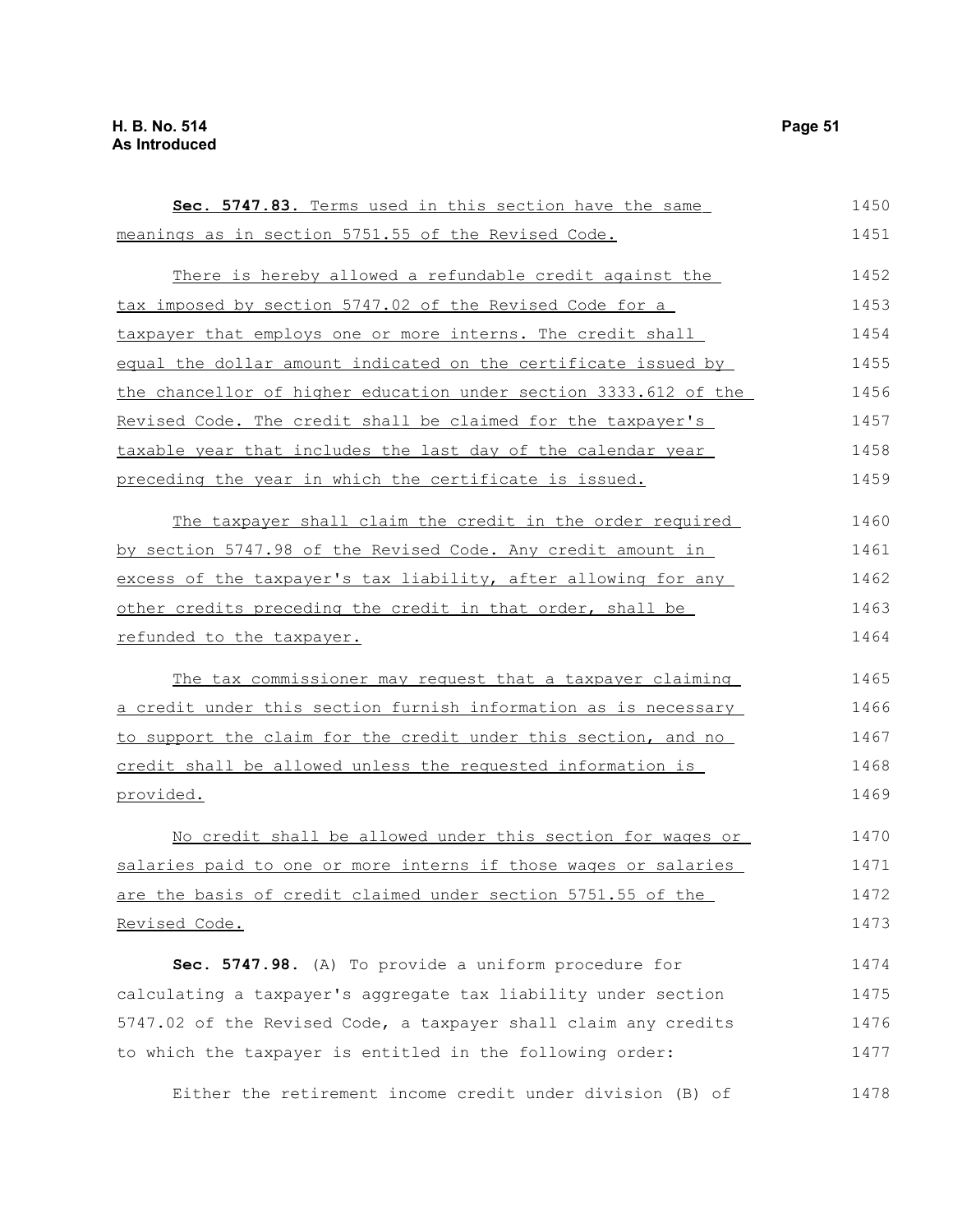section 5747.055 of the Revised Code or the lump sum retirement income credits under divisions  $(C)$ ,  $(D)$ , and  $(E)$  of that section; Either the senior citizen credit under division (F) of section 5747.055 of the Revised Code or the lump sum distribution credit under division (G) of that section; The dependent care credit under section 5747.054 of the Revised Code; The credit for displaced workers who pay for job training under section 5747.27 of the Revised Code; The campaign contribution credit under section 5747.29 of the Revised Code; The twenty-dollar personal exemption credit under section 5747.022 of the Revised Code; The joint filing credit under division (G) of section 5747.05 of the Revised Code; The earned income credit under section 5747.71 of the Revised Code; The nonrefundable credit for education expenses under section 5747.72 of the Revised Code: The nonrefundable credit for donations to scholarship granting organizations under section 5747.73 of the Revised Code; The nonrefundable credit for tuition paid to a nonchartered nonpublic school under section 5747.75 of the Revised Code; The credit for adoption of a minor child under section 1479 1480 1481 1482 1483 1484 1485 1486 1487 1488 1489 1490 1491 1492 1493 1494 1495 1496 1497 1498 1499 1500 1501 1502 1503 1504 1505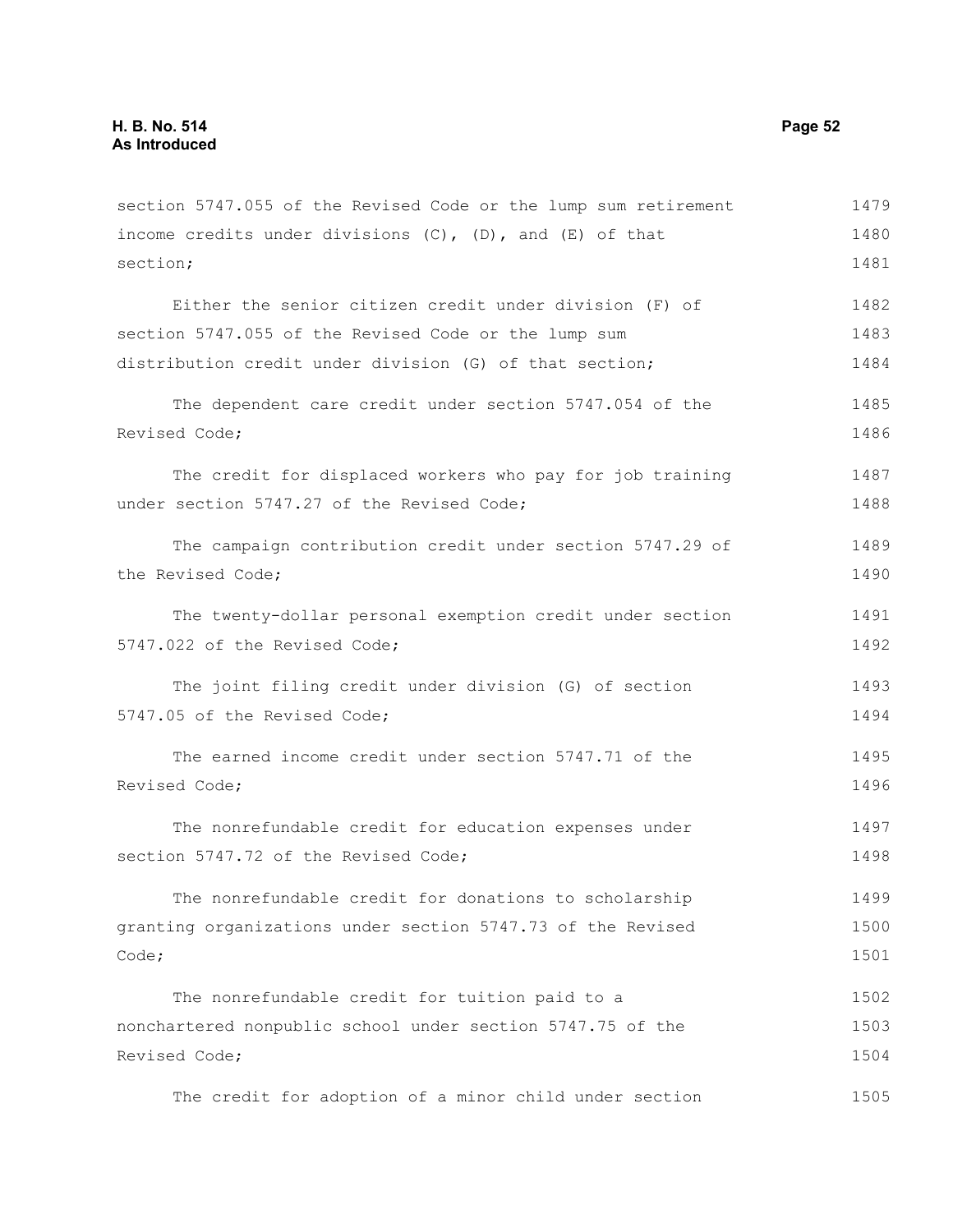| 5747.37 of the Revised Code;                                 | 1506 |
|--------------------------------------------------------------|------|
| The nonrefundable job retention credit under division (B)    | 1507 |
| of section 5747.058 of the Revised Code;                     | 1508 |
| The enterprise zone credit under section 5709.66 of the      | 1509 |
| Revised Code;                                                | 1510 |
| The credit for purchases of qualifying grape production      | 1511 |
| property under section 5747.28 of the Revised Code;          | 1512 |
| The small business investment credit under section 5747.81   | 1513 |
| of the Revised Code;                                         | 1514 |
| The nonrefundable lead abatement credit under section        | 1515 |
| 5747.26 of the Revised Code;                                 | 1516 |
| The opportunity zone investment credit under section         | 1517 |
| 122.84 of the Revised Code;                                  | 1518 |
| The enterprise zone credits under section 5709.65 of the     | 1519 |
| Revised Code;                                                | 1520 |
| The research and development credit under section 5747.331   | 1521 |
| of the Revised Code;                                         | 1522 |
| The credit for rehabilitating a historic building under      | 1523 |
| section 5747.76 of the Revised Code;                         | 1524 |
| The nonresident credit under division (A) of section         | 1525 |
| 5747.05 of the Revised Code;                                 | 1526 |
| The credit for a resident's out-of-state income under        | 1527 |
| division (B) of section 5747.05 of the Revised Code;         | 1528 |
| The refundable motion picture and broadway theatrical        | 1529 |
| production credit under section 5747.66 of the Revised Code; | 1530 |
| The refundable jobs creation credit or job retention         | 1531 |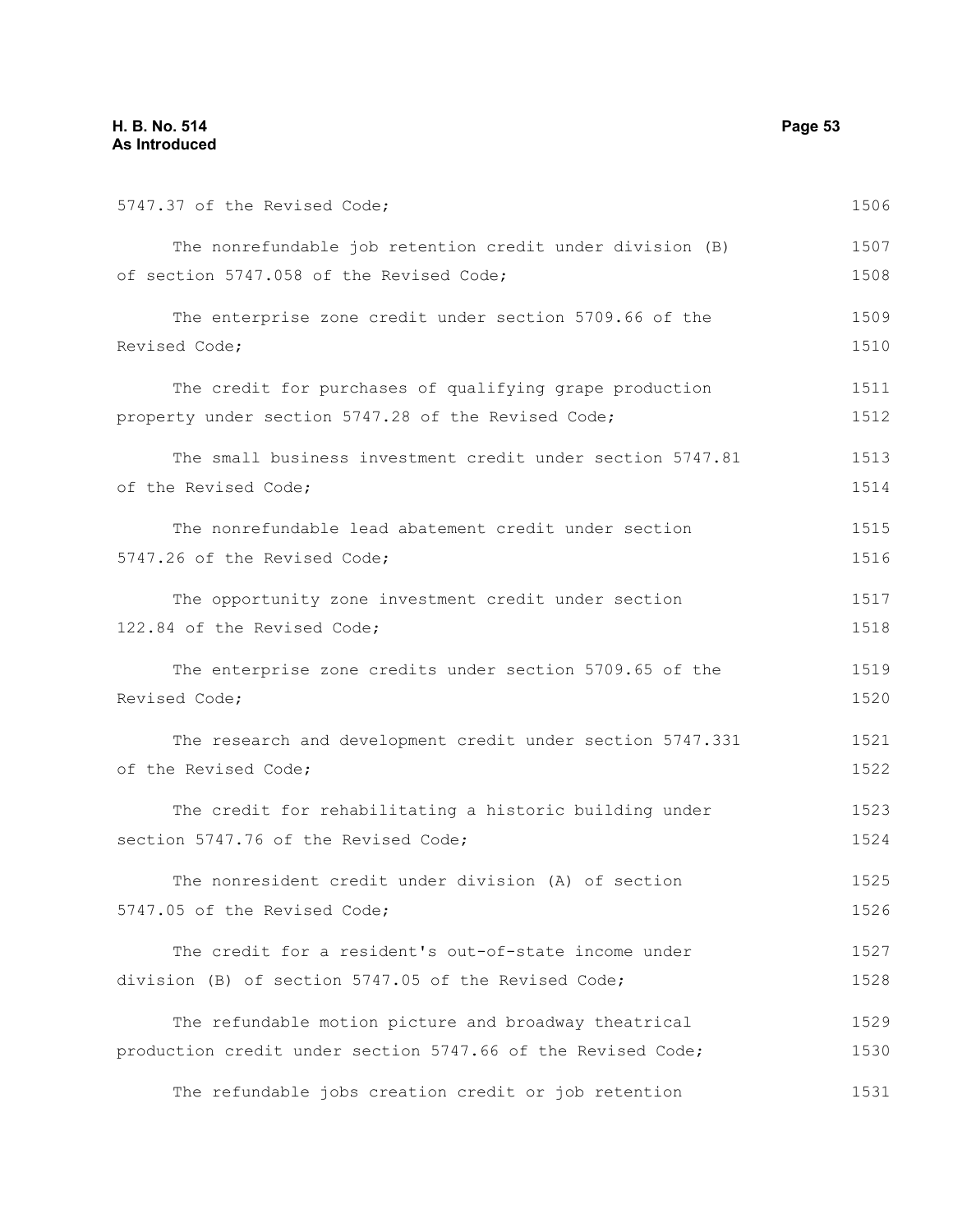credit under division (A) of section 5747.058 of the Revised Code; The refundable credit for taxes paid by a qualifying entity granted under section 5747.059 of the Revised Code; The refundable credits for taxes paid by a qualifying pass-through entity granted under division (I) of section 5747.08 of the Revised Code; The refundable credit under section 5747.80 of the Revised Code for losses on loans made to the Ohio venture capital program under sections 150.01 to 150.10 of the Revised Code; The refundable credit for rehabilitating a historic building under section 5747.76 of the Revised Code; The refundable credit for intern wages and salaries under section 5747.83 of the Revised Code. (B) For any credit, except the refundable credits enumerated in this section and the credit granted under division (H) of section 5747.08 of the Revised Code, the amount of the credit for a taxable year shall not exceed the taxpayer's aggregate amount of tax due under section 5747.02 of the Revised Code, after allowing for any other credit that precedes it in the order required under this section. Any excess amount of a particular credit may be carried forward if authorized under the section creating that credit. Nothing in this chapter shall be construed to allow a taxpayer to claim, directly or indirectly, a credit more than once for a taxable year. **Sec. 5751.55.** (A) As used in this section: (1) "Intern" means a student that participates in an internship program or a cooperative education program. 1532 1533 1534 1535 1536 1537 1538 1539 1540 1541 1542 1543 1544 1545 1546 1547 1548 1549 1550 1551 1552 1553 1554 1555 1556 1557 1558 1559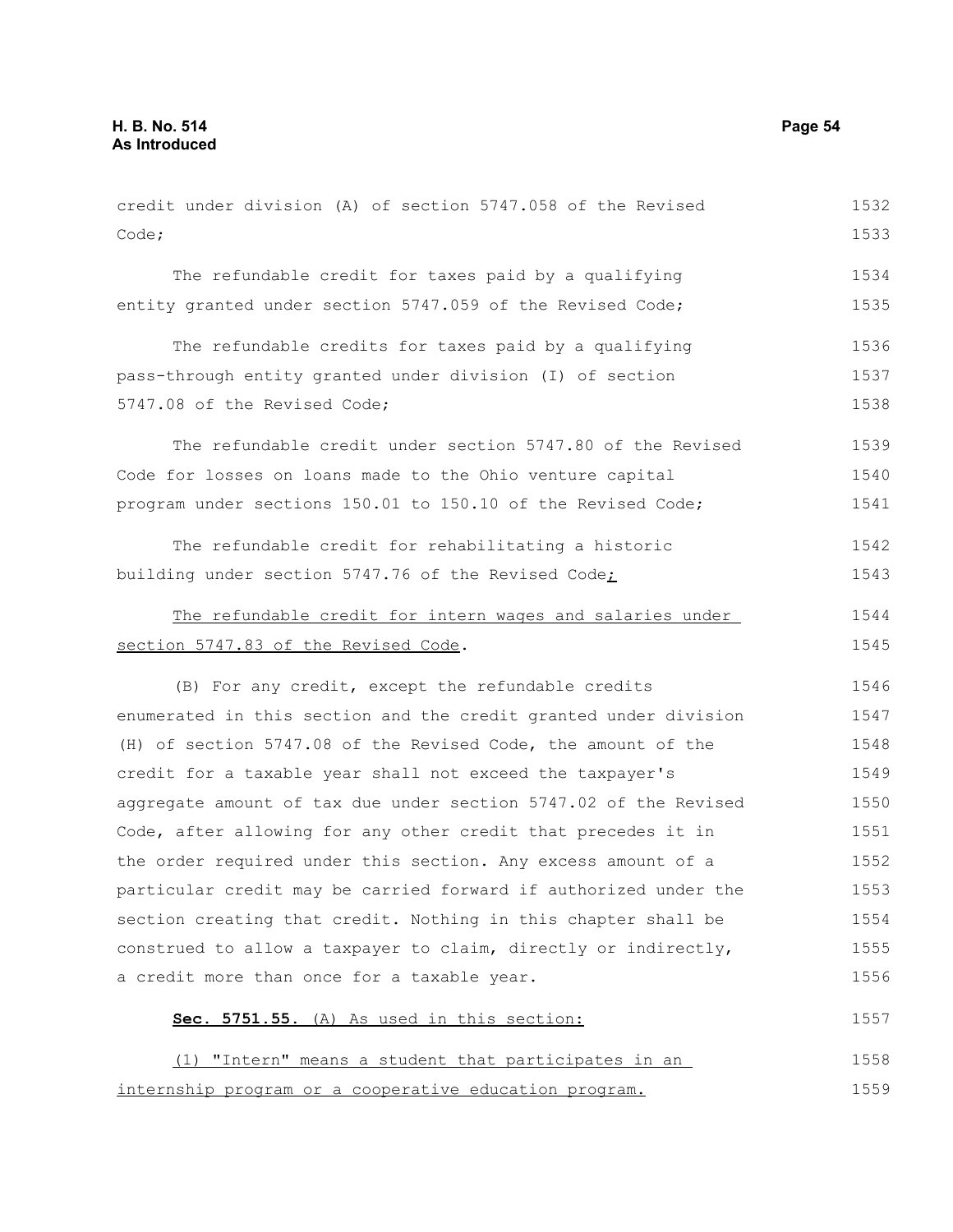(2) "Internship program" and "cooperative education program" have the same meanings as in section 3333.71 of the Revised Code. (B) There is hereby allowed a refundable credit against the tax imposed by section 5751.02 of the Revised Code for a taxpayer that employs one or more interns. The credit shall equal the dollar amount indicated on the certificate issued by the chancellor of higher education under section 3333.612 of the Revised Code. The credit shall be claimed for the tax period that includes the last day of the calendar year preceding the year in which the certificate is issued. The taxpayer shall claim the credit in the order required by section 5751.98 of the Revised Code. Any credit amount in excess of the taxpayer's tax liability, after allowing for any other credits preceding the credit in that order, shall be refunded to the taxpayer. The tax commissioner may request that a taxpayer claiming a credit under this section furnish information as is necessary to support the claim for the credit under this section, and no credit shall be allowed unless the requested information is provided. No credit shall be allowed under this section for wages or salaries paid to one or more interns if those wages or salaries are the basis of credit claimed under section 5747.83 of the Revised Code. **Sec. 5751.98.** (A) To provide a uniform procedure for calculating the amount of tax due under this chapter, a taxpayer shall claim any credits to which it is entitled in the following order: 1560 1561 1562 1563 1564 1565 1566 1567 1568 1569 1570 1571 1572 1573 1574 1575 1576 1577 1578 1579 1580 1581 1582 1583 1584 1585 1586 1587 1588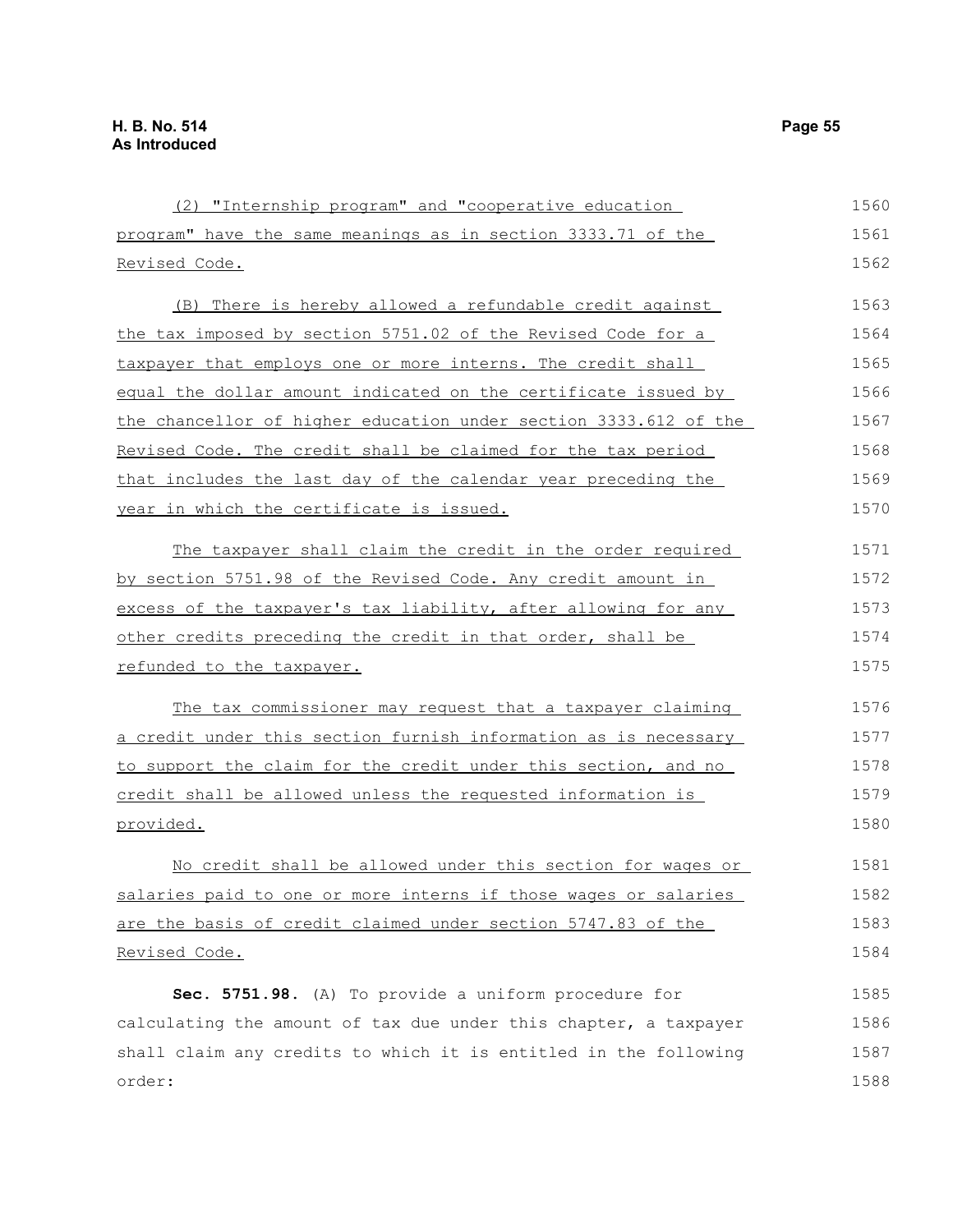## **H. B. No. 514 Page 56 As Introduced**

| The nonrefundable jobs retention credit under division (B)       | 1589 |
|------------------------------------------------------------------|------|
| of section 5751.50 of the Revised Code;                          | 1590 |
| The nonrefundable credit for qualified research expenses         | 1591 |
| under division (B) of section 5751.51 of the Revised Code;       | 1592 |
| The nonrefundable credit for a borrower's qualified              | 1593 |
| research and development loan payments under division (B) of     | 1594 |
| section 5751.52 of the Revised Code;                             | 1595 |
| The nonrefundable credit for calendar years 2010 to 2029         | 1596 |
| for unused net operating losses under division (B) of section    | 1597 |
| 5751.53 of the Revised Code;                                     | 1598 |
| The refundable motion picture and broadway theatrical            | 1599 |
| production credit under section 5751.54 of the Revised Code;     | 1600 |
| The refundable jobs creation credit or job retention             | 1601 |
| credit under division (A) of section 5751.50 of the Revised      | 1602 |
| Code;                                                            | 1603 |
| The refundable credit for intern wages and salaries under        | 1604 |
| section 5751.55 of the Revised Code;                             | 1605 |
| The refundable credit for calendar year 2030 for unused          | 1606 |
| net operating losses under division (C) of section 5751.53 of    | 1607 |
| the Revised Code.                                                | 1608 |
| (B) For any credit except the refundable credits                 | 1609 |
| enumerated in this section, the amount of the credit for a tax   | 1610 |
| period shall not exceed the tax due after allowing for any other | 1611 |
| credit that precedes it in the order required under this         | 1612 |
| section. Any excess amount of a particular credit may be carried | 1613 |
| forward if authorized under the section creating the credit.     | 1614 |
| Sec. 6301.04. (A) The governor shall establish a state           | 1615 |
| board. The state board shall consist of the following members:   | 1616 |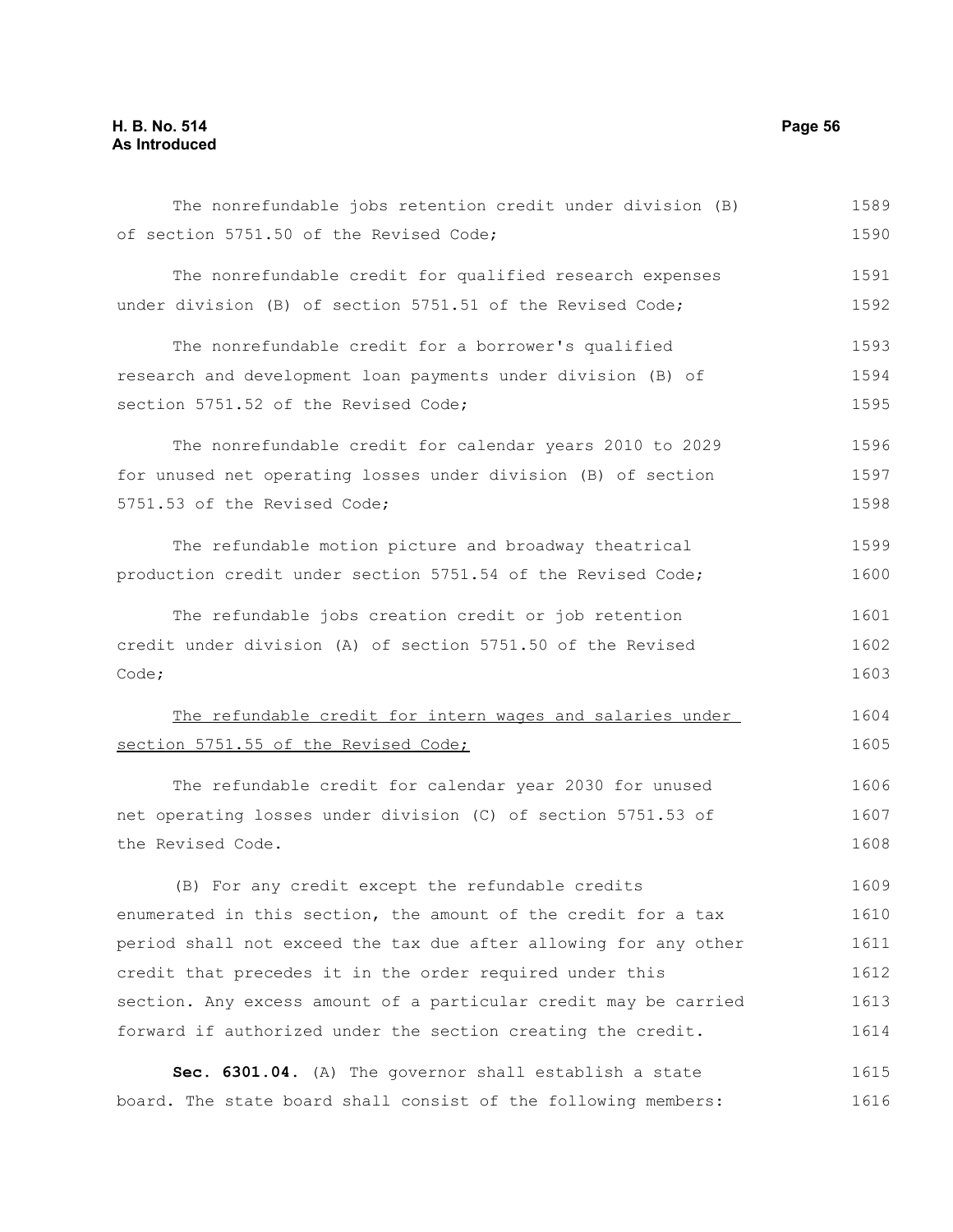(1) The governor; (2) Two members of the house of representatives, appointed by the speaker of the house of representatives; (3) Two members of the senate, appointed by the president of the senate; (4) Members required under section 101(b)(1)(C) of the Workforce Innovation and Opportunity Act, 29 U.S.C. 3111(b)(1)  $(C)$ ; (5) An employee of the department of higher education, appointed by the governor; (6) Any additional members appointed by the governor. (B) The governor shall appoint members to the board, who serve at the governor's pleasure, to perform duties under the Workforce Innovation and Opportunity Act, as authorized by the governor. (C) The board is not subject to sections 101.82 to 101.87 of the Revised Code. (D) All state agencies engaged in workforce development activities shall assist the board in the performance of its duties. (E) The board shall have the power and authority to do all of the following: (1) Develop, implement, and modify the state workforce development plan; (2) Review statewide workforce policies and programs and recommendations on actions to be taken by the state to align workforce development programs to support a comprehensive and 1617 1618 1619 1620 1621 1622 1623 1624 1625 1626 1627 1628 1629 1630 1631 1632 1633 1634 1635 1636 1637 1638 1639 1640 1641 1642 1643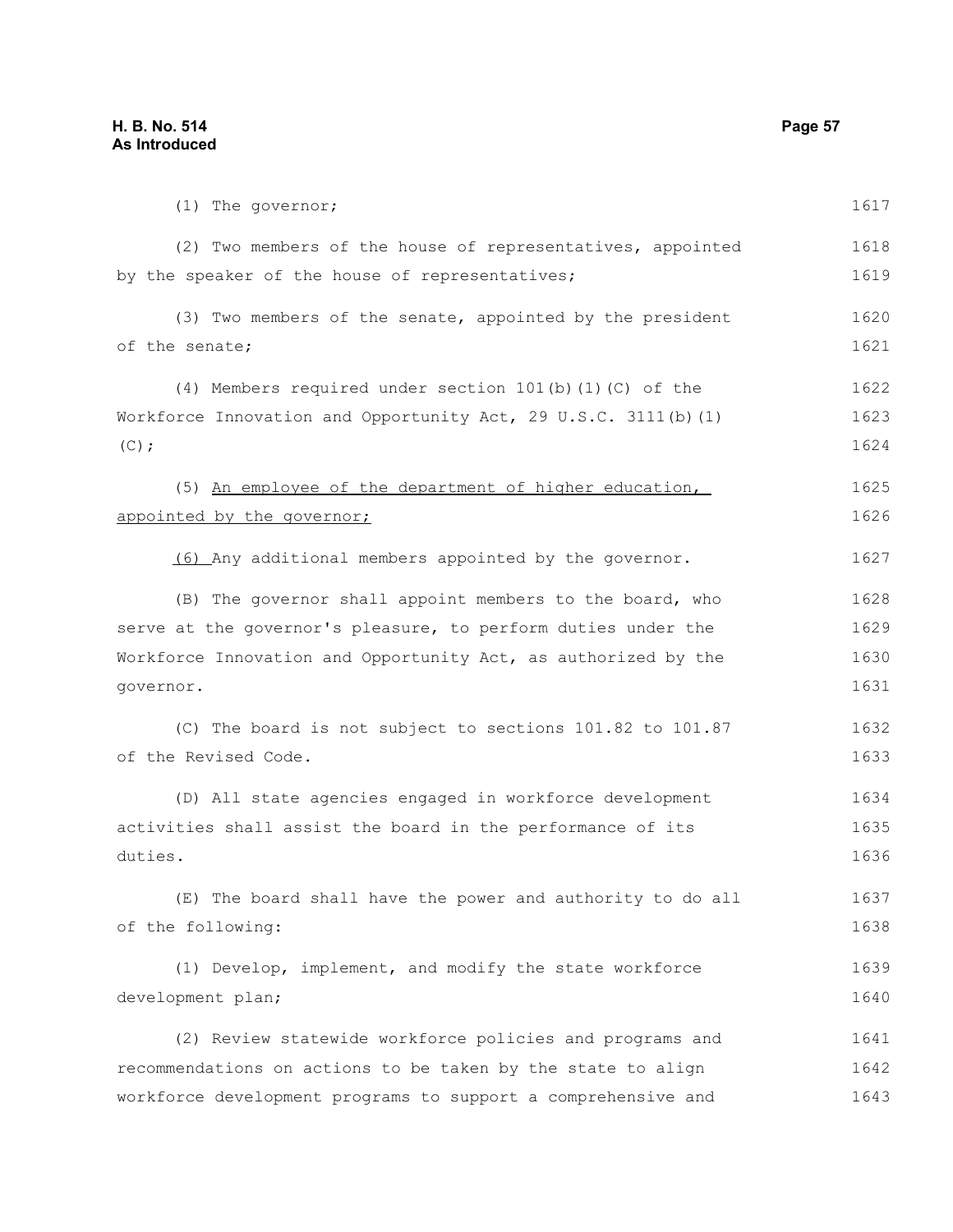streamlined workforce development system; (3) Recommend measures for the development and continuous improvement of the workforce development system in the state, including updating comprehensive state performance accountability measures, also known as workforce success measures; (4) Continue to identify and disseminate information on promising practices in the area of workforce development; (5) Perform other related work that is required of the board by the Workforce Innovation and Opportunity Act or requested by the governor. **Section 2.** That existing sections 5703.21, 5747.01, 5747.98, 5751.98, and 6301.04 of the Revised Code are hereby repealed. **Section 3.** The Chancellor of Higher Education shall review the rules regarding Ohio residency for state subsidy and tuition surcharge purposes adopted pursuant to section 3333.31 of the Revised Code. In conducting that review, the Chancellor shall determine how to streamline and improve those rules to make it easier for a student who is not a resident of Ohio to establish Ohio residency for state subsidy and tuition surcharge purposes. Based on that review, the Chancellor shall update the rules adopted under section 3333.31 of the Revised Code. **Section 4.** The enactment by this act of sections 5747.83 and 5751.55 of the Revised Code applies to wages or salaries paid to interns on or after January 1, 2023. 1644 1645 1646 1647 1648 1649 1650 1651 1652 1653 1654 1655 1656 1657 1658 1659 1660 1661 1662 1663 1664 1665 1666 1667 1668 1669

**Section 5.** All items in this act are hereby appropriated as designated out of any moneys in the state treasury to the credit of the designated fund. For all operating appropriations 1670 1671 1672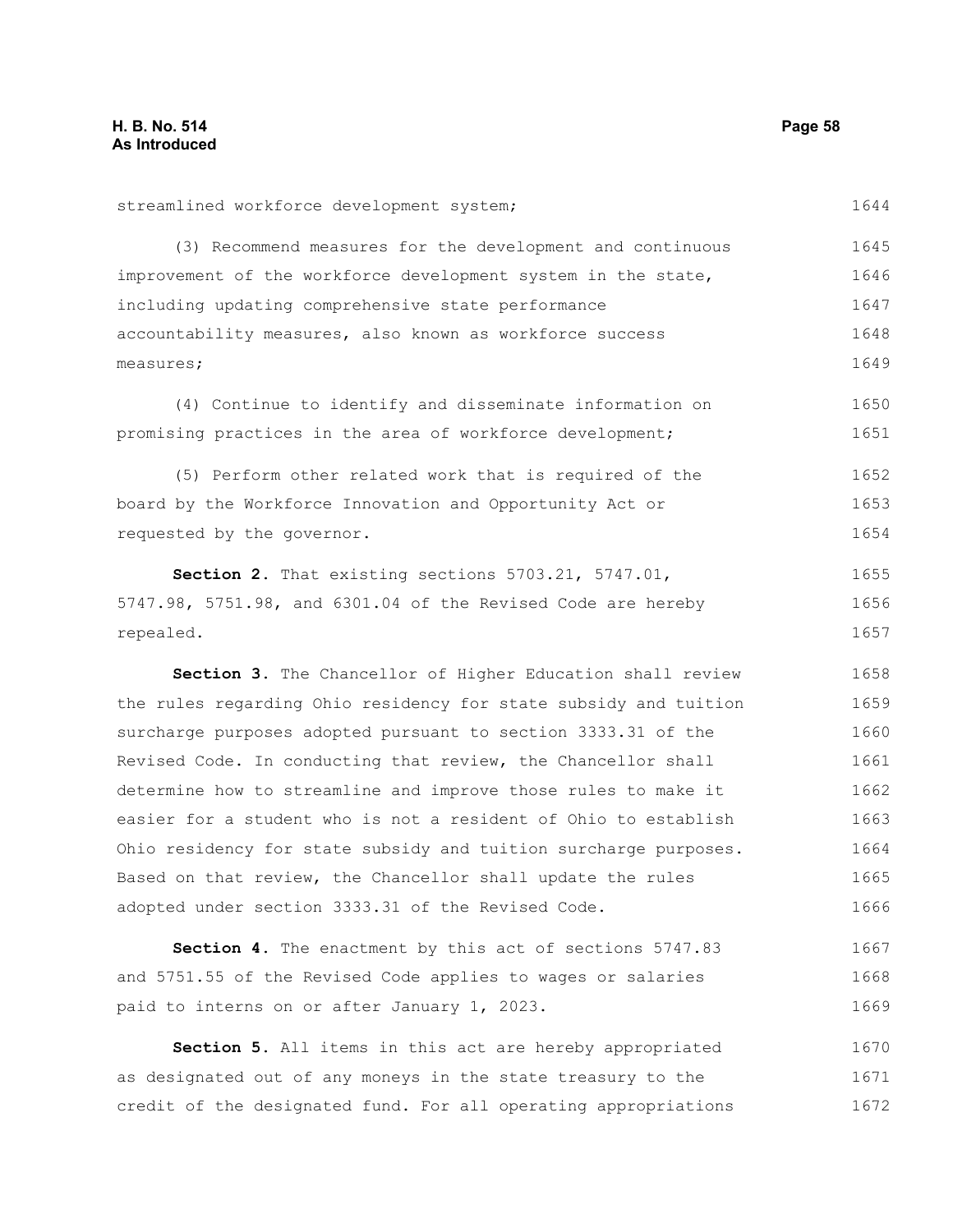made in this act, those in the first column are for fiscal year 2022 and those in the second column are for fiscal year 2023. The operating appropriations made in this act are in addition to any other operating appropriations made for the FY 2022-FY 2023 biennium. 1673 1674 1675 1676 1677

**Section 6.** 

1679

|                                                                  | $\mathbf{1}$                                                   | 2                    | 3                                                       | 4         | 5         |      |  |
|------------------------------------------------------------------|----------------------------------------------------------------|----------------------|---------------------------------------------------------|-----------|-----------|------|--|
| Α                                                                |                                                                |                      | BOR DEPARTMENT OF HIGHER EDUCATION                      |           |           |      |  |
| В                                                                |                                                                | General Revenue Fund |                                                         |           |           |      |  |
| С                                                                | <b>GRF</b>                                                     | 235496               | Ohio College Opportunity<br>Grant Supplement            | \$100,000 | \$100,000 |      |  |
| D                                                                |                                                                |                      | TOTAL GRF General Revenue Fund                          | \$100,000 | \$100,000 |      |  |
| E                                                                |                                                                |                      | TOTAL ALL BUDGET FUND GROUPS                            | \$100,000 | \$100,000 |      |  |
|                                                                  |                                                                |                      | OHIO COLLEGE OPPORTUNITY GRANT SUPPLEMENT               |           |           | 1680 |  |
|                                                                  |                                                                |                      | The foregoing appropriation item 235496, Ohio College   |           |           | 1681 |  |
| Opportunity Grant Supplement, shall be distributed by the        |                                                                |                      |                                                         |           |           | 1682 |  |
| Chancellor of Higher Education pursuant to section 3333.126 of   |                                                                |                      |                                                         |           |           | 1683 |  |
|                                                                  | the Revised Code.                                              |                      |                                                         |           |           |      |  |
|                                                                  |                                                                |                      | Section 7. Within the limits set forth in this act, the |           |           | 1685 |  |
| Director of Budget and Management shall establish accounts       |                                                                |                      |                                                         |           |           | 1686 |  |
| indicating the source and amount of funds for each appropriation |                                                                |                      |                                                         |           |           | 1687 |  |
| made in this act, and shall determine the form and manner in     |                                                                |                      |                                                         |           |           | 1688 |  |
|                                                                  | which appropriation accounts shall be maintained. Expenditures |                      |                                                         |           |           |      |  |